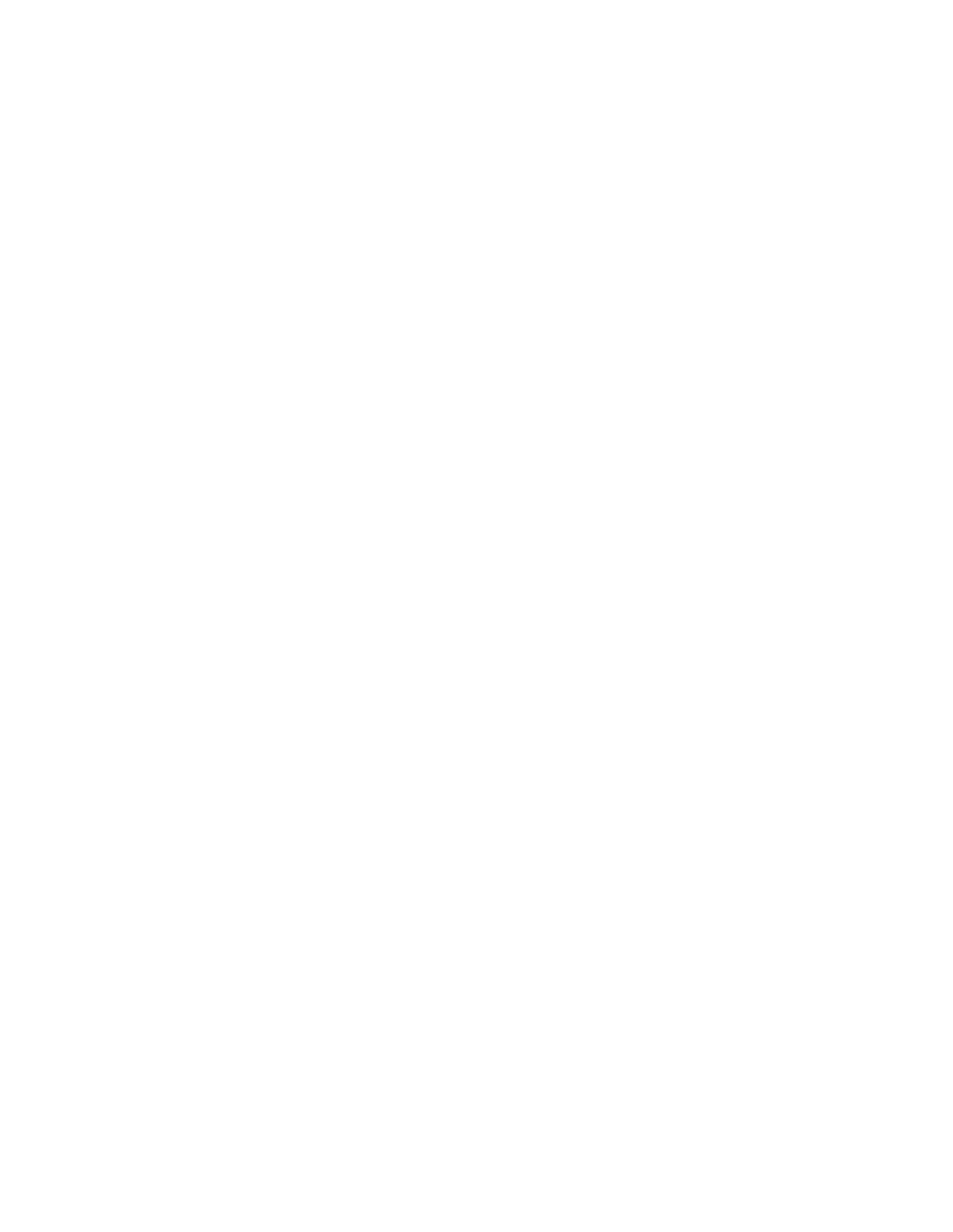### INTERNATIONAL MONETARY FUND

### IRELAND

### **Staff Report for the 2005 Article IV Consultation**

Prepared by Staff Representatives for the 2005 Consultation with Ireland

Approved by Alessandro Leipold and Michael Hadjimichael

July 11, 2005

- The Article IV consultation discussions were held in Dublin during May 5–16, 2005. The mission comprised Mr. Morsink (head), Ms. Honjo, Ms. Iakova, and Ms. Moreno Badia (all EUR). The mission met with Finance Minister Cowen, Central Bank Governor Hurley, CEO of the Financial Services Regulatory Authority O'Reilly, other senior government officials, the employers' federation, the trade unions, and members of the financial and academic communities. Messrs. Lynch and O'Loghlin (OED) attended most meetings.
- Ireland has accepted the obligations of Article VIII, Sections 2, 3, and 4, (Appendix I) and has subscribed to the Special Data Dissemination Standard (Appendix II).
- The authorities have agreed to the publication of the staff report.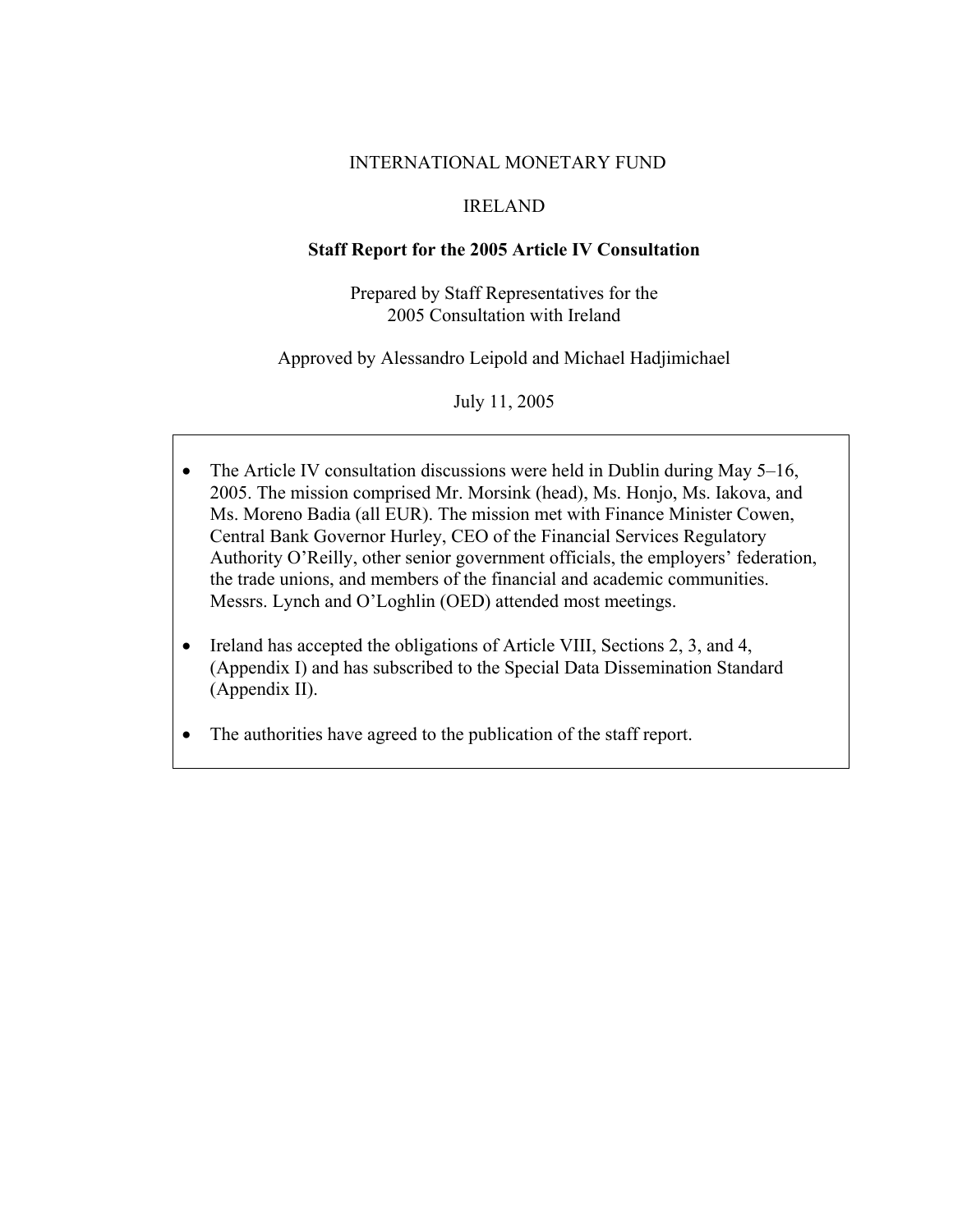| Contents               | Page |
|------------------------|------|
|                        |      |
|                        |      |
|                        |      |
|                        |      |
|                        |      |
|                        |      |
|                        |      |
|                        |      |
|                        |      |
|                        |      |
| Tables                 |      |
|                        |      |
|                        |      |
|                        |      |
|                        |      |
|                        |      |
|                        |      |
| Figures                |      |
|                        |      |
| <b>Boxes</b>           |      |
|                        |      |
|                        |      |
|                        |      |
|                        |      |
| Appendices             |      |
|                        | 31   |
|                        |      |
| <b>Appendix Tables</b> |      |
|                        |      |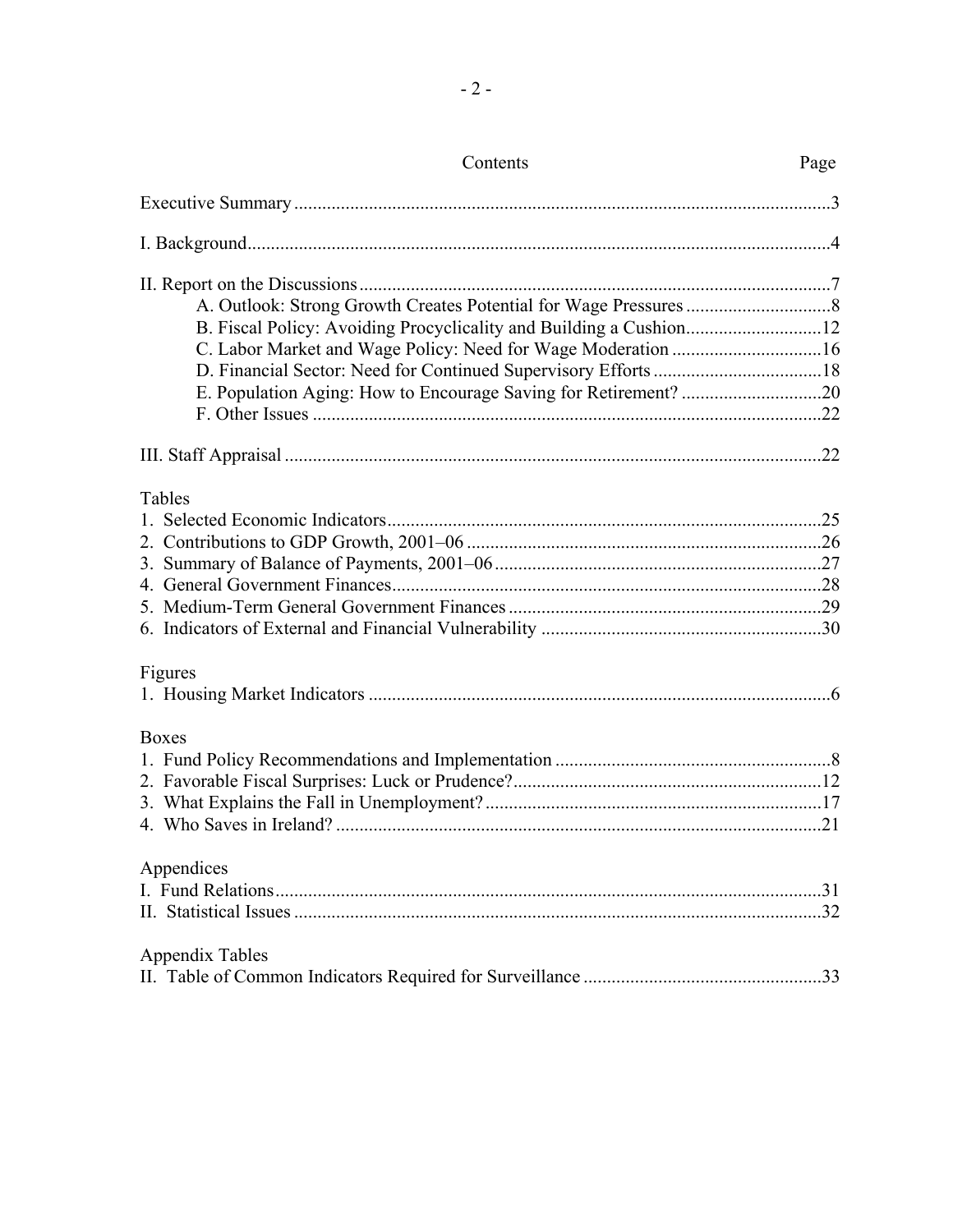#### **EXECUTIVE SUMMARY**

#### **Background**

Economic performance has been impressive, due in significant measure to sound policies. In line with the global cycle, growth picked up strongly in 2004. Rapid employment growth was supported by immigration, so the unemployment rate was roughly unchanged and wage growth remained moderate. House price appreciation has slowed, but house prices are high on various measures. Real effective exchange rate appreciation over the past few years has raised Ireland's cost levels above those of its main trading partners.

#### **Key policy issues**

**Outlook**: The authorities and staff agreed that economic growth is likely to be very strong in the short term. The housing market was regarded as headed for a soft landing, though the risk of a sharp decline was acknowledged. The authorities and staff agreed that a further erosion of external competitiveness would be a concern. The shared view was that the economy is at about full employment, so rapid growth could give rise to overheating, though there are uncertainties about supply potential. The risks to the forecast are balanced.

**Fiscal policy**: While public finances are strong, the 2005 budget implies sizable fiscal stimulus, which is ill-advised for an economy close to full employment. There was agreement that fiscal tightening would be desirable to dampen aggregate demand in the short term and to build a cushion in the event that downside risks materialize in the medium term. The shared view was that further efforts are needed to improve value for money in the delivery of public services. Views diverged on the extent of institutional innovation needed to enhance the focus on strategic issues in the public debate of fiscal policy.

**Labor market and wage policy**: Labor market flexibility in Ireland is good. However, as labor costs are high, the authorities and staff agreed that wage moderation is needed in both the upcoming national wage agreement and the next public sector benchmarking exercise. Moreover, the methodology and transparency of benchmarking could be improved.

**Financial stability**: While banking system profitability and capitalization are strong, vulnerabilities exist, so there was agreement that continued efforts are needed to maintain financial stability. The priorities are to further strengthen stress-testing and credit standards, and to prepare an update to the *Financial Stability Report*.

**Structural issues**: Important progress has been made in preparing for population aging, but there are concerns that households are not saving enough for retirement. The authorities and staff discussed options to raise household saving. While product market reform is welladvanced, there was agreement that better regulation is needed to stimulate competition in some sectors, including banking and insurance, professional services, and retail.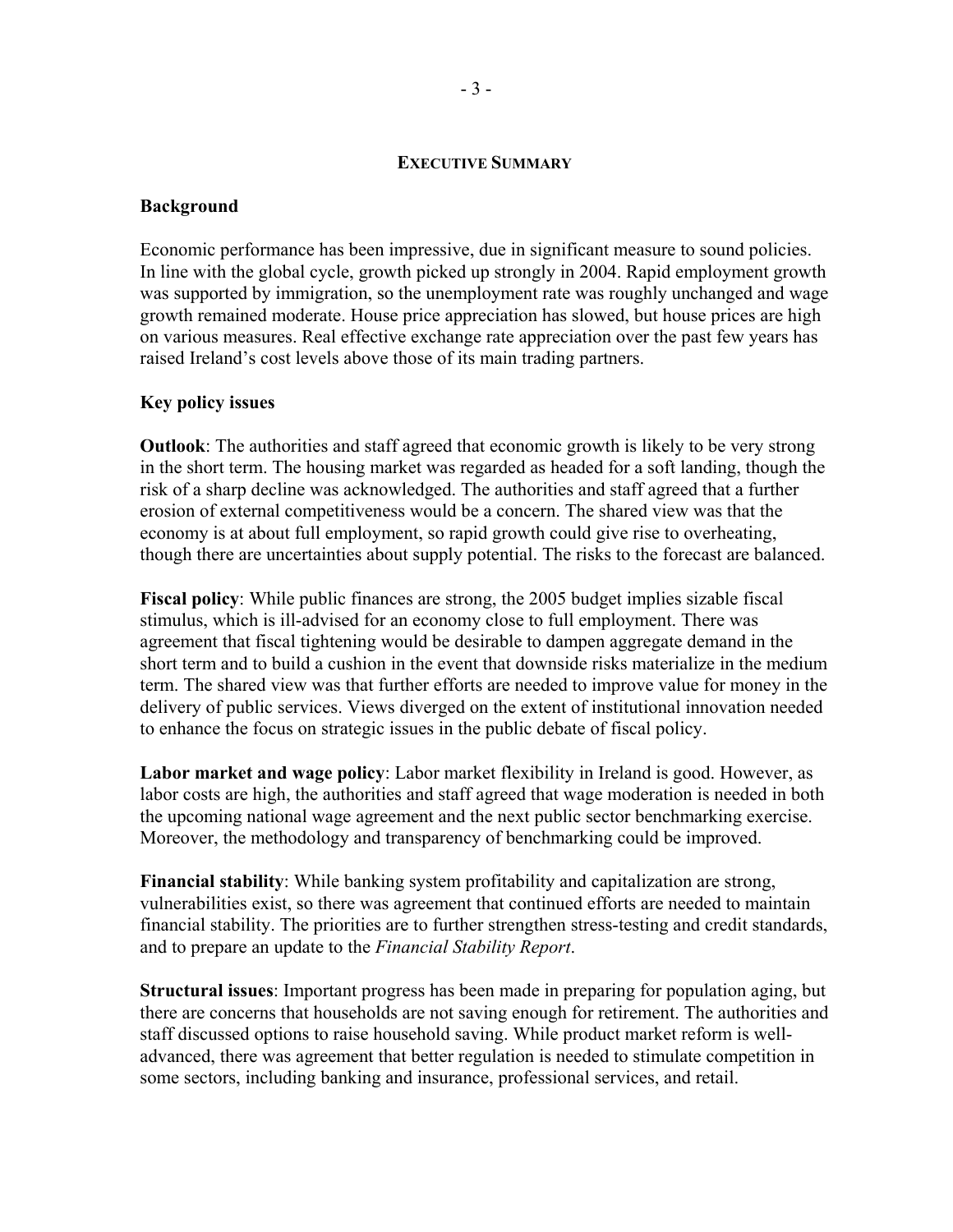#### **I. BACKGROUND**

1. **Economic performance in Ireland was extraordinary during the 1990s and has remained impressive in recent years**. Real GNP grew by 6½ percent per year on average between 1990–99 and by  $4\frac{3}{4}$  percent per year during the 2000–04 cycle.<sup>1</sup> The unemployment rate fell sharply to one of the lowest rates among industrial countries. HICP inflation is now



close to the euro area average. This remarkable performance reflected both good policies and fortunate circumstances. Prudent government spending created the scope for reductions in both public debt and taxes. Social partnership agreements and income tax cuts supported wage moderation, which—along with low corporate tax rates, EU membership, and the global ICT boom—encouraged investment. The EU provided funds for infrastructure investment, and participation in EMU lowered interest rates. Favorable demographics increased the share of the working-age population.

2. **Following a downturn in 2001–02, real GNP growth picked up in 2003–04** 

(Table 1). Notwithstanding the appreciation of the euro, export growth rebounded in line with the global upturn, and net exports made an increased contribution to growth. Investment accelerated strongly, supported by improving business confidence and low ECB interest rates. Consumption growth was somewhat less buoyant, reflecting contractionary fiscal policy and a slow recovery of consumer confidence from its post-ICT boom decline. All in all, real GNP expanded by 5½ percent in 2004.

1

<sup>&</sup>lt;sup>1</sup> The substantial contribution of multinationals to Irish output and the associated profit repatriation create a large difference between GDP and GNP. GNP excludes payments to foreign factors of production and is a better measure of national income.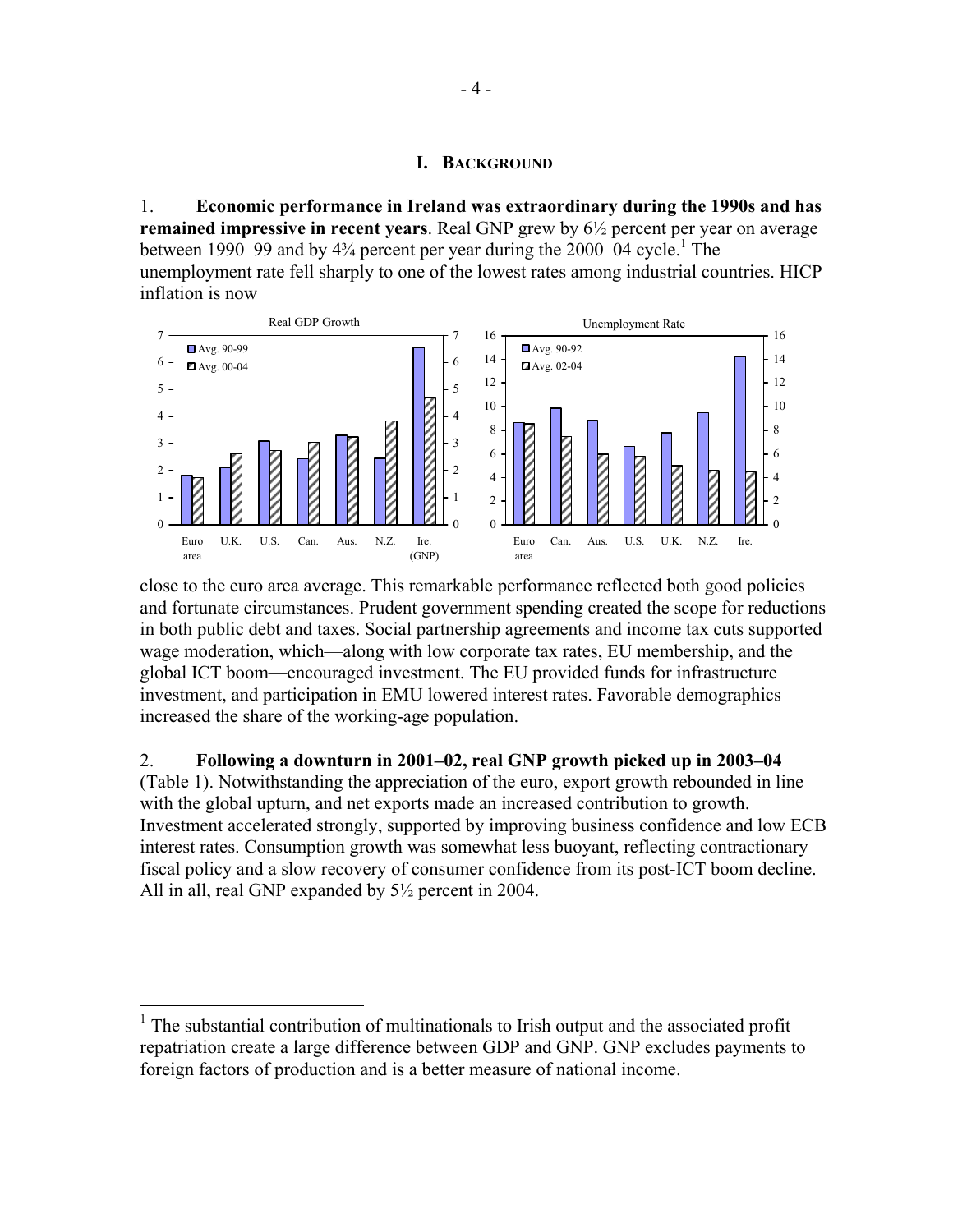

#### 3. **In line with the economic upturn, labor demand strengthened in 2004**.

Employment grew by 3 percent, boosted by immigration, especially from new EU member states. As a result, the unemployment rate was roughly unchanged at  $4\frac{1}{2}$  percent, and wage growth in the private sector remained moderate. However, with the appreciation of the euro, compensation per employee is now higher in Ireland than in the EU-15 or the U.K. The dampening impact of euro appreciation on consumer prices more than offset upward pressure from higher oil prices, so average HICP inflation fell to 2¼ percent.



4. **House price appreciation has slowed, but house prices remain relatively high.** The pace of house price increases has slowed gradually since mid-2003 to 3–5 percent (annual rate) in recent months (Figure 1). In line with easing house price appreciation, the rise in house completions has slowed. However, staff analysis suggests that not all of the increase in house prices over the past several years can be attributed to fundamentals and that the estimated house price overvaluation in Ireland is relatively large compared to other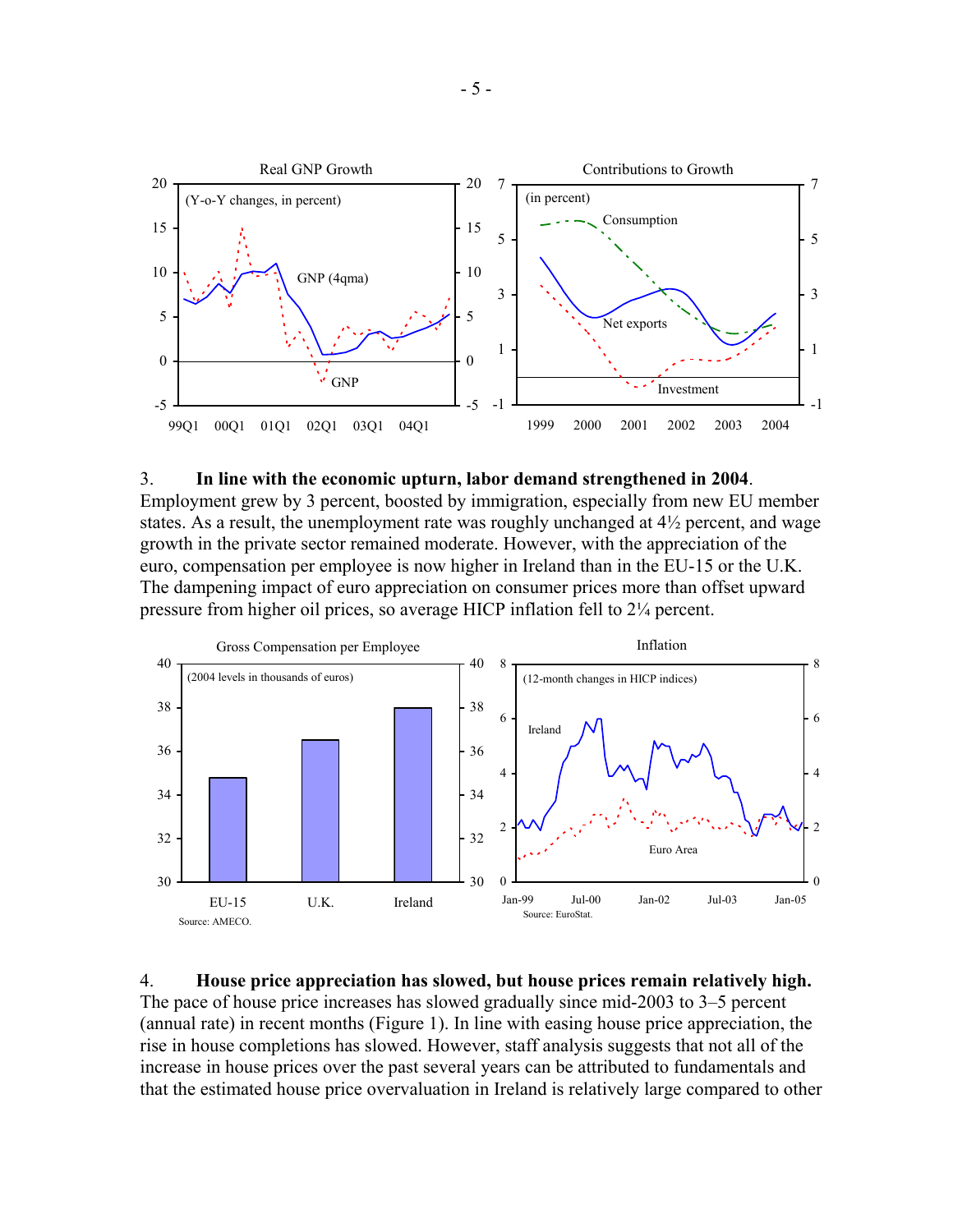

Figure 1. Ireland: Housing Market Indicators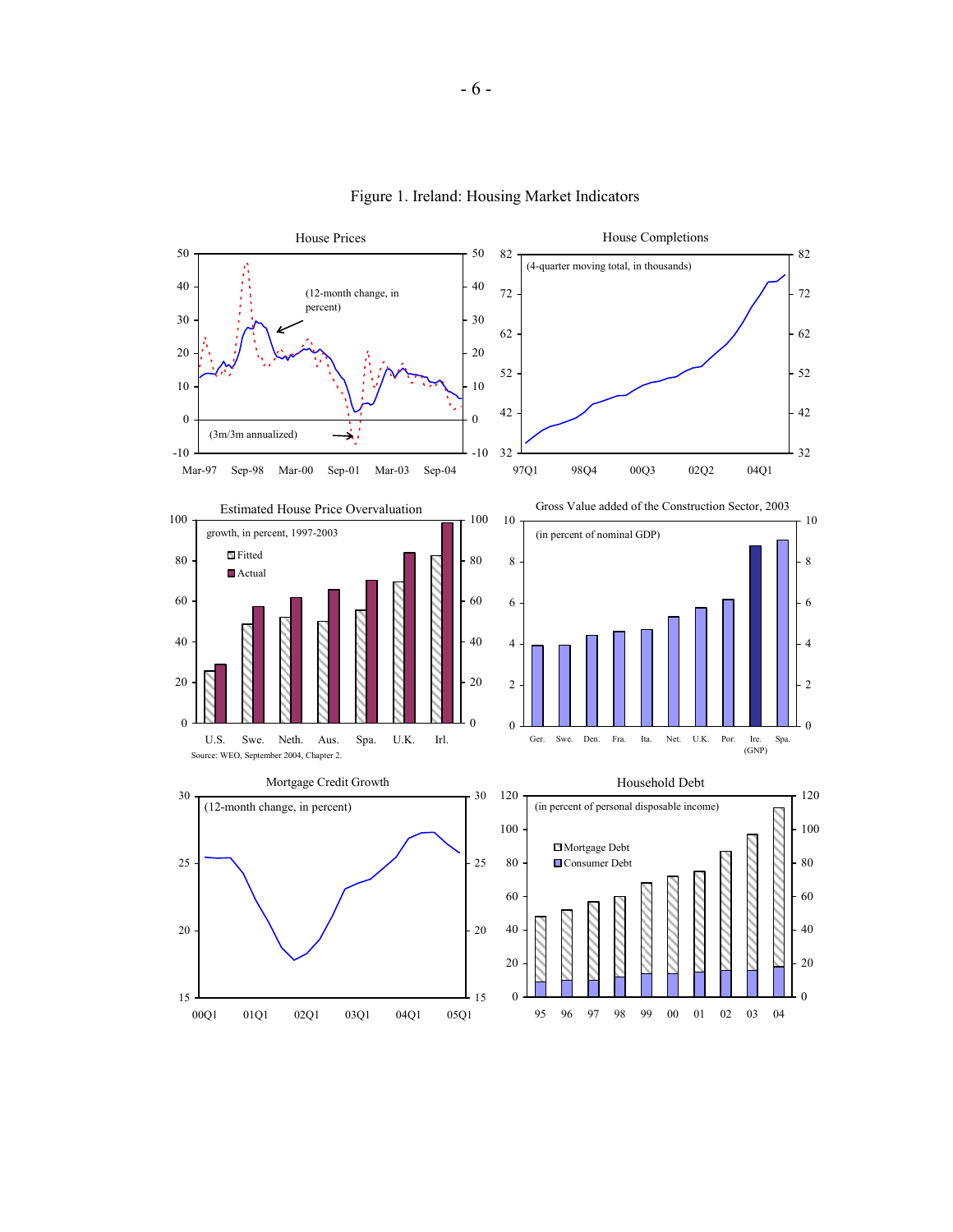countries (though—given the inherent uncertainties in these types of calculations—it is difficult to be precise about the degree of overvaluation).<sup>2</sup> The size of the construction sector is correspondingly large, with the ratio of gross value added in construction to GNP surpassed only by Spain in Europe. Despite slowing house price appreciation, mortgage credit growth remains high, and household debt as a share of disposable income continues to rise sharply.

5. **A center coalition government has been in power since June 1997 and was reelected in May 2002**. Fianna Fail, the senior coalition partner, lost ground at the local and European elections in June 2004. In the subsequent cabinet reshuffle, a new minister for finance was appointed. General elections must take place by mid-2007.

### **II. REPORT ON THE DISCUSSIONS**

6. **Ireland's continuing economic success reinforces the view that good policies have powerful effects**. Indeed, the economy is enviably well positioned to sustain strong growth over the medium term. Nonetheless, the authorities and staff acknowledged that even good policies can be improved, that turbulence from various disturbances—both domestic and external—is always a risk, and that population aging presents challenges. As in recent years (Box 1), the discussions focused on attuning policies to the key challenges to maintaining strong economic performance:

- Given rapid real GNP growth recently, could the continuation of very strong growth give rise to pressures on capacity constraints?
- How can fiscal policy help to relieve potential overheating and build a cushion in the event that downside risks, notably in the housing market, materialize?
- Is competitiveness at risk, and how can the forthcoming national wage agreement and public sector benchmarking exercise help to safeguard it?
- With credit growth—especially to the property sector—remaining high, what further efforts are needed to maintain financial stability?
- From a longer-term perspective, how can households be encouraged to save for retirement, given Ireland's relatively frugal state pension system?

<u>.</u>

<sup>2</sup> Selected Issues Paper, 2004, *Adjustment in the Housing Market*; and WEO, September 2004, *The Global House Price Boom*.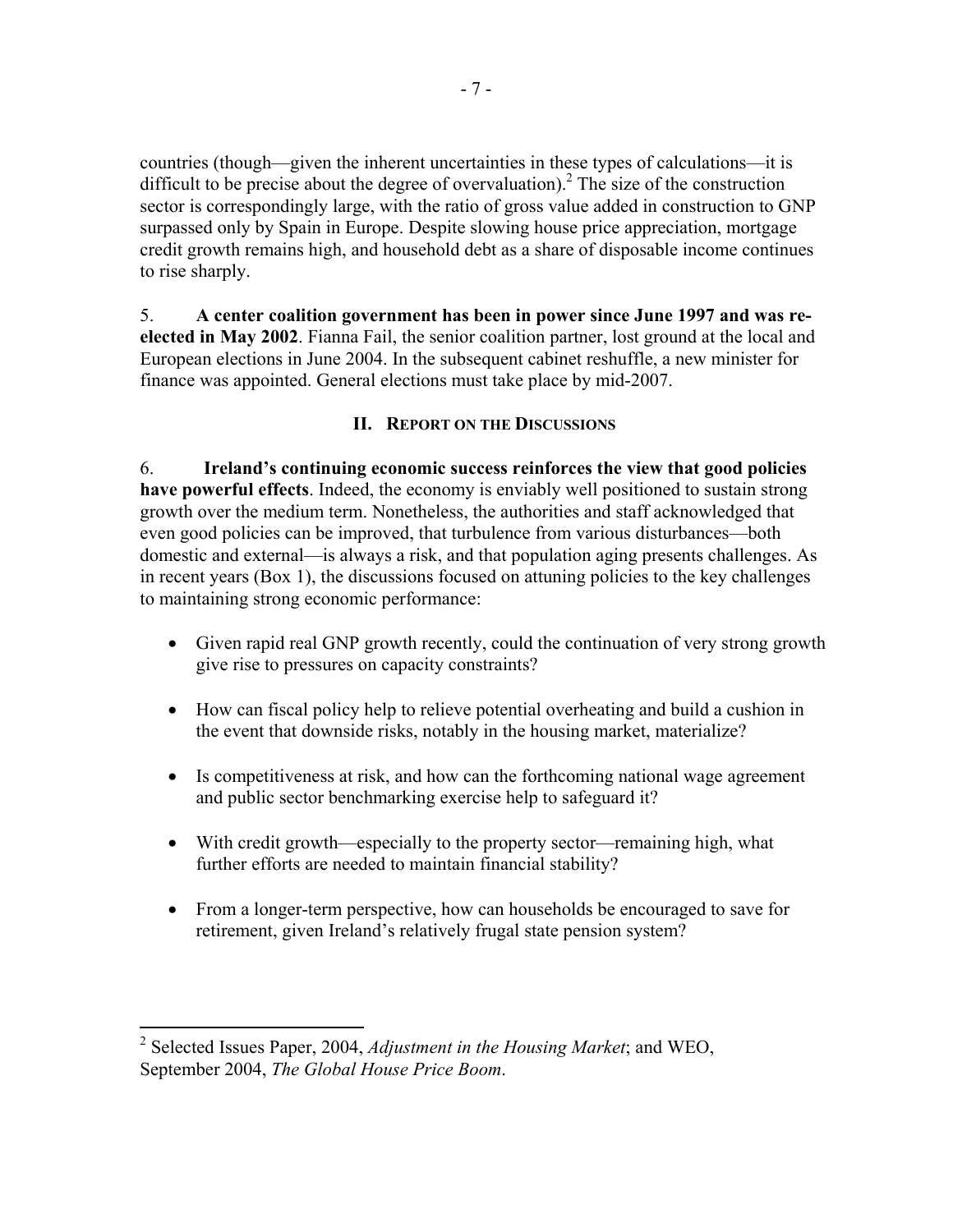### **Box 1. Fund Policy Recommendations and Implementation**

Ireland's impressive economic performance since the early 1990s reflects in significant measure the implementation of sound policies consistent with Fund advice. In recent years, the authorities have generally responded appropriately to policy challenges identified in previous consultations (the 2004 PIN is available at http://www.imf.org/external/np/sec/pn/2004/pn04122.htm):

**Fiscal policy**: The authorities are committed to the SGP, including the medium-term fiscal objective of close to balance or surplus, which the Fund fully supports. However, the fiscal stance has tended to be procyclical, contrary to Fund recommendations. To limit the potential for procyclical stimulus while increasing the predictability, transparency, and efficiency of spending, the Fund has called for a medium-term expenditure framework. Spending envelopes have been introduced for capital spending but not for current spending.

**Wage policies**: The present three-year national wage agreement contained a considerable degree of wage moderation relative to the past and offered no fiscal concessions, consistent with Fund recommendations. However, progress in limiting public sector wages has been more limited.

**Housing market**: The authorities' public communication strategy to tame expectations and help induce a soft landing in the housing market, as well as the absence of new fiscal measures to attempt to fine tune the housing market, have been in line with Fund advice.

**Financial sector**: Financial supervision has been and continues to be strengthened along the lines recommended in the 2000 FSAP and subsequent consultations. An FSAP Update is planned for 2006.

**Competition**: The pace of regulatory reform has been slower than recommended by the Fund.

## **A. Outlook: Strong Growth Creates Potential for Wage Pressures**

7. **The authorities and the staff agreed that economic growth is likely to be very strong in the short term** (Table 2). Staff project real GNP growth in 2005–06 of about 5 percent, driven by an acceleration in private consumption, in turn supported by strong employment and income growth, fiscal stimulus in 2005, and withdrawals from the Special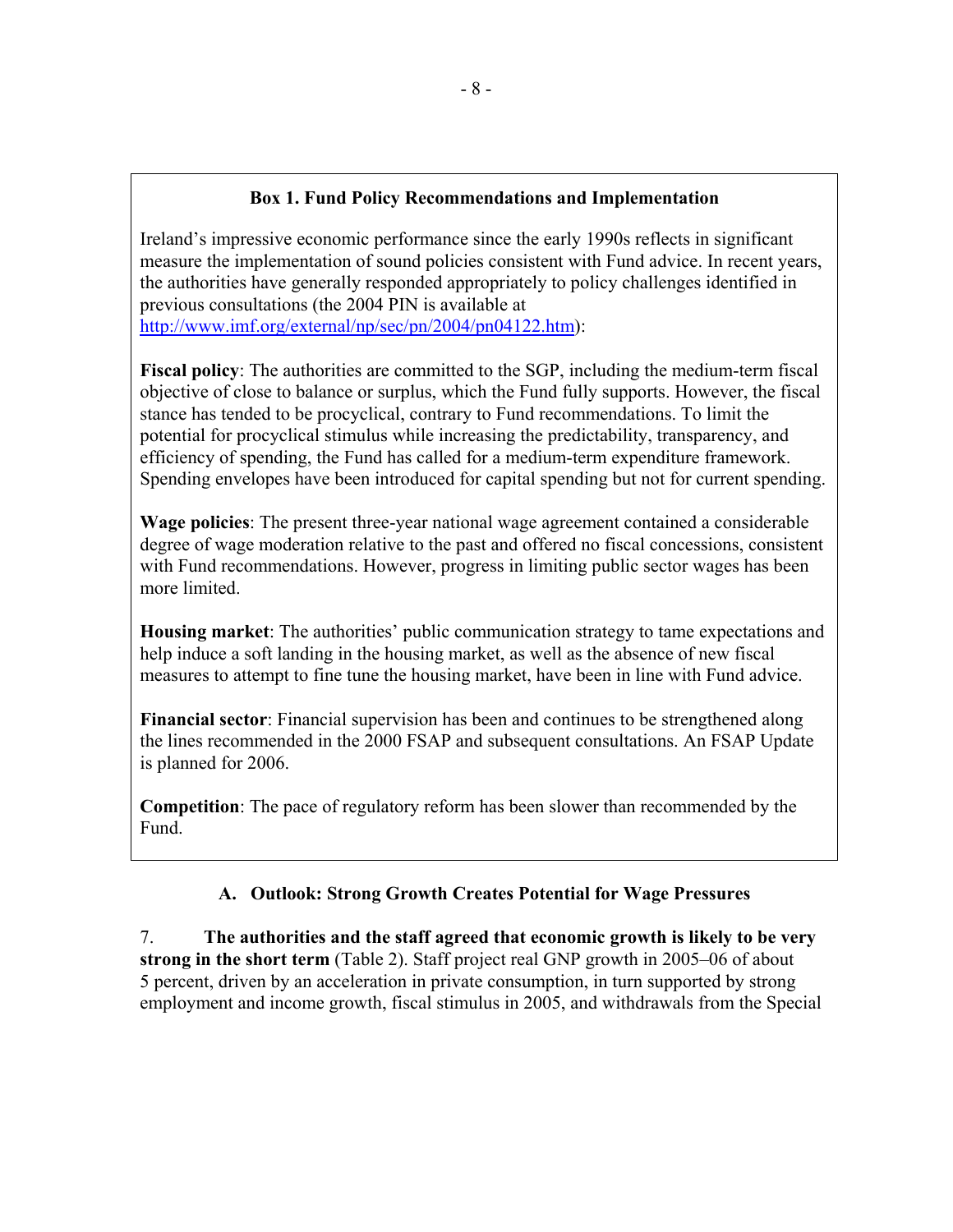| (Percentage change, uniess otherwise indicated) |        |        |        |      |        |  |  |  |
|-------------------------------------------------|--------|--------|--------|------|--------|--|--|--|
|                                                 | 2002   | 2003   | 2004   | 2005 | 2006   |  |  |  |
| Real GNP                                        | 1.5    | 2.8    | 5.5    | 5.1  | 4.9    |  |  |  |
| Real GDP                                        | 6.1    | 3.7    | 4.9    | 5.4  | 5.2    |  |  |  |
| Real domestic demand                            | 3.4    | 3.3    | 4.0    | 4.6  | 4.9    |  |  |  |
| Private consumption                             | 2.8    | 2.6    | 3.2    | 4.5  | 5.7    |  |  |  |
| Public consumption                              | 8.6    | 2.5    | 2.9    | 4.5  | 2.9    |  |  |  |
| Fixed investment                                | 3.0    | 3.4    | 9.2    | 4.3  | 4.0    |  |  |  |
| <b>Structures</b>                               | 5.3    | 5.0    | 7.7    | 3.5  | 2.5    |  |  |  |
| Residential investment                          | 5.1    | 14.4   | 12.2   | 2.0  | $-1.0$ |  |  |  |
| Non-residential investment                      | 5.6    | $-3.6$ | 2.8    | 5.3  | 6.5    |  |  |  |
| Equipment                                       | $-0.1$ | 1.2    | 11.3   | 5.5  | 6.0    |  |  |  |
| Change in stocks 1/                             | $-0.2$ | 0.4    | $-0.5$ | 0.1  | 0.1    |  |  |  |
| Net exports $1/$                                | 3.1    | 1.2    | 2.3    | 1.7  | 1.3    |  |  |  |
| Exports                                         | 5.7    | $-0.8$ | 4.4    | 5.6  | 5.2    |  |  |  |
| Imports                                         | 3.3    | $-2.3$ | 2.7    | 5.0  | 5.0    |  |  |  |
| Output gap 2/                                   | 2.2    | $-0.8$ | $-0.5$ | 0.0  | 0.7    |  |  |  |
| <b>Consumer Prices</b>                          | 4.7    | 4.0    | 2.3    | 2.3  | 2.5    |  |  |  |
| Average unemployment rate                       | 4.4    | 4.6    | 4.5    | 4.2  | 4.0    |  |  |  |

|                                                       | <b>Macroeconomic Projections</b> |  |  |  |
|-------------------------------------------------------|----------------------------------|--|--|--|
| $\sqrt{1}$ 1 1 $\sqrt{1}$ 1 $\sqrt{1}$ 1 1 $\sqrt{1}$ |                                  |  |  |  |

1/ Contributions to growth

2/ In percent of potential output

3/ In percent of GDP

<u>.</u>

Savings Incentive Accounts (SSIAs) that will begin in mid-2006.<sup>3</sup> Business investment is expected to remain robust, reflecting low interest rates and the continued strength of the global economy. With the gradual cooling of the housing market, residential investment is projected to decline modestly starting next year. Net exports are expected to continue to make significant contribution to growth, but at a declining rate, as domestic demand in Ireland is stronger than that in its main trading partners. Officials at the central bank and the Department of Finance gave broadly similar characterizations of the outlook.

8. **The shared view was that the economy is at about full employment, so continued rapid growth could give rise to overheating.** The unemployment rate in the first quarter was 4¼ percent, not far from its historical low and in the vicinity of most estimates of the NAIRU. While there are uncertainties about the economy's supply potential, including with regard to the role of immigration in relieving incipient labor shortages, there was agreement that projected growth in 2005–06 is somewhat above potential growth, which could give rise to upward pressures on wages and prices. Staff's baseline projection is for a slight increase in HICP inflation to 2½ percent next year.

 $3$  Individuals receive a 25 percent tax credit on contributions to SSIAs (up to a ceiling). SSIAs were introduced in 2001–02 and must be held for five years to avoid an exit tax.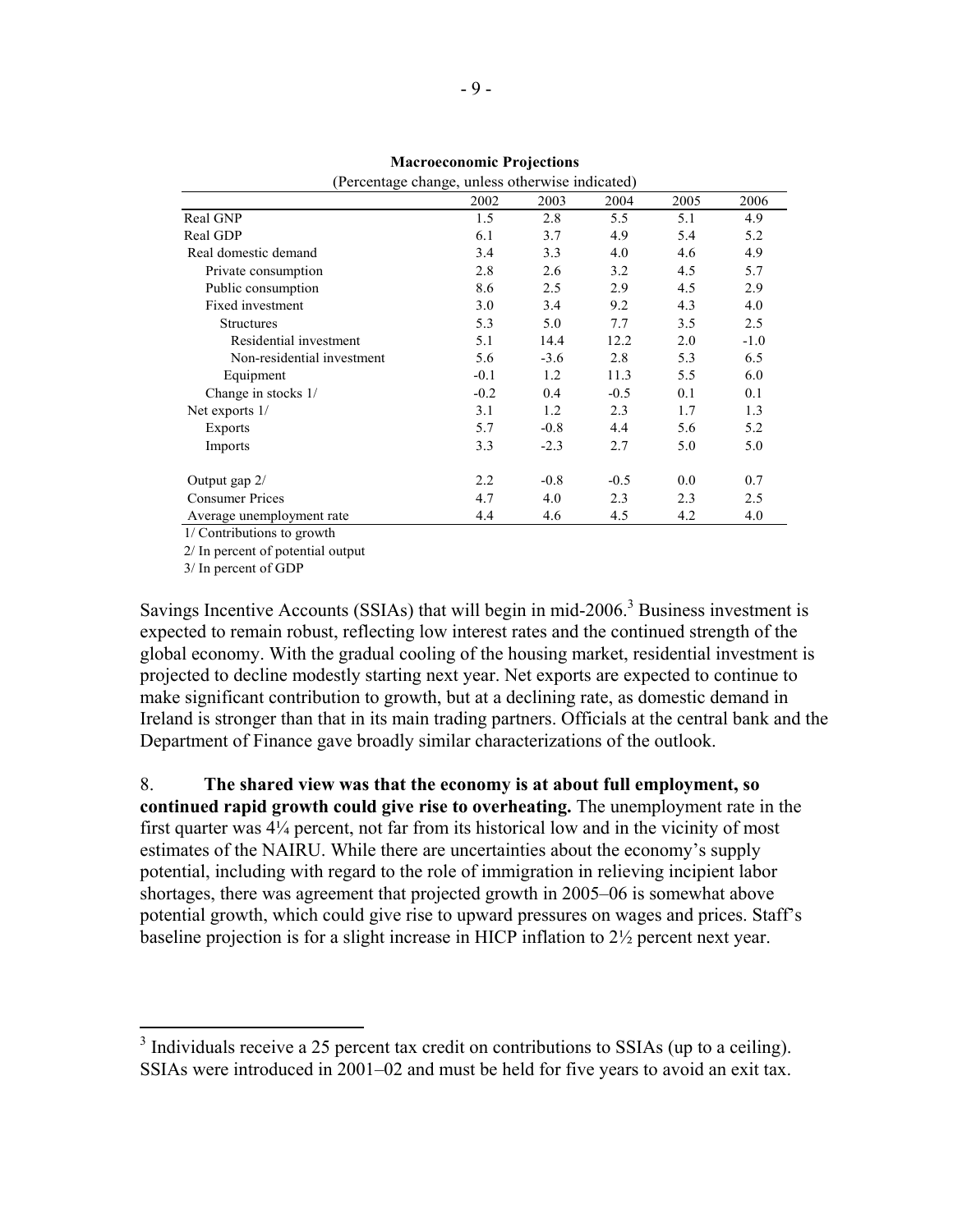

#### 9. **The authorities and staff agreed that a further erosion of external**

**competitiveness would be a concern**. The economy-wide ULC- and CPI-based real effective exchange rates have appreciated substantially since 2002, though the pace of appreciation slowed in  $2004.4$  Real effective exchange rate appreciation has reflected a combination of nominal effective exchange rate appreciation and relatively high growth of prices and wages.



With the strengthening of the euro against the U.S. dollar and—to a lesser extent—sterling, the nominal effective exchange rate has increased by about 14 percent since 2002. At the same time, consumer price and economy-wide ULC inflation rates in excess of partner country rates have raised Ireland's cost levels above those of its main trading partners. Notwithstanding the real effective exchange rate appreciation, the authorities noted that the

<sup>&</sup>lt;sup>4</sup> A 2004 Selected Issues Paper found that an appropriately weighted ULC-based REER for manufacturing has increased by a similar magnitude as the economy-wide measure.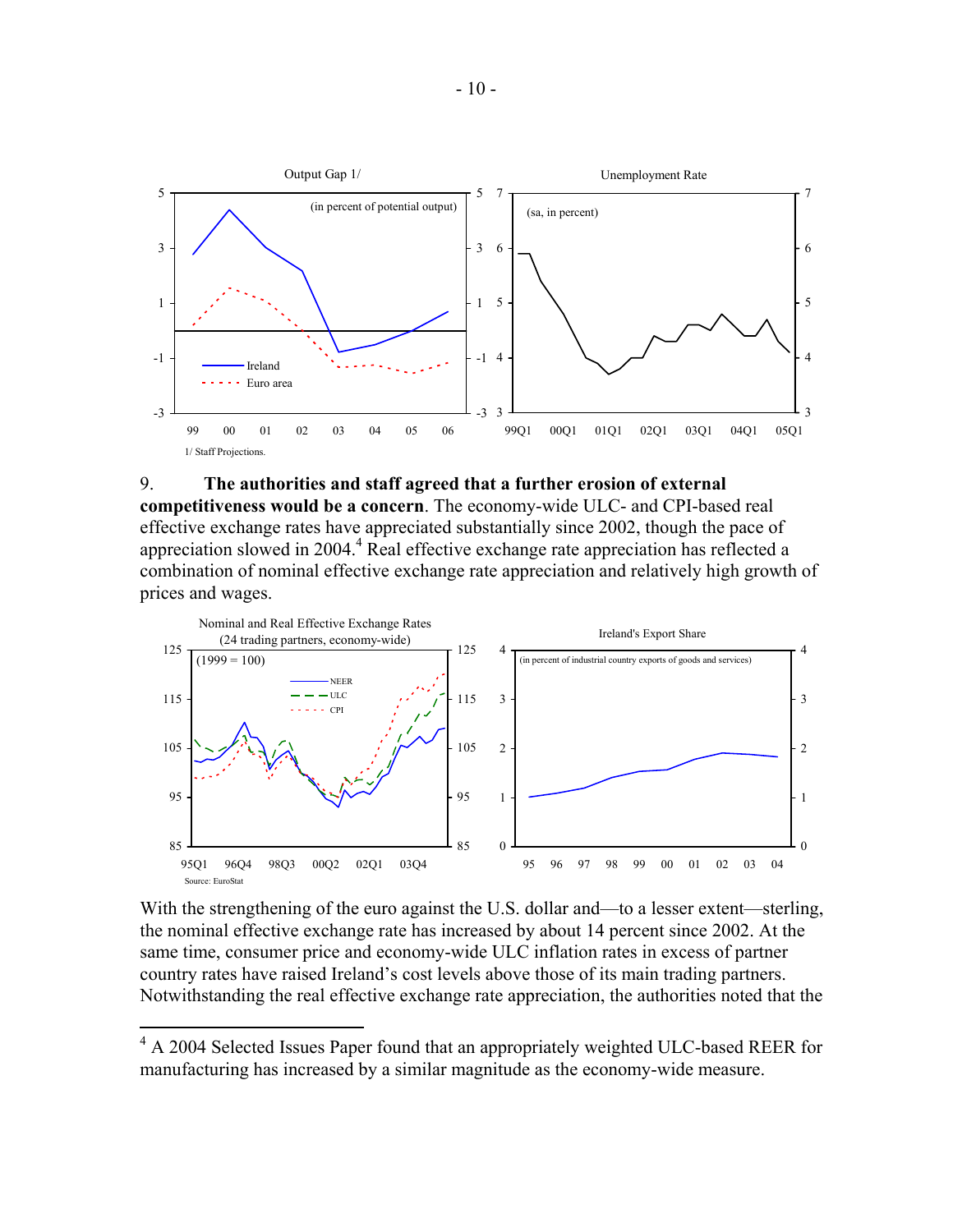pipeline of inward foreign direct investment remains healthy and prospects for export growth continue to be strong (Table 3). Staff did not see the current level of competitiveness as an immediate, major concern, observing that Ireland's share of industrial country exports of goods and services—after rising during the late 1990s—now appears to have stabilized.

10. **The housing market is widely regarded as headed for a soft landing, though the authorities and staff acknowledged the risk of a sharp decline.** Survey evidence suggests that expectations of house price appreciation have declined in line with the easing of actual house price appreciation. The authorities argued that the underlying demand for housing is relatively strong, noting that the number of dwellings per capita in Ireland is still low compared to other advanced economies in Europe. Nonetheless, the authorities and staff agreed that house prices are relatively high on a variety of measures, including the price-earnings ratio in the housing market, which is still about double its historical average and one-and-a-half times its 2002 level. Although the authorities cited estimates that only about one sixth of the houses built between 2000–04 are second homes or buy-to-let properties, market analysts indicate that a much higher percentage of recent construction falls into these two categories.





11. **The authorities and staff saw the risks to the forecast as being broadly balanced.**  Upside risks include stronger-than-expected effects of fiscal stimulus and recovering confidence on domestic demand, especially private consumption and residential investment. On the downside, the key domestic risk is that the housing market could slow more quickly than currently envisaged, with adverse consequences for employment and wealth. However, the house price boom does not appear to have depressed household saving, so price declines would not

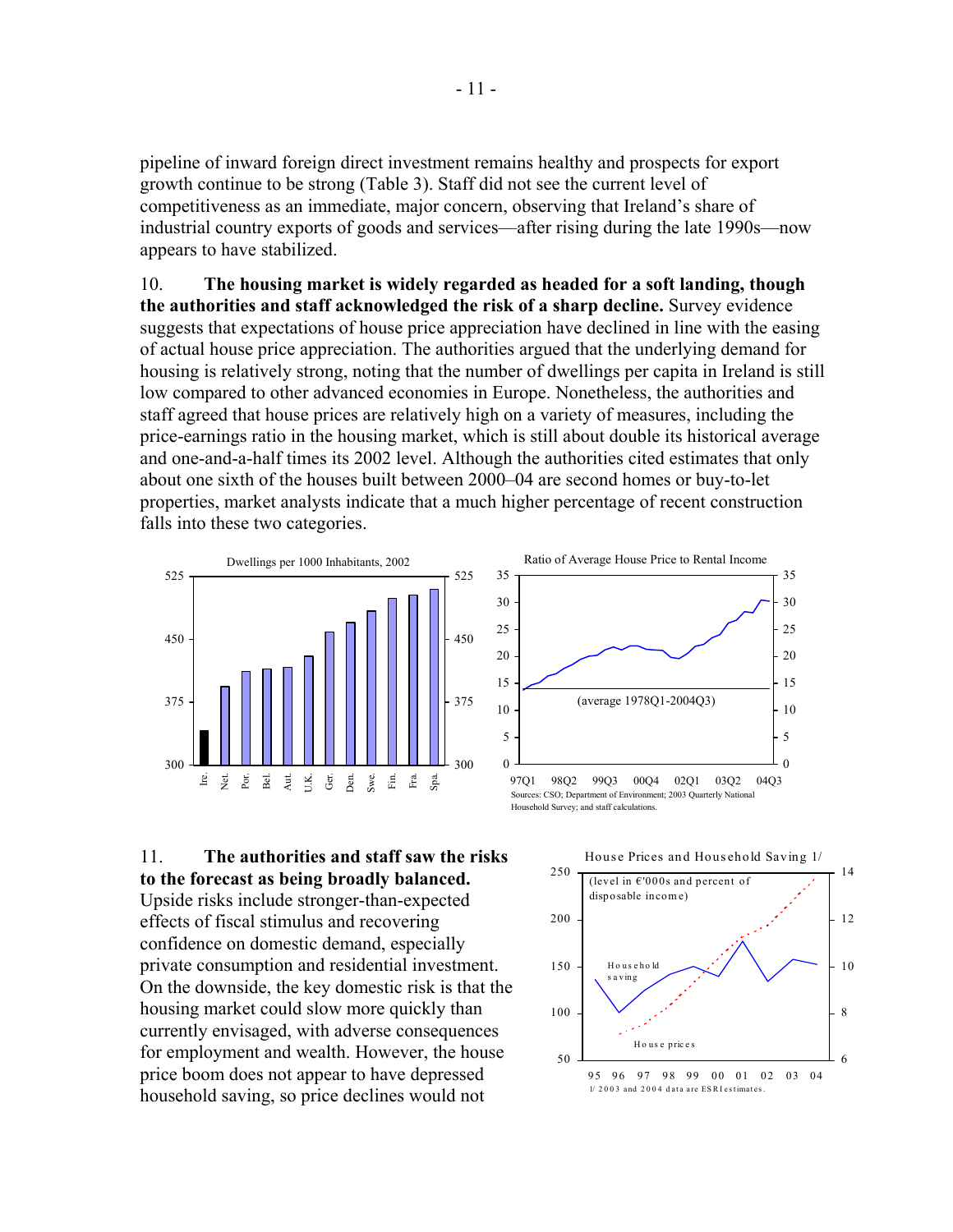necessarily weaken consumption directly. The main external risks are oil prices and the possibility of a disorderly resolution of global imbalances, which could sharply dampen external demand and inward foreign direct investment.

### **B. Fiscal Policy: Avoiding Procyclicality and Building a Cushion**

12. **Ireland's public finances are currently strong, but staff noted that fiscal policy has been procyclical in recent years** (Table 4). Gross public debt is about 30 percent of GDP, among the lowest in the EU; taxes on labor and business income are relatively low; and the general government fiscal position has been either close to balance or in surplus since 1996. However, fiscal policy was expansionary during 2001–02, when economic activity was somewhat higher than potential, and contractionary during 2003–04, when the output gap was negative. In addition, staff analysis finds that between 1991–2003 revenue windfalls, reflecting higher-than-projected economic growth, were usually associated with increased spending (Box 2). The improvement in the general government balance in 2004 (of 1.1 percent of GDP to a surplus of 1.3 percent of GDP) was much stronger than expected, reflecting higher-than-projected growth and one-off factors (receipts from revenue investigations and underspending of the capital budget).

### **Box 2. Favorable Fiscal Surprises: Luck or Prudence?**

Public debt has fallen sharply, reflecting in part favorable fiscal surprises, i.e., outcomes that exceeded budget projections. Staff analysis finds that favorable surprises between 1995–2003 reflected primarily fortunate circumstances (stronger-than-expected economic growth and buoyant asset prices) but prudence also played a role (under-projection of revenue elasticity).<sup>1</sup> Interestingly, revenue overperformance tended to be associated with higher-than-projected expenditure, i.e., some of the good luck was spent (more so than in other industrial countries, see left panel). As a result, the favorable surprises on the overall fiscal balance were not much greater than the average for other industrial countries (see right panel).

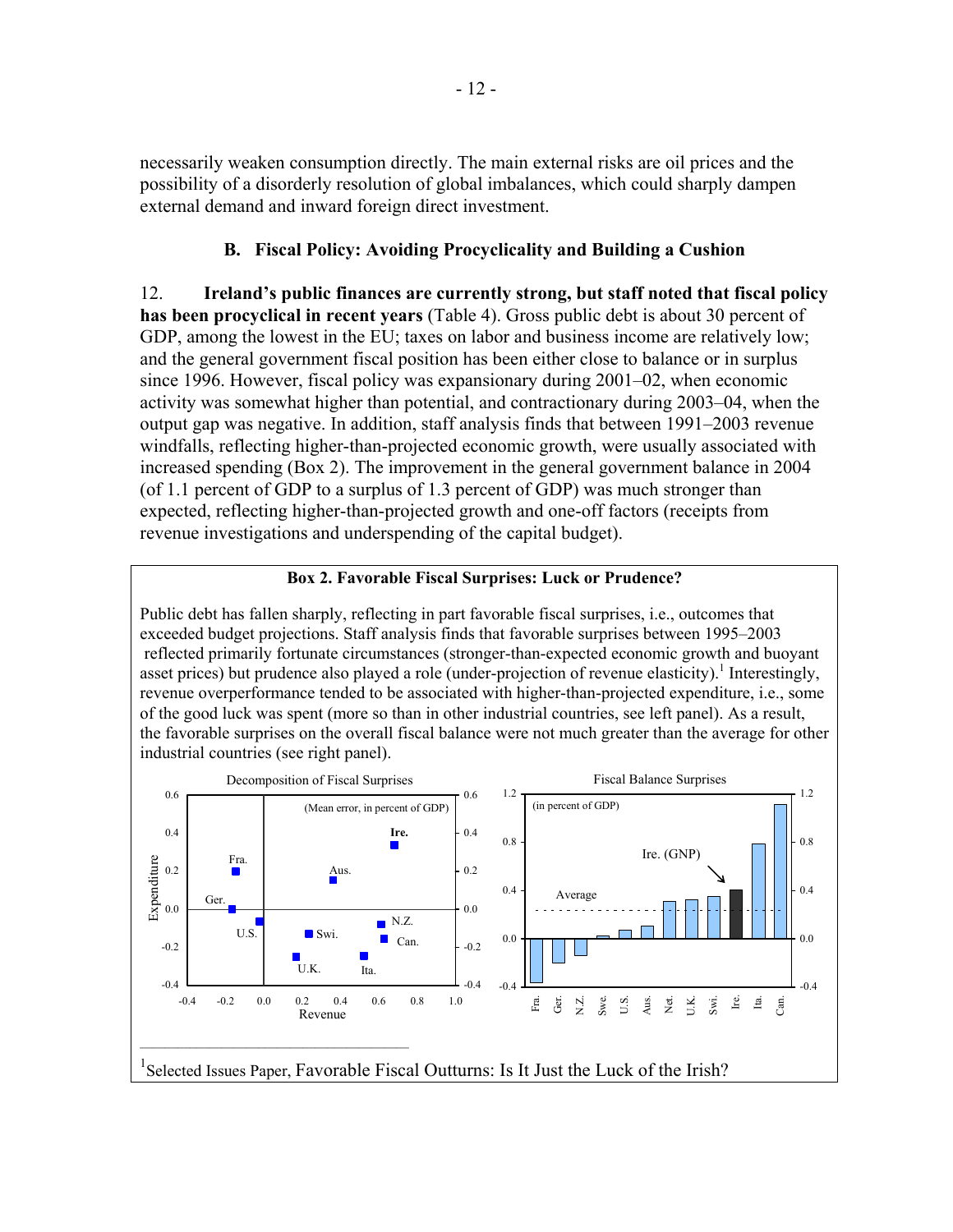13. **The authorities acknowledged that the budget for 2005 implies a fiscal deterioration** (Table 5). The budget envisages a swing in the overall balance of 1.7 percent of GDP, reflecting mainly higher social welfare payments (0.6 percent of GDP; for old age pensions, child benefit, and unemployment assistance), increased income tax credits and rate bands (0.4 percent of GDP; to ensure that workers on the minimum wage are fully outside the tax net and to partially compensate for the lack of indexation of the bands), and higher public sector pay (0.3 percent of GDP; consistent with previously announced wage increases). Since the budget was released in December, revenues in 2004 and the first few months of 2005 have been stronger than expected. At the same time, the Supreme Court has ruled that the government must reimburse certain nursing home charges received over the past 30 years. Altogether, staff now project that the cyclically adjusted general government balance excluding one-off factors will decline by more than 1 percent of GDP to a deficit of about ½ percent of GDP. Staff observed that the size and timing of the fiscal stimulus are ill-advised for an economy that is close to full employment. While not disputing this point, the authorities noted that the fiscal expansion in 2005 followed two years of contractionary budgets, while also reflecting certain social priorities.

General Government Balances (In percent of GDP)

|                                       | 2002              | 2003 | 2004 | 2005   | 2006   | 2007   |  |  |  |  |
|---------------------------------------|-------------------|------|------|--------|--------|--------|--|--|--|--|
|                                       | Staff projections |      |      |        |        |        |  |  |  |  |
| Overall balance                       | $-0.4$            | 0.2  | 1.3  | $-1.0$ | $-0.5$ | $-0.5$ |  |  |  |  |
| Cyclically adjusted                   | $-1.2$            | 0.6  | 1.6  | $-1.0$ | $-0.7$ | $-0.7$ |  |  |  |  |
| Excluding one-off factors             | $-1.2$            | 0.2  | 0.7  | $-0.5$ | $-0.8$ | $-0.8$ |  |  |  |  |
| o.w. Revenue investigations           | 0.0               | 0.0  | 0.5  | 0.1    | 0.0    | 0.0    |  |  |  |  |
| Reimbursement of nursing home charges | 0.0               | 0.0  | 0.0  | $-0.6$ | 0.0    | 0.0    |  |  |  |  |
| Gross public debt                     | 32.7              | 32.1 | 29.6 | 29.6   | 29 2   | 29 Q   |  |  |  |  |

14. **Staff suggested that, given Ireland's cyclically advanced position and accommodative euro area monetary policy, fiscal tightening would be desirable**. The authorities agreed that, during the remainder of 2005, budget execution should remain prudent and any revenue windfalls should be saved, as they had been in 2004. Staff recommended an improvement in the cyclically adjusted fiscal balance of ½ percent of GDP in 2006. While noting strong pressures for higher spending, the authorities said that next year's fiscal position would be in line with their medium-term objective of close to balance or surplus, though preparatory work for the 2006 budget is not yet underway. Staff noted that a balanced budget target in 2006 would be consistent with its call for fiscal tightening. The authorities shared the view that, if aggregate demand were to weaken unexpectedly and abruptly, possibly due to a sharper-than-currently envisaged slowdown in the housing market, automatic stabilizers should be allowed to operate fully.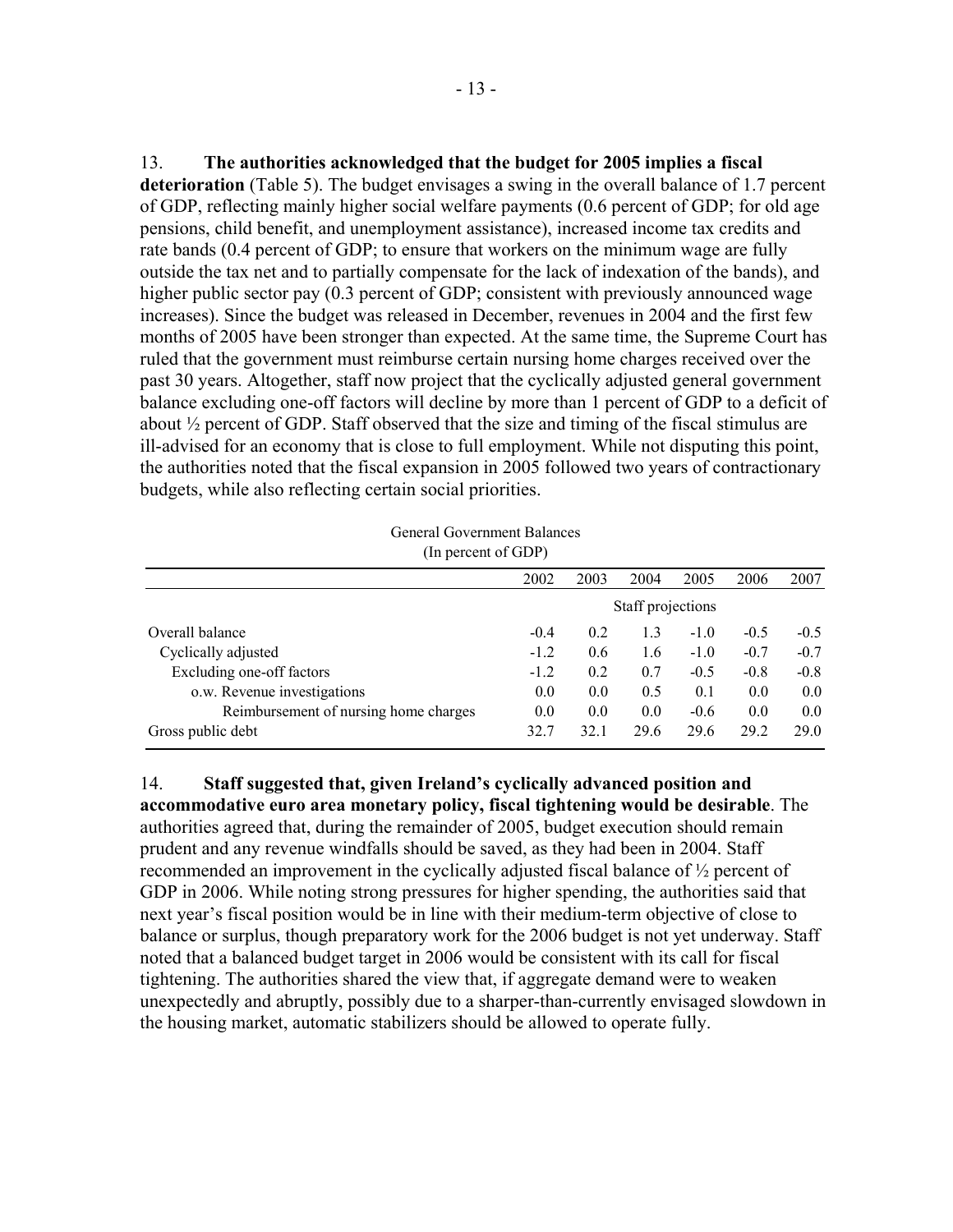15. **The authorities concurred that fiscal restraint is needed from medium- and long-term perspectives**. They noted that a small open economy like Ireland is subject to global shocks, such as the equity market bust in 2001, which led to a 3½ percent of GDP

deterioration in the fiscal balance. They also acknowledged that the cooling housing market would reduce the yield from property-related taxes, though precise quantification is difficult. With age-related spending (on health and pensions) projected to rise by about 5 percentage points of GDP by 2050, the government is setting aside every year 1 percent of GNP in the National Pensions Reserve Fund (NPRF) to prepare for future old-age and civil service pension spending (this does not affect the fiscal balance, but does add to gross debt). Staff welcomed the pre-funding, but noted that it is expected to cover only about one third of the increase in pension spending. The authorities



observed that a decline in government spending on infrastructure over the long term would provide room for higher age-related spending. Staff accepted this point, but noted that the scope for reducing infrastructure spending might not be that great (between 2002–04, Ireland spent 4¾ percent of GNP while the industrial country average was 3 percent of GDP). Staff argued that, besides the pre-funding under the NPRF (which currently amounts to about 10 percent of GNP), a further gradual reduction in gross public debt would help prepare for higher age-related spending. In addition, staff suggested that the NPRF avoid potential conflicts of interests in its investment strategy, which could arise in recently authorized (but not yet undertaken) investments in domestic private public partnerships.

16. **Regarding the composition of adjustment, staff suggested that the growth of current spending should be restrained and that the tax base should be broadened.** Given Ireland's relatively low level of public capital, the authorities argued—and staff agreed—that a continued high level of government investment is appropriate. However,

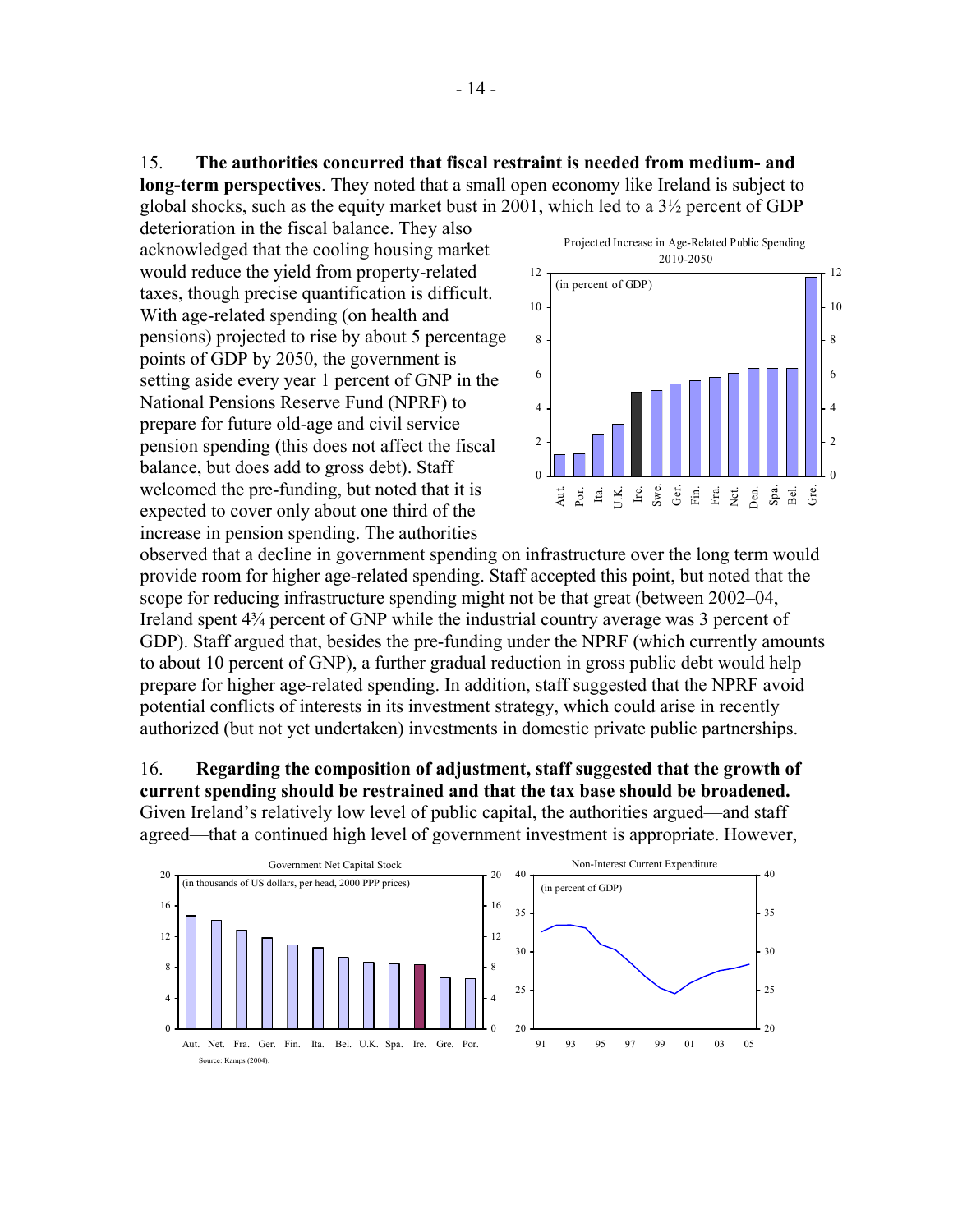staff noted that non-interest current spending had risen by more than 3 percent of GDP between 2000–04, reflecting across-the-board increases. On the revenue side, there was agreement that Ireland's relatively low levels of business and labor taxes are appropriate, and that the tax net should be broadened. The authorities noted that a review of propertyrelated tax reliefs is currently underway, and staff observed that a useful way to curtail these reliefs would be to establish across-the-board limits on allowances. Staff also suggested preserving the nominal ceiling on mortgage interest tax relief (MITR) and introducing a property tax. The authorities noted that there are no plans at present to raise the MITR ceiling, but that the appetite for a property tax is limited, recalling the short-lived experience with a property tax on high-value homes between 1983 and 1996.

17. **The authorities agreed that further efforts are needed to improve value for money in the delivery of public services.** They noted the introduction of five-year capital envelopes and the recent publication of guidelines for the appraisal and management of capital expenditure proposals. While they acknowledged that multi-year envelopes for current spending would improve predictability and reduce the risk of procyclicality, they felt that the experience with capital envelopes should be assessed first. Staff also suggested extending the fiscal projections (currently only three years) to at least five years. Regarding construction projects, the authorities noted that they intended to increase competition at the tendering stage and improve contracting arrangements. In health services, they pointed to progress in the implementation of the government's reform plan launched in mid-2003, including the establishment of a single national entity to manage health services, the modernization of management planning, and the introduction of a plan indicating services to be delivered and the links between services and staffing.

18. **The authorities disagreed with the staff's suggestion to automatically index tax credits and bands and social welfare payments to prices.** Staff argued that, because income tax credits and bands and their interaction with social welfare payments have important effects on work incentives, changes in their real burdens should be explicit policy decisions rather than an untransparent side effect of price inflation. Staff also observed that the current system gives rise to periodic, and thus lumpy, adjustments, which partly underlies the fiscal stimulus in 2005. The authorities responded that the lack of indexation provides important room for maneuver, which can be used for consolidation if necessary. They added that—for consistency—excise rates would also need to be automatically indexed. Staff recognized that the benefits of fiscal neutrality and reduced risk of procyclicality need to be weighed against the loss of fiscal discretion, but observed that most major industrial countries, including Canada, France, the U.K., and the U.S., have adopted automatic indexation to prices.

19. **Given pressures to raise spending and the softening of the SGP, staff saw a role for broader third-party assessment of fiscal policy, but the authorities were not convinced of the merits**. The authorities and staff agreed on the need to deepen public understanding of a number of fiscal issues, including the need to avoid fiscal procyclicality because it tends to exacerbate pressures on capacity when times are good and to deepen economic downturns; the desirability of building a fiscal cushion to prepare for risks over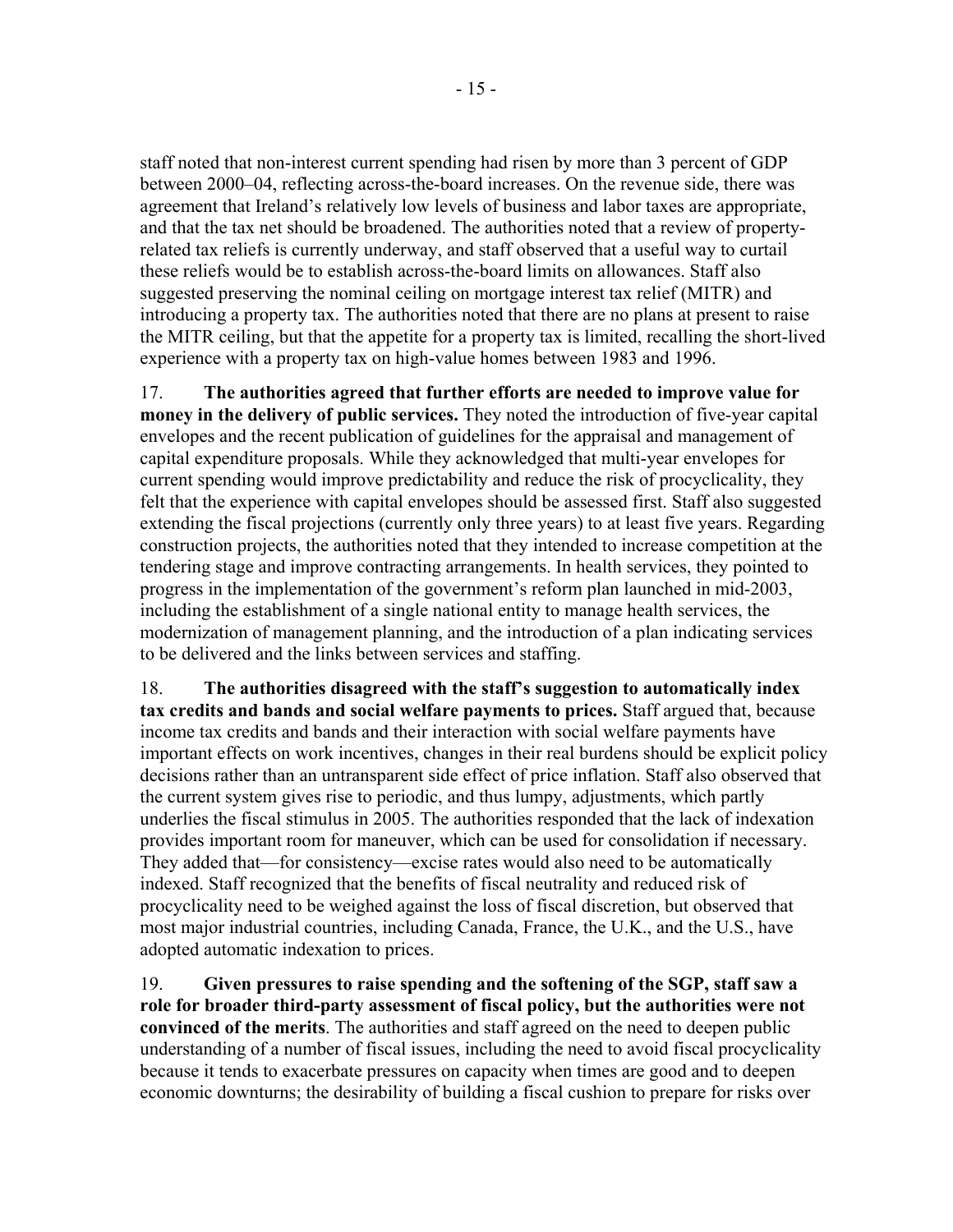the medium term; and the need to maintain a strong underlying fiscal position so as to help Ireland face rising age-related spending over the long term. In staff's view, broader thirdparty assessments would enhance the public debate. This could be done by building on existing institutions, such as the National Economic and Social Council (which consists of the social partners and provides the background analysis for the national wage agreements), or by establishing a new body such as a fiscal council. The authorities agreed on the need to improve the focus of the public debate, noting the commitment in the 2005 Budget to expand parliamentary examination of existing budgetary material produced by the government. In their view, however, the key issue is not the lack of third-party assessment, observing that several academics and private analysts make their views known, but rather that the public debate tends to focus on specific budget measures instead of strategic issues. More generally, they doubted whether Ireland's budgetary performance points to the need for major institutional innovations, wondered whether fiscal councils in other countries have always been effective, and were concerned whether, at least in Ireland, a fiscal council would not end up providing a venue for special interests.

#### **C. Labor Market and Wage Policy: Need for Wage Moderation**

20. **Labor market flexibility in Ireland is relatively good**. Rapid employment growth since the early 1990s has been driven by rising labor force participation, including



Source: OECD.<br>1/ Income tax plus employ ee and employer social security contributions less cash benefits as a percentage of labour costs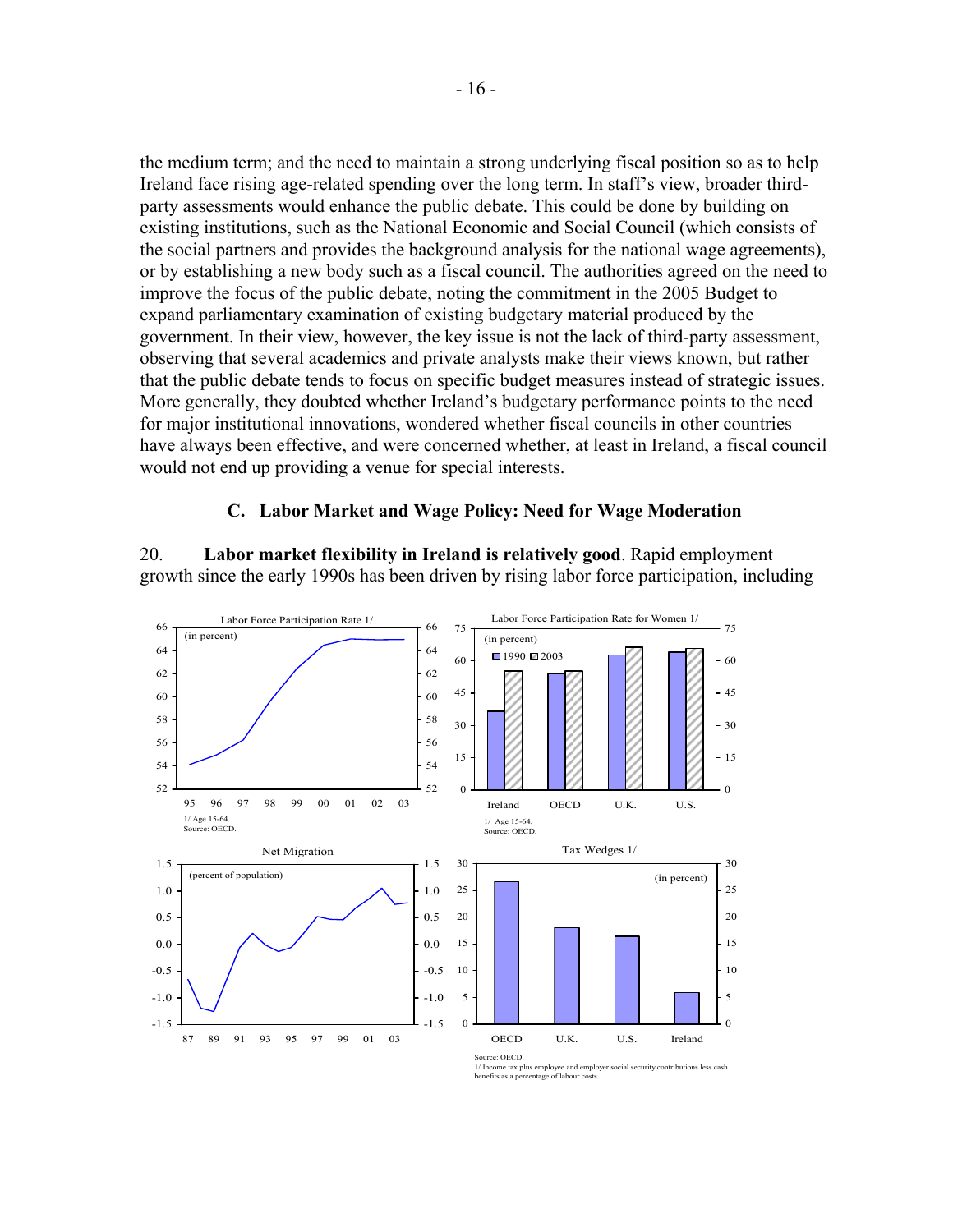by women, and immigration. The decline in the unemployment rate has reflected the rapid growth of aggregate demand and reforms of the tax and benefit systems (Box 3). The tax wedge is now one of the lowest among industrial countries. The authorities observed that Ireland has allowed immigrants from the new EU member states full access to the labor market, and that immigrants have played a key role in relieving labor shortages.



have been reduced to the lowest level in the OECD and the tax burden on the second earner in married couples has fallen, improving the incentives for work. In addition, the introduction of strict enforcement of eligibility for benefits, the reduction in effective net benefit replacement ratios, the adoption of a system of coordinated wage negotiations, and various active labor market policies have also contributed to the activation of the unemployed.

<sup>1</sup>Selected Issues Paper, *The Evolution of Unemployment in Ireland: The Role of Labor Market Policies.* 

 $\mathcal{L}_\text{max}$  , where  $\mathcal{L}_\text{max}$  and  $\mathcal{L}_\text{max}$ 

21. **However, with labor costs already high relative to euro area partners, the authorities and staff agreed that wage moderation is needed to preserve competitiveness going forward.** National wage agreements and public sector benchmarking exercises play important roles in the wage setting process. Regarding the national wage agreements, social partners (labor unions, employers, and the government) broadly concurred that the agreements have provided a useful vehicle for developing a common view of economic prospects, established sensible guidelines for wage increases while allowing considerable flexibility at the firm level, and preserved peaceful labor relations.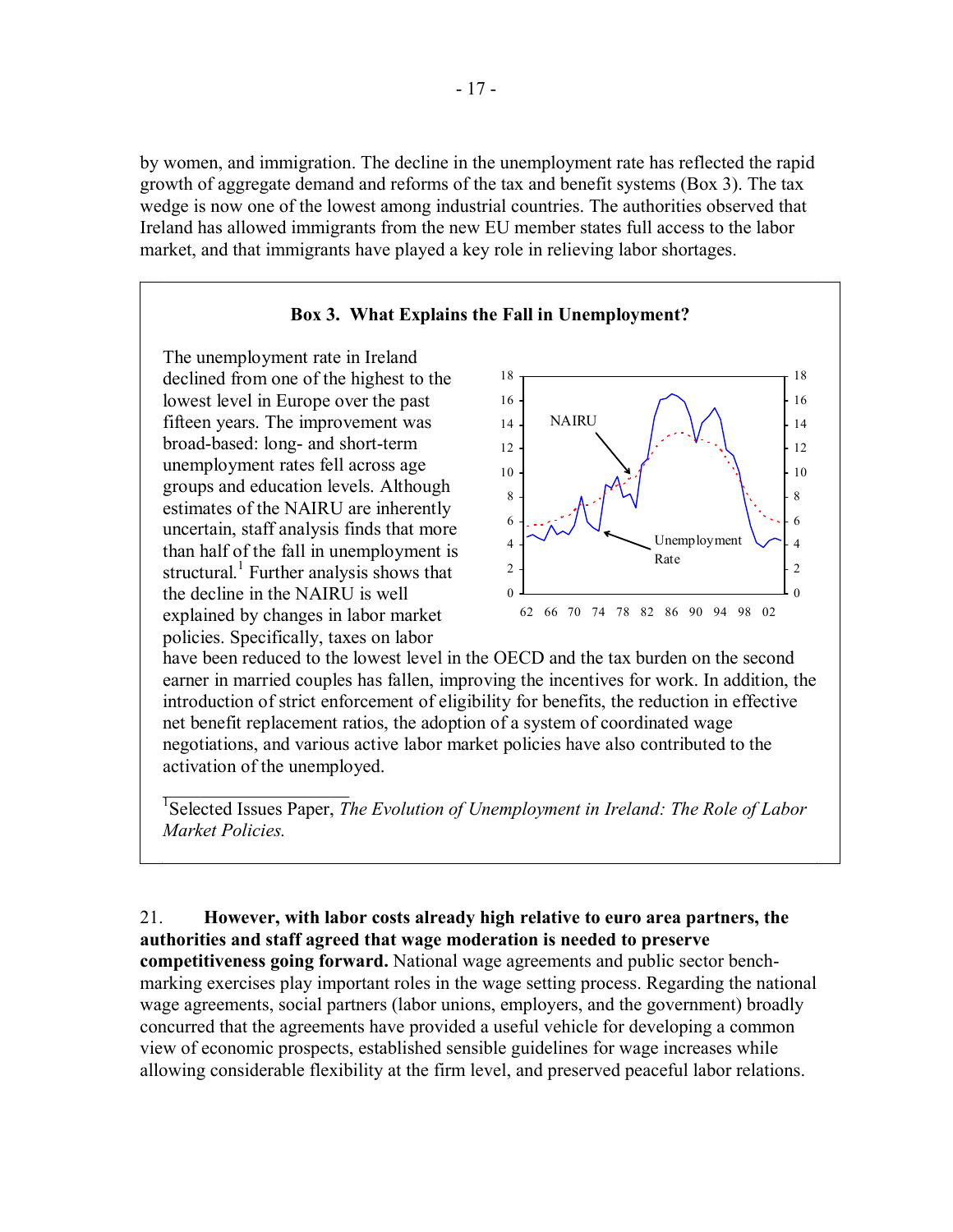Going forward, the authorities observed that the next wage agreement (to cover 2006–08) would need to take account of lower expected inflation and lower projected productivity growth.

### 22. **The authorities were satisfied with the first public sector benchmarking**

**exercise, but acknowledged that improvements are needed in the next one.** They noted that the first exercise succeeded in reducing the rigidity of pay relativities across the public

sector and enhancing the delivery of public services. Looking ahead to the second exercise, beginning in the second half of 2005 and reporting in 2007, the authorities were of the view that there should be greater focus on recruitment and retention in pay determination, better valuation of pensions, and more emphasis on the flexibility of work practices, especially in education and health. To ensure public accountability, the authorities recognized the importance of making the exercise as transparent as possible, though they pointed to limits on the disclosure of confidential information. Staff noted the risk of spillovers from excessive public sector pay increases to the private sector.



### **D. Financial Sector: Need for Continued Supervisory Efforts**

# 23. **Banking system profitability and capitalization are strong, but vulnerabilities**

**exist (Table 6)**. Credit growth—while slowing—remains high, property-related lending accounts for more than half of the

stock of bank lending, and net interest margins have declined as reliance on more expensive wholesale funding has increased. Household debt has risen sharply and now exceeds 110 percent of disposable income. The authorities

| <b>Financial Indicators</b>                                          |      |      |       |      |  |  |  |  |
|----------------------------------------------------------------------|------|------|-------|------|--|--|--|--|
|                                                                      | 2001 | 2002 | 2003  | 2004 |  |  |  |  |
| Bank Return on Equity                                                | 160  | 180  | 17.8  | .    |  |  |  |  |
| Risk-weighted capital/asset ratios of<br>domestic banks (in percent) | 10.6 | 12.3 | - 139 | 12.6 |  |  |  |  |
| Non-performing loans (in percent of<br>total loans)                  | 1 03 | 0.97 | 0.93  | 0.82 |  |  |  |  |

argued that efforts to increase awareness of risks—including the central bank's public warnings about the eventual rise in interest rates and the more recent roundtable discussions with heads of financial institutions organized by the central bank and financial regulator have helped to cool the housing market. They said that a drop in house prices remains a possibility, but the banking system could withstand a considerable fall, as shown by the scenario analysis in the September 2004 *Financial Stability Report*. They added that only one tenth of households have debt service burdens greater than 23 percent of disposable income. The authorities observed that the international diversification of banks' assets is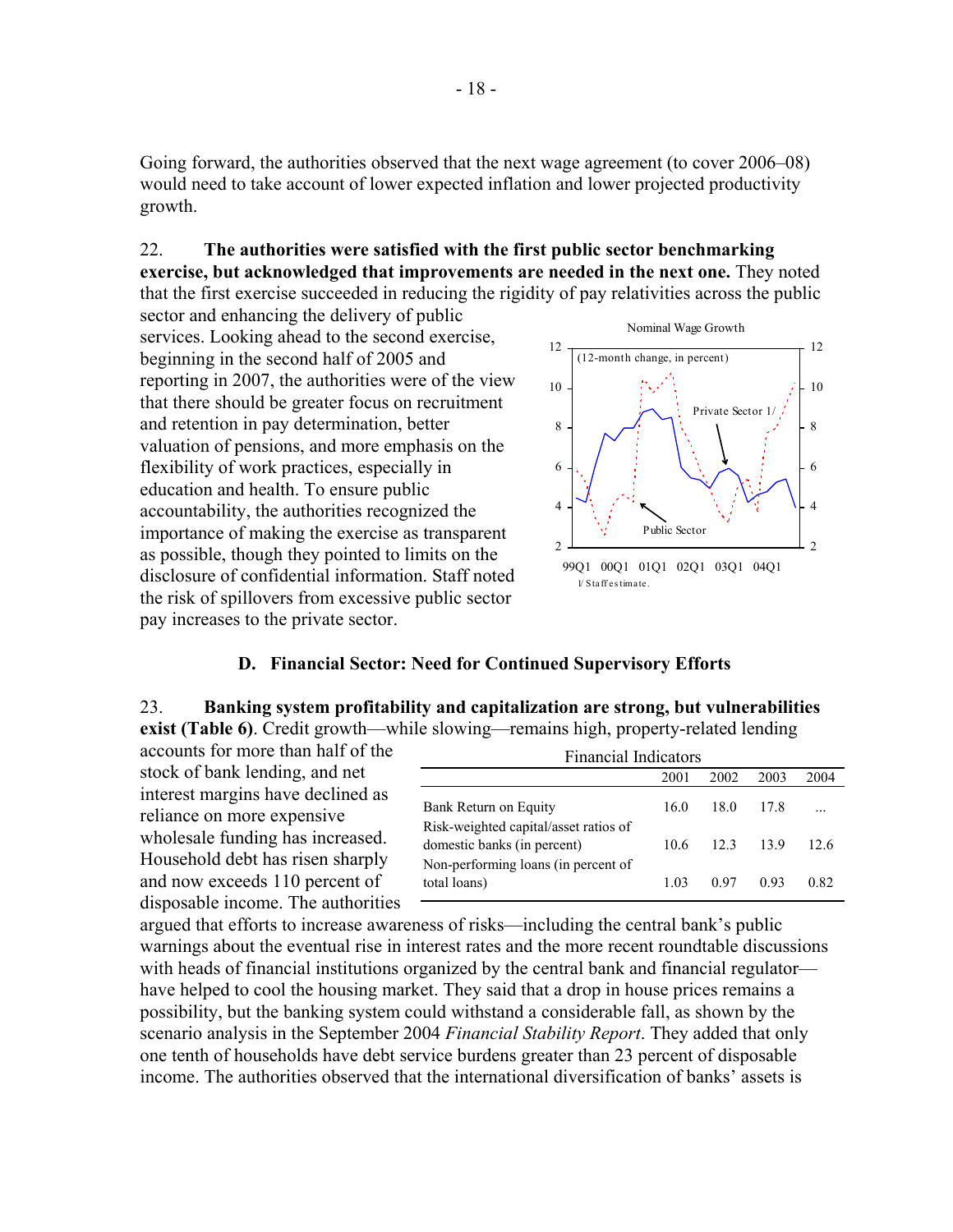

increasing, but staff noted that much of this lending is also property-related. The central bank and financial regulator have established a financial stability committee, which recently conducted a crisis simulation exercise. The authorities noted that asset-covered securities provide relatively inexpensive funding for mortgage lenders.

24. **Looking ahead, the authorities noted that the supervisory priorities are to implement Basel II and further strengthen stress-testing and credit standards.** Basel II requires establishing more risk-based capital requirements. The authorities were satisfied with the latest stress-testing exercise, but are considering further methodological improvements, such as incorporating second-round effects, increasing the variety of shocks, and enhancing the treatment of the realizability of collateral. A recent review of credit standards at major mortgage lenders found that—while standards are generally good—there is a need to tighten lending criteria and establish stricter guidelines for credit officers. In the insurance sector, the authorities are planning to introduce a supervisory regime for reinsurance companies in late 2005 or early 2006, in line with the EU Reinsurance Directive.

25. **The authorities agreed that there is room to further strengthen competition in the financial sector.** A recent report commissioned by the Competition Authority found obstacles to competition in personal current accounts and lending to small- and mediumsized enterprises. The authorities observed that the double stamp duty charge on switching financial cards has already been removed and that banks have recently agreed to a voluntary code of behavior on switching current accounts. This voluntary code is now being reviewed, as are other measures to increase competition. The authorities are reluctant to eliminate the legal requirement to notify fees on current accounts before they are satisfied that competition has been improved. In the non-life insurance sector, the authorities agreed that greater disclosure of information on claims histories by insurers would facilitate entry and said that they are now addressing practical issues, like the appropriate level of detail and the precise mechanism for disclosure.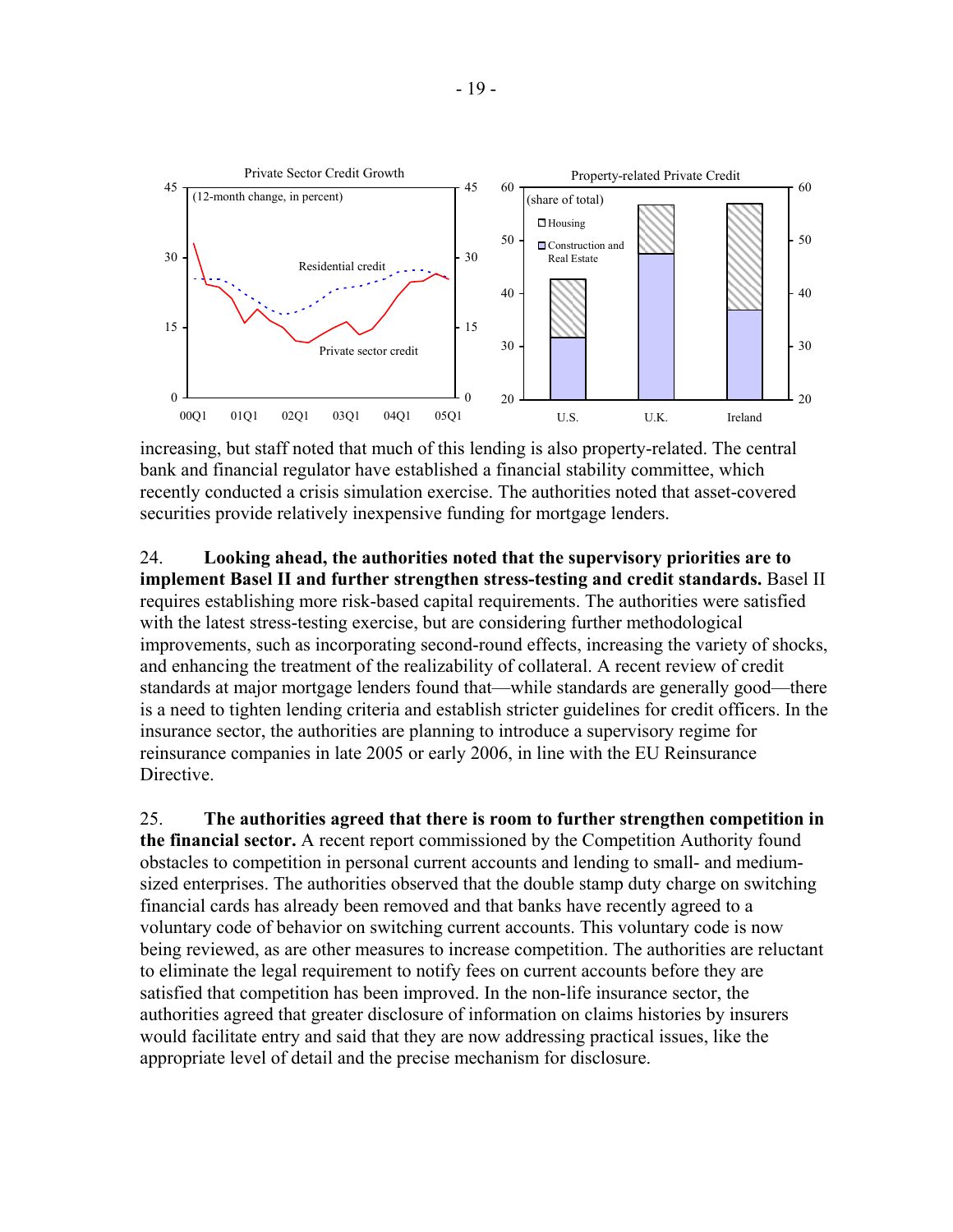#### **E. Population Aging: How to Encourage Saving for Retirement?**

26. **Ireland has already made important progress in preparing for population aging**. The elderly dependency ratio will rise considerably over the coming half century, but the increase is back-loaded compared to the rest of the euro area. Incentives to keep older people in the workforce are relatively strong, so that the effective retirement age is one of the highest among advanced economies. The authorities noted that the pensionable age in the civil service has recently been increased and that provision of an old-age pension bonus for those who work beyond 65 is being considered. Staff suggested phasing out the Retirement Pension, which requires people to effectively stop working in order to be eligible.





other industrial countries and provides a flat share of average earnings, which helps the elderly avoid poverty but does not provide an adequate replacement rate for the majority of workers. Private pensions cover only about half of those at work and many—especially definedcontribution schemes—provide only low replacement rates. Despite media campaigns to promote pension awareness and action, the authorities said that the take-up of Personal Retirement Saving Accounts (a tax-favored, flexible vehicle



launched in 2002) has been disappointing. Overall, the Pensions Board cited estimates that, based on a desired average replacement rate of 65 percent and a number of other assumptions, the annual saving shortfall is about 5 percent of GNP. The saving shortfall is especially acute in the middle three quintiles of the income distribution. Staff observed that households at the peak of their life-cycle earnings have relatively low saving (Box 4).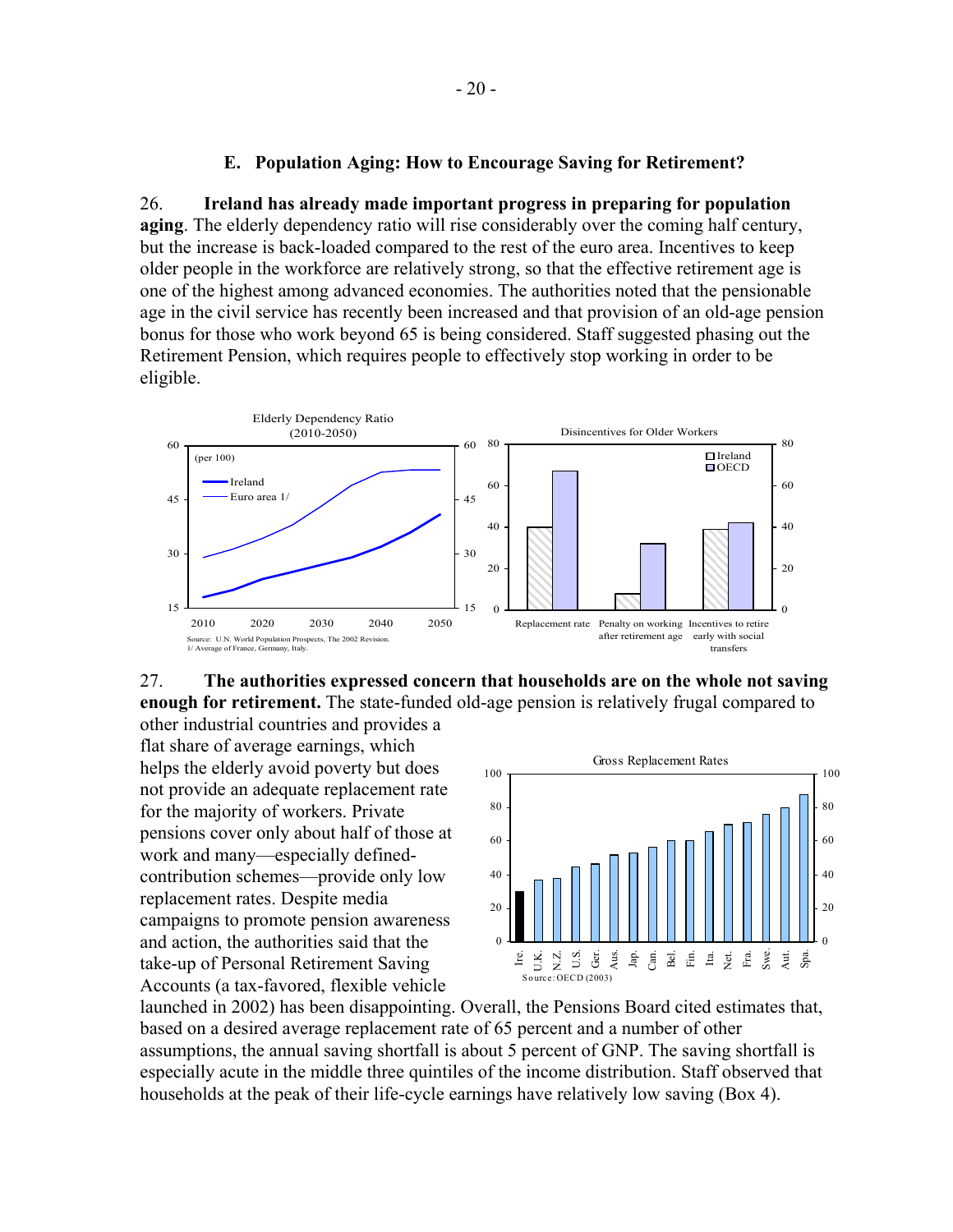#### **Box 4. Who Saves in Ireland?**

Given the relatively frugal state pension system in Ireland, an important question is whether households are saving enough for retirement. Using previously untapped microeconomic data from the Household Budget Surveys, staff analysis shows that households at the peak of their life-cycle earnings (aged 45–60) have surprisingly low saving rates compared to other cohorts, though staff find no evidence of a generational saving gap.<sup>1</sup> Moreover, young and poor households appear to save very little. The good news is that booming house prices do not seem to have reduced saving.



28. **Against this background, a National Pensions Review—due to be completed later this year—is examining policy options to raise household saving.** The authorities observed that there is no magic bullet: raising the state-funded old-age pension would involve considerable additional government spending and, hence, higher taxes; making additional (second pillar) saving mandatory could increase labor costs, imply a government guarantee, and lead to a race to the bottom in occupational pensions; and encouraging voluntary saving through greater tax incentives could be costly in terms of foregone revenue. Indeed, the favorable tax treatment of SSIAs has boosted saving in the form of SSIAs, but the effect on overall saving is not clear. Staff noted that automatic enrolment (with an opt-out clause) can be effective in raising voluntary saving, that the fiscal cost of tax incentives can be reduced by targeting them at lower- and middle-income workers, and that more effort could be devoted to improving financial education.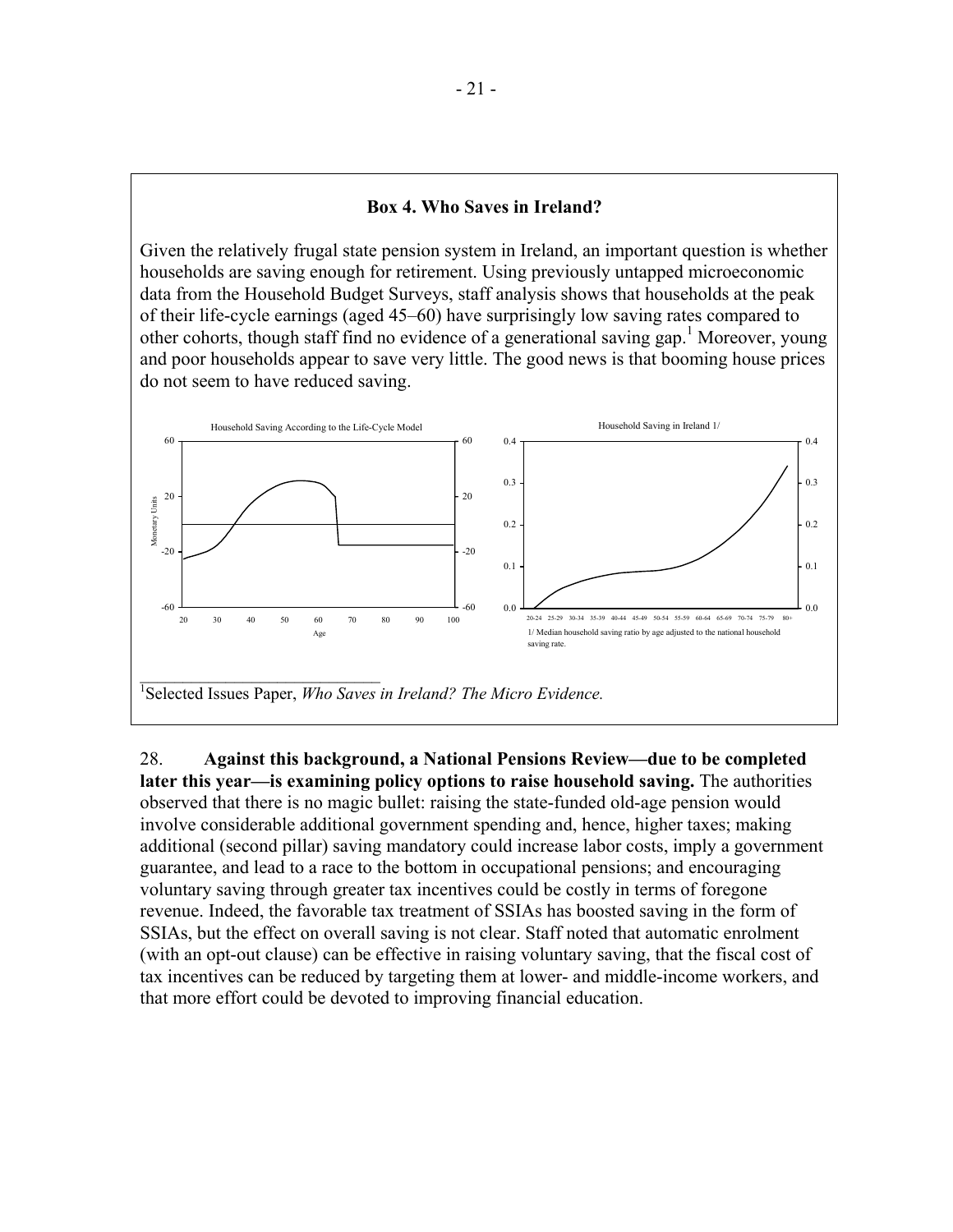### **F. Other Issues**

### 29. **While product market reform is well advanced, the authorities said that better regulation is needed in some sectors to stimulate competition**. Ireland compares

well to other industrial countries on indicators of outward orientation, economic regulation, and administrative burden. However, officials at the Competition Authority said that better regulation is needed in retail and professional services. In the retail sector, the ban on below-cost selling is an obstacle to price competition, and entry is limited by planning regulations and the ban on large stores. In the legal profession, the educational monopolies should be abolished and new criteria established for entry by lawyers qualified outside of the EU; similarly, barriers to entry into the pharmacist profession should be removed.



30. **Statistics are being improved.** National accounts using chain-linked deflators and including financial intermediation services, a quarterly general government balance, and annual sectoral financial accounts will be published later this year. The next steps are to overhaul the earnings data and calculate a production-side estimate of GDP.

#### **III. STAFF APPRAISAL**

31. **Economic performance in Ireland has been and continues to be impressive**. Notwithstanding the catch-up in income per capita that has occurred, real GNP growth over the coming five years is projected to remain the highest among industrial countries. The unemployment rate is one of the lowest among industrial countries. Inflation is about 2 percent. This impressive performance is due in significant measure to sound economic policies, including prudent fiscal policy, low taxes on labor and business income, and social pacts that contribute to wage moderation.

32. **With the economy now in the neighborhood of full employment, continued rapid growth could give rise to wage pressures and further erode competitiveness.** The unemployment rate is not far from its historical low. Economic growth is likely to be very strong in the short term, driven by an acceleration in consumption and continued robust business investment, though—with the cooling of the housing market—residential investment is expected to decline modestly starting next year. While there are uncertainties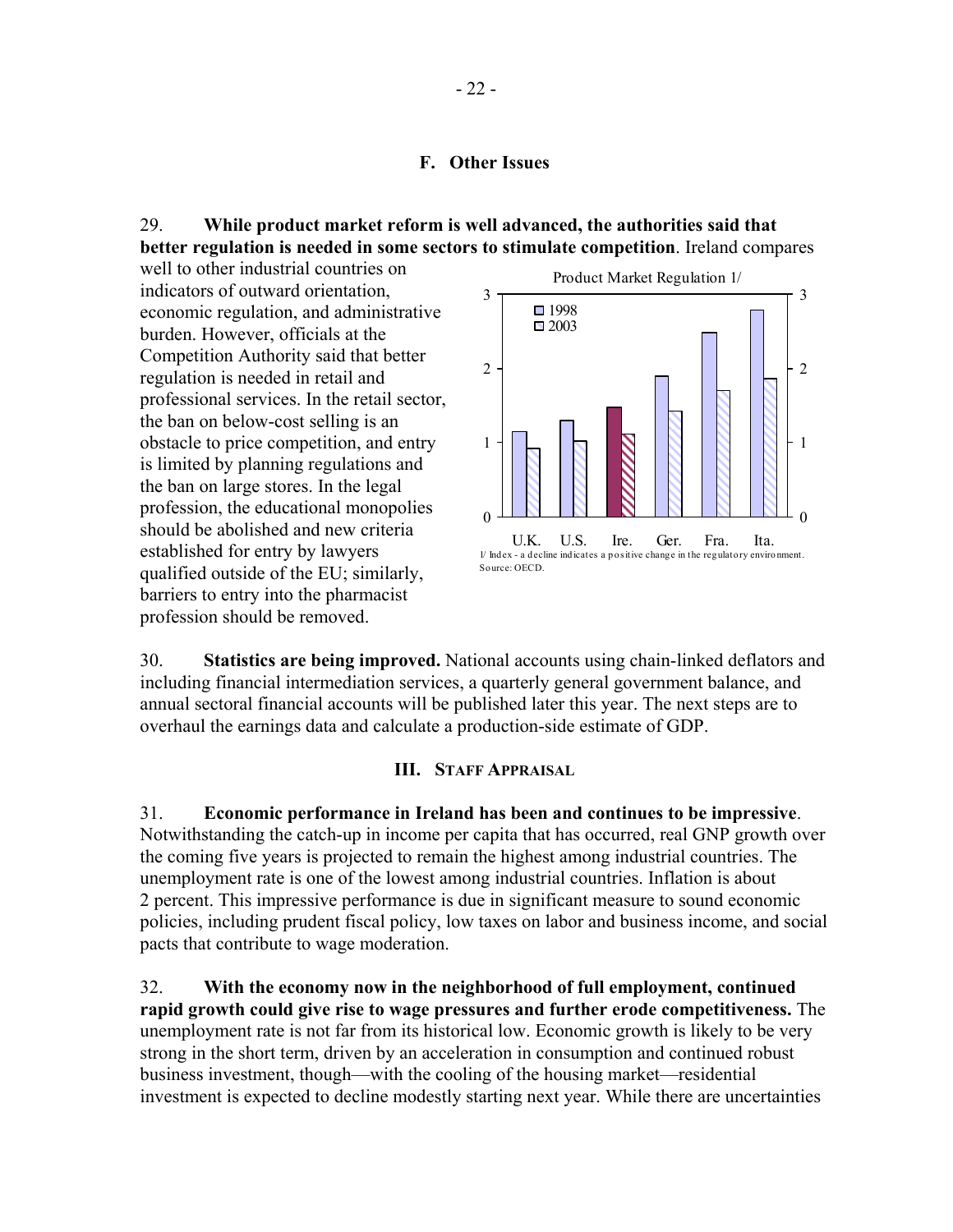about the economy's supply potential, the rapid growth of aggregate demand could give rise to upward pressures on wages, which would undermine external competitiveness. The housing market is likely headed for a soft landing, but there is a risk of a sharp decline.

33. **The key priorities for fiscal policy are to help relieve potential overheating and to build a cushion in the event that downside risks materialize.** Public debt is low and fiscal positions have been generally prudent, but the 2005 budget is imparting considerable fiscal stimulus, which is adding to pressures on capacity constraints. Given that interest rates are set for the euro area as a whole and Ireland is relatively cyclically advanced, fiscal policy should help to forestall wage pressures. In the remainder of 2005, budget execution needs to remain prudent and any revenue windfalls should be fully saved; in 2006, underlying fiscal adjustment of ½ percent of GDP would be desirable. Fiscal restraint is also necessary from medium- and long-term perspectives. It is important to build a fiscal cushion when times are good, such as now, to be prepared in the event that downside risks materialize. If aggregate demand weakens unexpectedly and abruptly, automatic stabilizers should be allowed to operate fully and specific measures to prop up the housing market should be avoided.

34. **Regarding the composition of adjustment, the growth of current spending should be restrained and the tax base should be broadened.** There is a strong case for moderating the steep escalation in current spending, so as to limit the risk of inefficiencies. The tax base could usefully be broadened by limiting property-related capital allowances, preserving the nominal ceiling on mortgage interest tax relief, and introducing a property tax.

35. **Against the backdrop of spending restraint, further efforts are needed to improve value for money in the delivery of public services.** Five-year envelopes could be introduced for current spending and fiscal projections could be extended to five years. Government procurement practices could be improved further, and a focus on quantified performance targets in all areas of public services could help motivate efficiency gains. Separately, to improve fiscal neutrality and reduce the risk of procyclicality, it could be desirable to introduce automatic indexation of tax credits, bands and excise duties, and social welfare payments to developments in consumer prices.

36. **Development of mechanisms that build public awareness and understanding of the fiscal issues facing Ireland would be useful.** While the conduct of the fiscal policy in Ireland has been laudable over the years, pressures to raise spending are longstanding and could increase, and an enhanced public debate could help clarify both short- and longer term constraints and requirements.

37. **With labor costs already high, keeping wage growth in line with productivity growth is essential to maintaining competitiveness.** Given the slowdown in productivity growth and the entrenchment of low and stable inflation, there is a strong case for moderating overall wage increases under both the forthcoming national wage agreement and the next public sector benchmarking exercise. In addition, the wage agreement needs to preserve flexibility, given differential productivity developments across firms. The next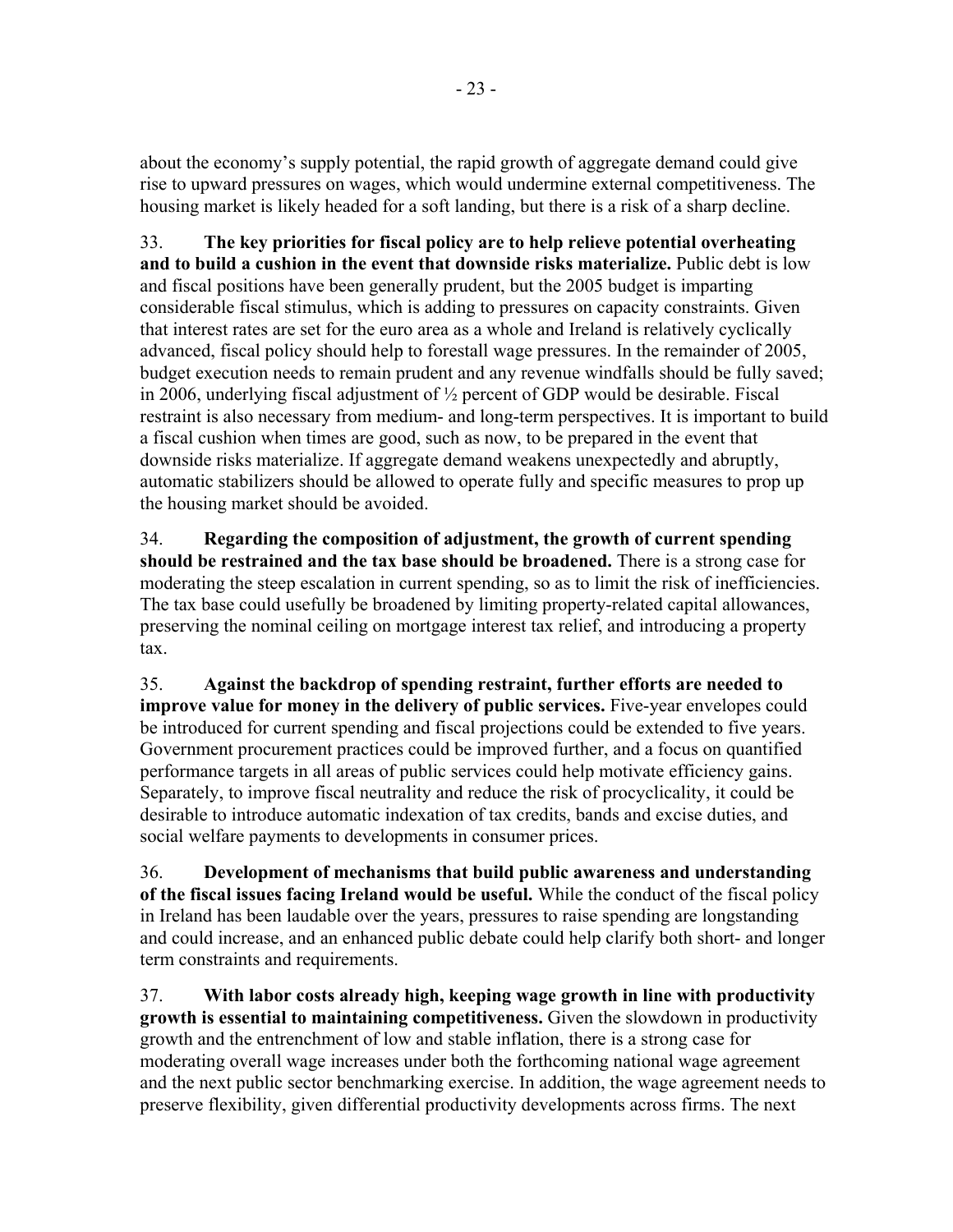benchmarking exercise should avoid putting upward pressure on wages elsewhere in the economy, continue to promote verifiable modernization in the public sector, and be as transparent as possible.

38. **In the financial sector, continued efforts are needed to maintain financial stability.** While banking system profitability and capitalization are strong, vulnerabilities exist, and the authorities' efforts to increase awareness of risks are thus welcome. Looking ahead, continued supervisory efforts are essential to limit excessive risk-taking by lenders and borrowers: stress-testing could be enhanced and conducted more frequently, credit standards could be strengthened, and it is understood that an interim update on financial stability issues to complement the *Financial Stability Report i*s currently being planned.

39. **Given concerns that households are on the whole not saving enough for retirement, the authorities' further consideration of policy responses is welcome.** Beyond encouraging longer active participation in the labor force, the appropriate role of government in addressing inadequate household saving depends crucially on the tradeoff between the risk of forcing some people to save more than they wish and the risk of some people not saving enough and falling back on the government in the future. In general terms, the solution should be clearly sustainable over the long run and provide the right incentives to work and save.

40. **Strengthening competition in the domestic economy is crucial to maintaining strong productivity growth and external competitiveness.** In the banking system, codes of conduct to promote competition could usefully be extended, with the eventual objective of removing the regulation of certain fees. In the non-life insurance sector, greater disclosure of aggregate information on claims histories would be desirable. Better regulation is also needed in retail and professional services to stimulate competition and reduce prices.

41. **Timely and reliable statistics are essential to sound economic policymaking.** Work programs to improve earnings data and introduce a production-side estimate of GDP should be expedited.

42. It is proposed that the next Article IV consultation be held on the standard 12 month cycle.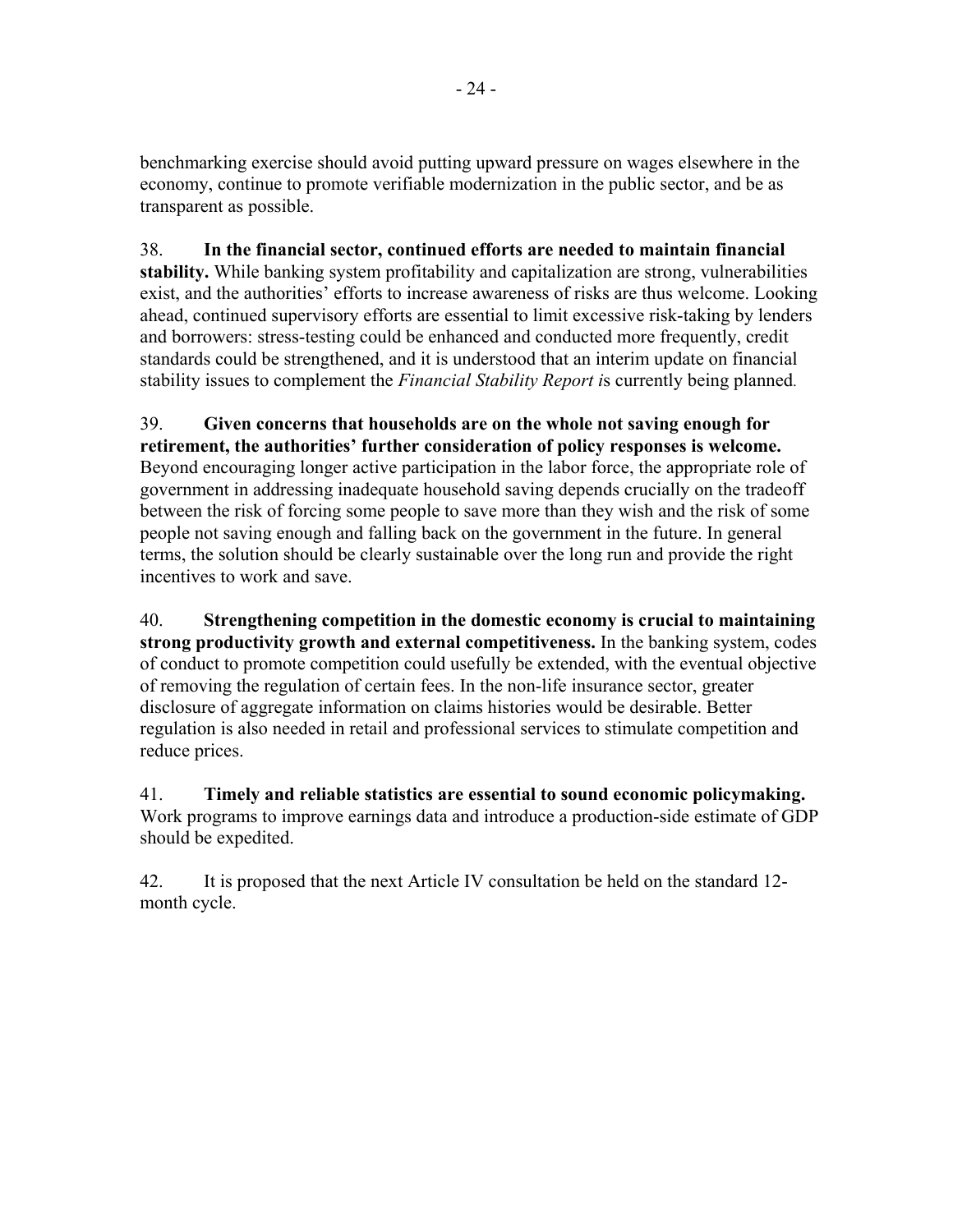| $-7.1 -$ |                                                |
|----------|------------------------------------------------|
|          | Table 1. Ireland: Selected Economic Indicators |
|          | (Annual change unless otherwise stated)        |

|                                                         |                                 |         |        | Proj.  |          |          |  |
|---------------------------------------------------------|---------------------------------|---------|--------|--------|----------|----------|--|
|                                                         | 2001                            | 2002    | 2003   | 2004   | 2005     | 2006     |  |
|                                                         |                                 |         |        |        |          |          |  |
| National accounts (constant prices) 1/                  |                                 |         |        |        |          |          |  |
| <b>GNP</b>                                              | 3.8                             | 1.5     | 2.8    | 5.5    | 5.1      | 4.9      |  |
| <b>GDP</b>                                              | 6.0                             | 6.1     | 3.7    | 4.9    | 5.4      | 5.2      |  |
| Domestic demand                                         | 3.8                             | 3.4     | 3.3    | 4.0    | 4.6      | 4.9      |  |
| Private consumption                                     | 5.5                             | 2.8     | 2.6    | 3.2    | 4.5      | 5.7      |  |
| Public consumption                                      | 10.9                            | 8.6     | 2.5    | 2.9    | 4.5      | 2.9      |  |
| Gross fixed investment                                  | $-1.6$                          | 3.0     | 3.4    | 9.2    | 4.3      | 4.0      |  |
| Net exports (contribution to GDP growth)                | 2.8                             | 3.1     | 1.2    | 2.3    | 1.7      | 1.3      |  |
| Exports of goods and services                           | 8.4                             | 5.7     | $-0.8$ | 4.4    | 5.6      | 5.2      |  |
| Imports of goods and services                           | 6.7                             | 3.3     | $-2.3$ | 2.7    | 5.0      | 5.0      |  |
|                                                         |                                 |         |        |        |          |          |  |
| Prices, wages and employment                            |                                 |         |        |        |          |          |  |
| Harmonized Index of Consumer Prices (annual average)    | 4.0                             | 4.7     | 4.0    | 2.3    | 2.3      | 2.5      |  |
| Average hourly earnings, manufacturing                  | 10.3                            | 8.6     | 4.7    | 4.8    | $\cdots$ | $\cdots$ |  |
| Output, manufacturing 2/                                | 10.0                            | 7.6     | 4.6    | 0.4    | $\cdots$ | $\cdots$ |  |
| Unit wage costs (manufacturing) 2/                      | $-2.6$                          | $-8.2$  | $-4.1$ | 0.2    | $\ldots$ | $\ldots$ |  |
| GNP/employment                                          | 0.6                             | $-0.3$  | 0.9    | 2.4    | 3.0      | 3.2      |  |
| Employment                                              | 3.1                             | 1.8     | 1.9    | 3.0    | 2.0      | 1.6      |  |
| Unemployment rate (in percent)                          | 3.8                             | 4.4     | 4.6    | 4.5    | 4.2      | 4.0      |  |
| Money and credit (end-period)                           |                                 |         |        |        |          |          |  |
| M3 3/4/                                                 | 17.2                            | 9.3     |        | 22.5   | 16.8     |          |  |
|                                                         |                                 |         |        |        |          | $\cdots$ |  |
| Private sector credit 4/5/                              | 15.1                            | 15.0    | 17.9   | 26.6   | 26.7     | $\cdots$ |  |
| Financial and asset markets (end-period)                |                                 |         |        |        |          |          |  |
| Three-month treasury bill 6/                            | 3.3                             | 2.9     | 2.1    | 2.2    | 2.2      |          |  |
| 10-year government bond 6/                              | 5.1                             | 4.3     | 4.3    | 3.7    | 3.6      | .        |  |
| ISEQ index 4/                                           | $-0.3$                          | $-30.0$ | 23.2   | 26.0   | 9.6      | $\cdots$ |  |
|                                                         |                                 |         |        |        |          | $\cdots$ |  |
| House prices (permanent tsb index/ESRI) 4/              | 4.4                             | 13.3    | 13.7   | 8.6    | 6.5      | $\cdots$ |  |
| Public finance (In percent of GDP)                      |                                 |         |        |        |          |          |  |
| General government balance 7/                           | 0.9                             | $-0.4$  | 0.2    | 1.3    | $-1.0$   | $-0.5$   |  |
| Primary balance 7/                                      | 2.4                             | 1.0     | 1.5    | 2.5    | 0.3      | 0.8      |  |
| General government debt                                 | 35.9                            | 32.7    | 32.1   | 29.6   | 29.6     | 29.2     |  |
|                                                         |                                 |         |        |        |          |          |  |
| External trade and balance of payments                  |                                 |         |        |        |          |          |  |
| Balance of goods and services (Percent of GDP)          | 15.0                            | 16.6    | 15.4   | 15.6   | 15.0     | 15.1     |  |
| Current account (Percent of GDP)                        | $-0.6$                          | $-1.3$  | $-1.4$ | $-0.4$ | $-1.0$   | $-1.2$   |  |
| Official reserves (In billions of SDRs, end-period.) 4/ | 4.5                             | 4.0     | 2.8    | 1.9    | 1.7      | $\ldots$ |  |
|                                                         |                                 |         |        |        |          |          |  |
| Effective exchange rates (1995=100, annual average)     |                                 |         |        |        |          |          |  |
| Nominal 6/                                              | 89.2                            | 90.7    | 96.7   | 99.7   | 99.4     |          |  |
| Real (CPI based) 6/                                     | 94.4                            | 98.9    | 106.8  | 110.2  | 109.6    |          |  |
| Memorandum items for 2004:                              |                                 |         |        |        |          |          |  |
| Area                                                    | 70.3 thousand square kilometers |         |        |        |          |          |  |
| Population (in million)                                 | 4.0                             |         |        |        |          |          |  |
| GDP per capita (in SDRs)                                | 31727.9                         |         |        |        |          |          |  |
|                                                         |                                 |         |        |        |          |          |  |

Sources: Department of Finance; Central Bank of Ireland; IMF, International Financial Statistics; and Fund staff calculations.

 1/ Based on National Income and Expenditure, compiled in accordance with the new European System of National Accounts (ESA 95). 2/ Underlying productivity growth data may be overstated because of problems related to the measurement of output produced by multin companies operating in Ireland.

 3/ The methodology used to compile M3 has been amended in line with Eurosystem requirements. Therefore, there is a break in the seri 4/ As of April 2005.

 5/ Adjusted change, which includes the effects of transactions between credit institutions and non-bank international financial companie effects arising from exchange rate movements.

6/ As of March 2005.

7/ Excludes allocations for financing of future pensions liabilities and one-off expenditures.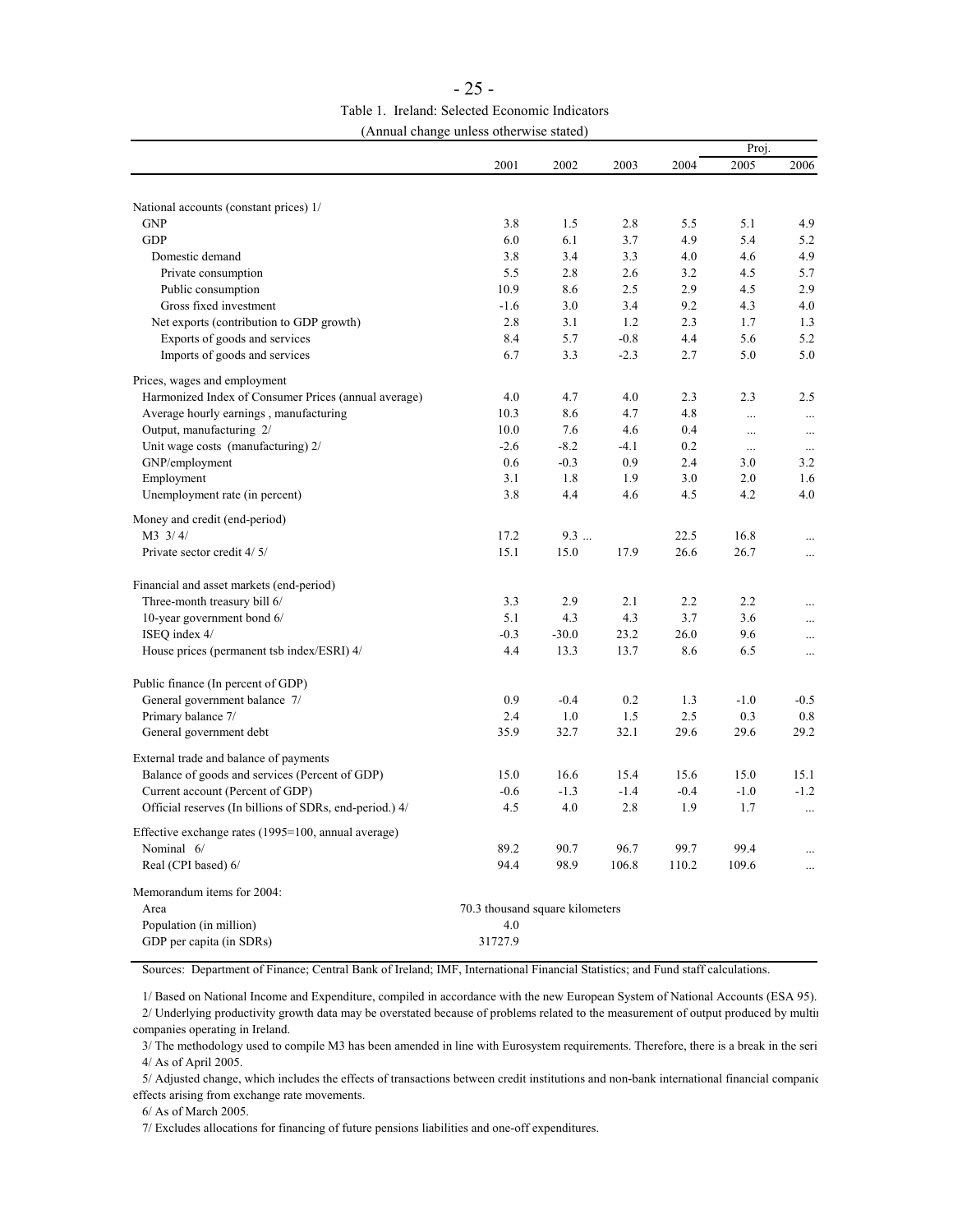|                                       |        |        |        |        | Proj.  |        |
|---------------------------------------|--------|--------|--------|--------|--------|--------|
|                                       | 2001   | 2002   | 2003   | 2004   | 2005   | 2006   |
| Domestic demand                       | 3.2    | 2.9    | 2.7    | 3.3    | 3.7    | 4.0    |
| Private consumption                   | 2.8    | 1.4    | 1.3    | 1.5    | 2.1    | 2.7    |
| Public consumption                    | 1.4    | 1.1    | 0.3    | 0.4    | 0.6    | 0.4    |
| Fixed investment                      | $-0.3$ | 0.6    | 0.7    | 1.8    | 0.9    | 0.8    |
| <b>Structures</b>                     | 0.5    | 0.6    | 0.6    | 0.9    | 0.4    | 0.3    |
| Residential investment                | 0.3    | 0.3    | 0.8    | 0.7    | 0.1    | $-0.1$ |
| Equipment                             | $-0.9$ | 0.0    | 0.1    | 0.9    | 0.5    | 0.5    |
| Change in stocks                      | $-0.6$ | $-0.2$ | 0.4    | $-0.5$ | 0.1    | 0.1    |
| Net exports                           | 2.8    | 3.1    | 1.2    | 2.3    | 1.7    | 1.3    |
| Exports                               | 9.0    | 6.2    | $-0.8$ | 4.6    | 5.9    | 5.4    |
| Imports                               | $-6.1$ | $-3.1$ | 2.0    | $-2.3$ | $-4.1$ | $-4.1$ |
| Statistical discrepancy               | $-0.1$ | 0.1    | $-0.2$ | $-0.7$ | 0.0    | 0.0    |
| GDP (annual percent change)           | 6.0    | 6.1    | 3.7    | 4.9    | 5.4    | 5.2    |
| GNP (annual percent change)           | 3.8    | 1.5    | 2.8    | 5.5    | 5.1    | 4.9    |
| Memorandum item:                      |        |        |        |        |        |        |
| Current account (as a percent of GDP) | $-0.6$ | $-1.3$ | $-1.4$ | $-0.4$ | $-1.0$ | $-1.2$ |

Table 2. Ireland: Contributions to GDP Growth, 2001-06 (In percent) 1/

Source: Fund staff estimates.

1/ Rounding may effect totals.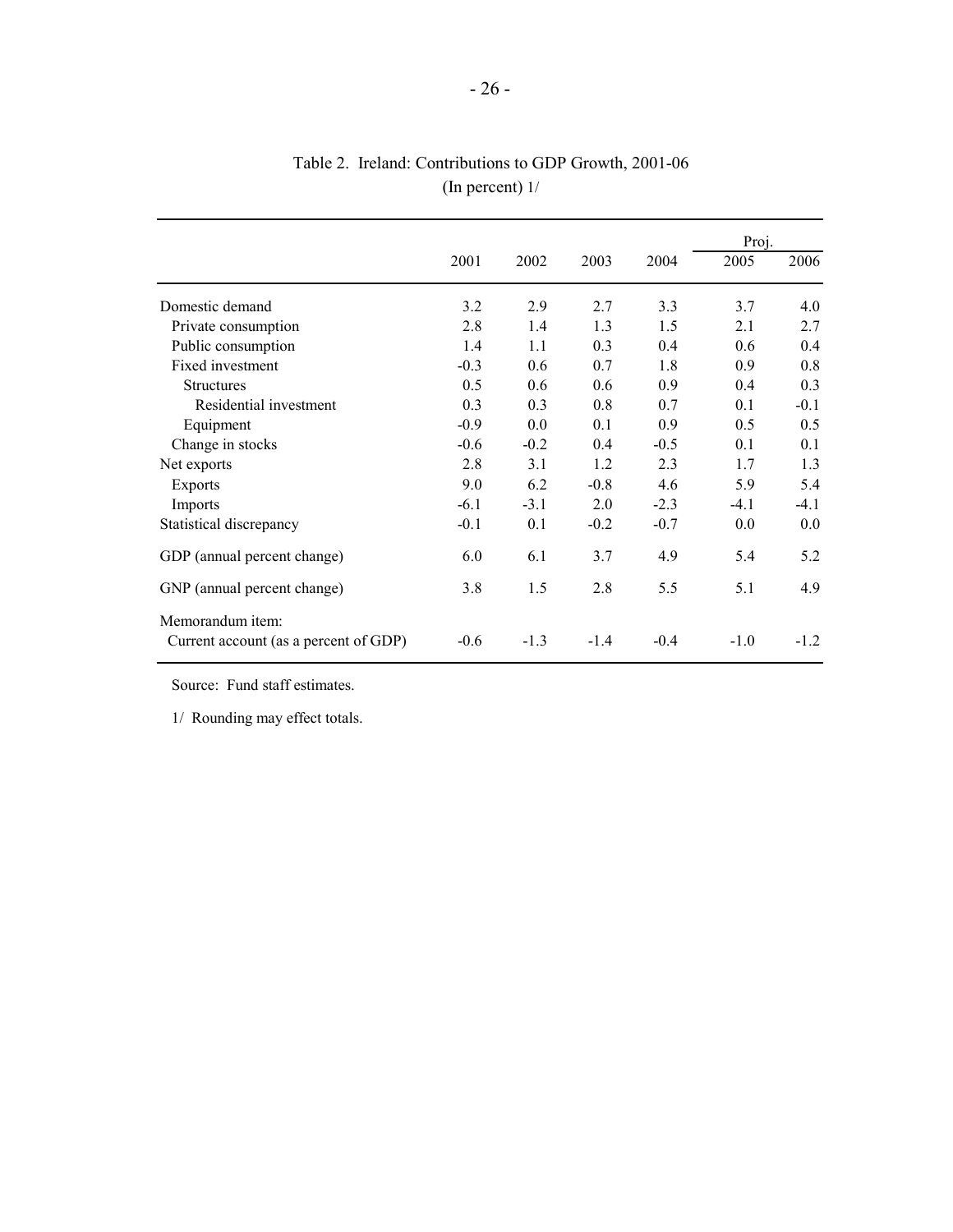| Current account balance<br>Balance of goods and services<br>Goods balance<br>Exports of goods<br>Imports of goods<br>Services balance<br>Credit<br>Debit<br>Of which: Royalties<br>Credit<br>Debit<br>Income balance<br>Credit<br>Debit | 2001<br>$-0.6$ | 2002    | 2003                | 2004                  | 2005     | 2006     |
|-----------------------------------------------------------------------------------------------------------------------------------------------------------------------------------------------------------------------------------------|----------------|---------|---------------------|-----------------------|----------|----------|
|                                                                                                                                                                                                                                         |                |         |                     |                       |          |          |
|                                                                                                                                                                                                                                         |                |         |                     | (In billions of euro) |          |          |
|                                                                                                                                                                                                                                         |                | $-1.6$  | $-1.9$              | $-0.6$                | $-1.5$   | $-2.0$   |
|                                                                                                                                                                                                                                         | 17.3           | 21.2    | 20.8                | 22.7                  | 23.8     | 25.8     |
|                                                                                                                                                                                                                                         | 30.5           | 35.4    | 33.4                | 31.9                  | 33.5     | 36.5     |
|                                                                                                                                                                                                                                         | 86.7           | 89.5    | 79.2                | 79.4                  | 83.6     | 89.5     |
|                                                                                                                                                                                                                                         | $-56.2$        | $-54.1$ | $-45.8$             | $-47.6$               | $-50.0$  | $-53.1$  |
|                                                                                                                                                                                                                                         | $-13.2$        | $-14.3$ | $-12.6$             | $-9.1$                | $-9.7$   | $-10.6$  |
|                                                                                                                                                                                                                                         | 27.0           | 30.2    | 33.6                | 37.9                  | 38.7     | 40.2     |
|                                                                                                                                                                                                                                         | $-40.1$        | $-44.5$ | $-46.2$             | $-47.0$               | $-48.4$  | $-50.8$  |
|                                                                                                                                                                                                                                         |                |         |                     |                       |          |          |
|                                                                                                                                                                                                                                         | 0.2            | 0.3     | 0.2                 | 0.2                   |          |          |
|                                                                                                                                                                                                                                         | $-10.6$        | $-11.7$ | $-14.3$             | $-14.3$               | $\cdots$ |          |
|                                                                                                                                                                                                                                         | $-18.3$        | $-23.5$ | $-23.1$             | $-23.7$               | $-26.2$  | $-28.8$  |
|                                                                                                                                                                                                                                         | 32.2           | 28.9    | 28.5                | 31.0                  | $\cdots$ |          |
|                                                                                                                                                                                                                                         | $-50.5$        | $-52.4$ | $-51.6$             | $-54.7$               | $\cdots$ | $\cdots$ |
| Current transfers (net)                                                                                                                                                                                                                 | 0.3            | 0.7     | 0.4                 | 0.3                   | 0.9      | 0.9      |
| Capital and financial account balance                                                                                                                                                                                                   | 0.4            | 1.1     | 3.0                 | 4.8                   | .        |          |
| Capital account balance                                                                                                                                                                                                                 | 0.7            | 0.5     | 0.4                 | 0.4                   | .        |          |
| Financial account                                                                                                                                                                                                                       | $-0.3$         | 0.6     | 2.6                 | 4.5                   |          | .        |
| Direct investment                                                                                                                                                                                                                       | 6.2            | 19.8    | 20.7                | 2.1                   | .        | .        |
| Portfolio investment                                                                                                                                                                                                                    | $-25.2$        | $-38.4$ | $-49.1$             | $-20.9$               |          | .        |
| Other investment                                                                                                                                                                                                                        | 19.0           | 18.8    | 29.3                | 22.0                  | .        | .        |
| Reserve assets                                                                                                                                                                                                                          | $-0.4$         | 0.3     | 1.8                 | 1.2                   | .        |          |
| Net errors and omissions                                                                                                                                                                                                                | $-0.3$         | $-0.5$  | 1.1                 | 4.2                   |          | $\cdots$ |
|                                                                                                                                                                                                                                         |                |         | (In percent of GDP) |                       |          |          |
| Memorandum items                                                                                                                                                                                                                        |                |         |                     |                       |          |          |
| Current account balance                                                                                                                                                                                                                 | $-0.6$         | $-1.3$  | $-1.4$              | $-0.4$                | $-1.0$   | $-1.2$   |
| Balance on goods and services                                                                                                                                                                                                           | 15.0           | 16.6    | 15.4                | 15.6                  | 15.0     | 15.1     |
| Goods balance                                                                                                                                                                                                                           | 26.4           | 27.7    | 24.8                | 21.8                  | 21.2     | 21.3     |
| Services balance                                                                                                                                                                                                                        | $-11.4$        | $-11.1$ | $-9.4$              | $-6.2$                | $-6.1$   | $-6.2$   |
| Income balance                                                                                                                                                                                                                          | $-15.8$        | $-18.4$ | $-17.1$             | $-16.2$               | $-16.5$  | $-16.8$  |
| Current transfers                                                                                                                                                                                                                       | 0.3            | 0.6     | 0.3                 | 0.2                   | 0.6      | 0.6      |
| Capital and financial account balance<br>Of which:                                                                                                                                                                                      | 0.3            | 0.9     | 2.2                 | 3.3                   |          |          |
| Direct Investment                                                                                                                                                                                                                       | 5.4            | 15.5    |                     |                       |          |          |
| Portfolio Investment                                                                                                                                                                                                                    |                |         |                     |                       |          |          |
| Other Investment                                                                                                                                                                                                                        | $-21.8$        | $-30.0$ | 15.3<br>$-36.4$     | 1.5<br>$-14.3$        | .        |          |

## Table 3. Ireland: Summary of Balance of Payments 2001-06

Sources: The Central Statistics Office; and Fund staff estimates.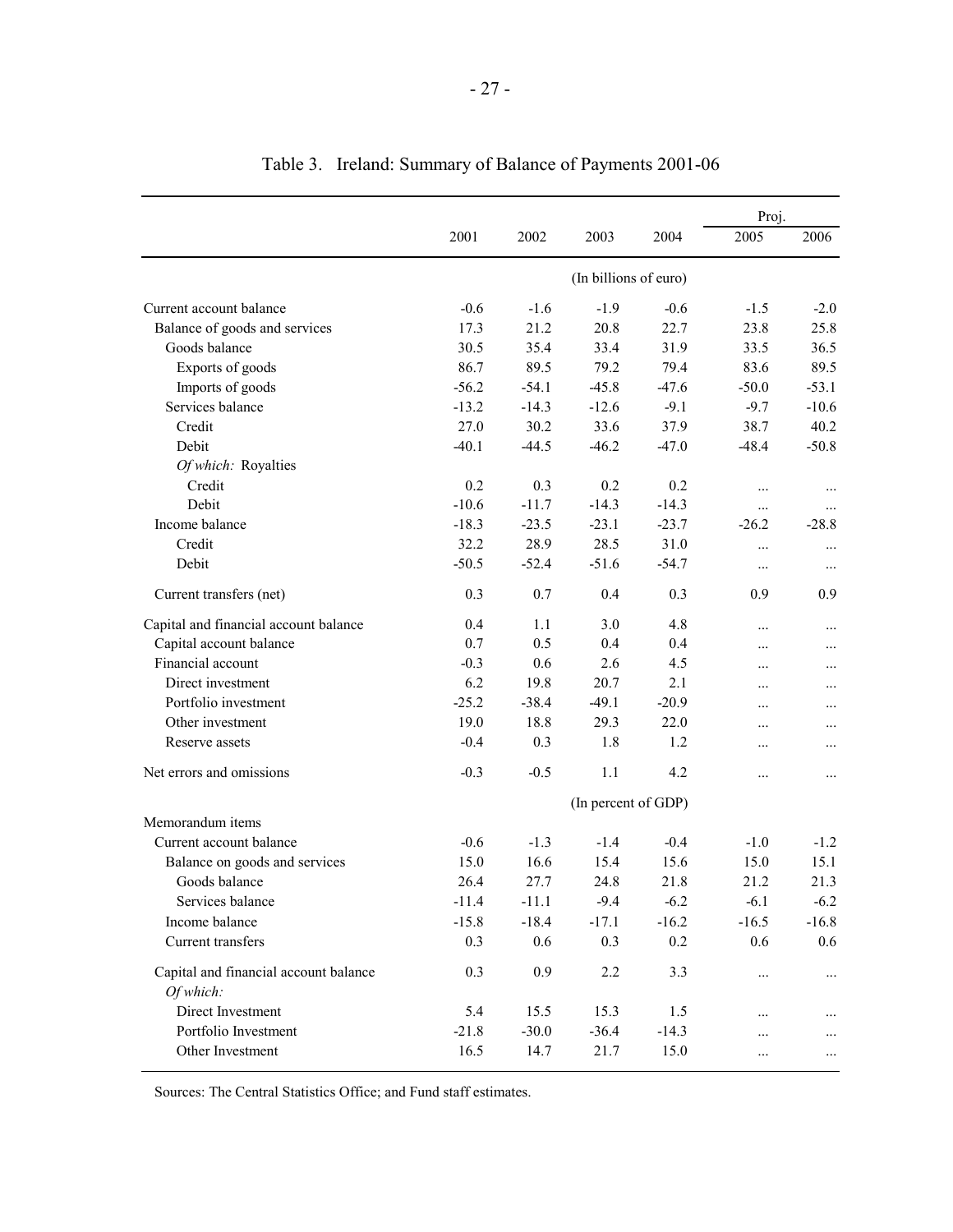|                                                                 | 2000   | 2001   | 2002   | 2003   | 2004   | 2005<br>Proj. |
|-----------------------------------------------------------------|--------|--------|--------|--------|--------|---------------|
| Current balance                                                 | 8.0    | 5.3    | 3.5    | 3.9    | 4.6    | 2.7           |
| Current revenue, Of which:                                      | 34.6   | 32.7   | 31.7   | 32.8   | 33.7   | 33.2          |
| Tax revenue (including taxes on capital)                        | 26.9   | 25.0   | 24.1   | 25.0   | 25.8   | 25.4          |
| Social security receipts                                        | 4.2    | 4.3    | 4.3    | 4.4    | 4.5    | 4.4           |
| Miscellaneous                                                   | 3.5    | 3.4    | 3.4    | 3.4    | 3.4    | 3.3           |
| Current expenditure, Of which:                                  | 26.6   | 27.4   | 28.2   | 28.9   | 29.1   | 30.4          |
| Interest payments                                               | 2.0    | 1.5    | 1.4    | 1.3    | 1.2    | 1.3           |
| Goods and services                                              | 5.2    | 5.3    | 5.8    | 6.1    | 6.1    | 6.1           |
| Compensation of employees                                       | 8.0    | 8.5    | 8.6    | 8.8    | 8.7    | 9.0           |
| Current transfers                                               | 10.7   | 11.3   | 11.7   | 11.9   | 12.2   | 13.0          |
| Depreciation                                                    | 0.7    | 0.8    | 0.8    | 0.8    | 0.9    | 1.0           |
| Current expenditure, excluding interest                         | 24.6   | 25.9   | 26.8   | 27.6   | 27.9   | 29.1          |
| Capital balance                                                 | $-3.6$ | $-4.4$ | $-3.9$ | $-3.7$ | $-3.3$ | $-3.8$        |
| Capital receipts (excluding taxes on capital)                   | 1.1    | 1.0    | 1.1    | 1.1    | 1.1    | 1.0           |
| Gross capital formation                                         | 3.7    | 4.3    | 4.2    | 3.9    | 3.6    | 3.9           |
| Capital transfers                                               | 1.1    | 1.1    | 0.8    | 0.9    | 0.8    | 0.9           |
| General government balance                                      | 4.4    | 0.9    | $-0.4$ | 0.2    | 1.3    | $-1.0$        |
| Primary balance                                                 | 6.4    | 2.4    | 1.0    | 1.5    | 2.5    | 0.3           |
| Memorandum items:<br>Structural (as a percent of potential GDP) |        |        |        |        |        |               |
| Government balance (including one-off factors)                  | 2.4    | $-0.5$ | $-1.2$ | 0.6    | 1.6    | $-1.0$        |
| Revenue 1/                                                      | 35.6   | 33.7   | 32.8   | 33.9   | 34.8   | 34.2          |
| Expenditure                                                     | 33.2   | 34.2   | 34.0   | 33.3   | 33.2   | 35.2          |
| Government balance (excluding one-off factors)                  | 2.4    | $-0.5$ | $-1.2$ | 0.2    | 0.7    | $-0.5$        |
| Primary balance                                                 | 4.4    | 1.0    | 0.1    | 1.9    | 2.8    | 0.3           |
| General government gross debt (as percent of GDP)               | 38.3   | 35.9   | 32.7   | 32.1   | 29.6   | 29.6          |
| Growth in nominal GDP                                           | 15.2   | 12.0   | 10.9   | 5.3    | 8.5    | 8.4           |

### (In percent of GDP) Table 4. Ireland: General Government Finances

Sources: Department of Finance and Fund staff estimates.

1/ Revenues in 2002 exclude UMTS receipts of 0.2 percent of GDP.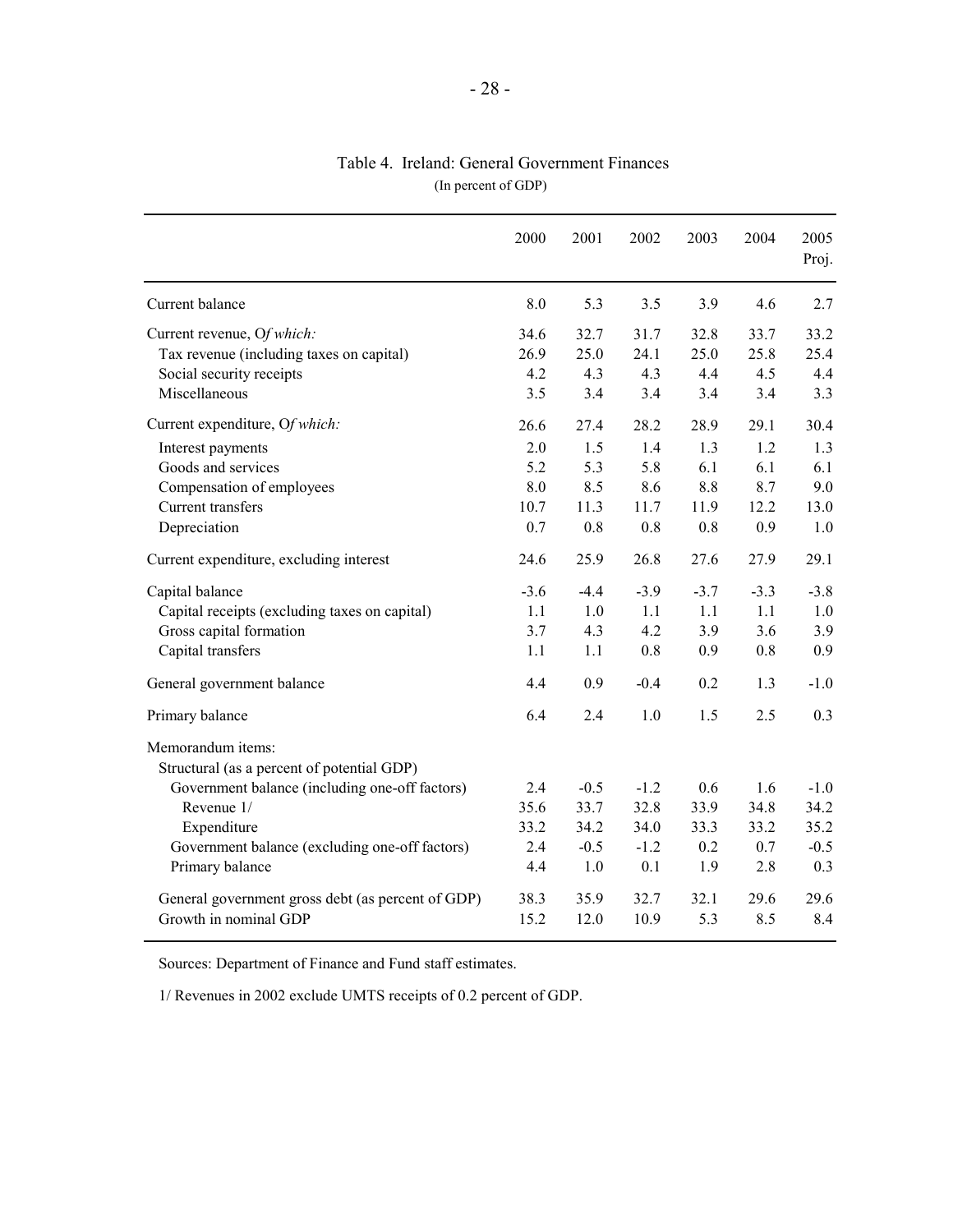| $-29-$                                                       |
|--------------------------------------------------------------|
| Table 5. Ireland: Medium-Term General Government Finances 1/ |
| (As a percent of GDP)                                        |

|                                                  | 2003     | 2004     | 2005         | 2006                                     | 2007     | 2008       | 2009       | 2010      |
|--------------------------------------------------|----------|----------|--------------|------------------------------------------|----------|------------|------------|-----------|
|                                                  |          |          |              | (Staff Projections)                      |          |            |            |           |
| Total revenue                                    | 33.9     | 34.8     | 34.2         | 33.8                                     | 33.7     | 33.7       | 33.7       | 33.7      |
| Taxes and social security contributions          | 29.4     | 30.3     | 29.9         | 29.6                                     | 29.6     | 29.6       | 29.6       | 29.6      |
| Other revenue                                    | 4.5      | 4.5      | 4.3          | 4.2                                      | 4.1      | 4.1        | 4.1        | 4.1       |
| Contingency provision                            |          |          | $\mathbf{0}$ | $\mathbf{0}$                             | 0.0      | 0.0        | 0.0        | 0.0       |
| Total expenditure                                | 33.7     | 33.5     | 35.2         | 34.3                                     | 34.2     | 34.2       | 34.2       | 34.2      |
| Primary expenditure, of which:                   | 32.4     | 32.3     | 33.9         | 33.0                                     | 33.0     | 33.0       | 33.0       | 33.0      |
| Gross fixed investment                           | 3.9      | 3.6      | 3.9          | 3.8                                      | 3.8      | 3.8        | 3.8        | 3.8       |
| Government consumption                           | 15.7     | 15.7     | 16.1         | 15.9                                     | 15.9     | 15.9       | 15.9       | 15.9      |
| Current transfers                                | 11.9     | 12.2     | 13.0         | 12.3                                     | 12.3     | 12.3       | 12.3       | 12.3      |
| Capital transfers                                | 0.9      | 0.8      | 0.9          | 0.9                                      | 0.9      | 0.9        | 0.9        | 0.9       |
| Interest payments                                | 1.3      | 1.2      | 1.3          | 1.3                                      | 1.2      | 1.2        | 1.2        | 1.2       |
| Contingency provision                            |          |          | 0.0          | 0.0                                      | 0.0      | 0.0        | 0.0        | 0.0       |
| <b>Budget balance</b>                            | 0.2      | 1.3      | $-1.0$       | $-0.5$                                   | $-0.5$   | $-0.5$     | $-0.5$     | $-0.5$    |
| Contingency provision                            |          |          | 0.0          | 0.0                                      | 0.0      | 0.0        | 0.0        | 0.0       |
| Memorandum items:                                |          |          |              |                                          |          |            |            |           |
| Nominal GDP growth in percent                    | 5.3      | 8.5      | 8.4          | 8.0                                      | 7.4      | 6.9        | 6.8        | 6.7       |
| Gross debt                                       | 32.1     | 29.6     | 29.6         | 29.2                                     | 29.0     | 29.0       | 29.0       | 29.0      |
| Structural budget balance, including one-offs 2/ | 0.6      | 1.6      | $-1.0$       | $-0.7$                                   | $-0.7$   | $-0.5$     | $-0.5$     | $-0.5$    |
| Structural budget balance, excluding one-offs 2/ | 0.2      | 0.7      | $-0.5$       | $-0.8$                                   | $-0.8$   | $-0.5$     | $-0.5$     | $-0.5$    |
| Output gap                                       | $-0.8$   | $-0.5$   | 0.0          | 0.7                                      | 0.4      | 0.0        | 0.0        | 0.0       |
|                                                  |          |          |              | (Stability Program December 2004 Update) |          |            |            |           |
| Total revenue                                    | 34.4     | 35.2     | 34.2         | 33.8                                     | 33.2     | $\dddotsc$ | $\cdots$   | $\ddotsc$ |
| Total expenditure                                | 34.3     | 34.3     | 35.0         | 34.5                                     | 33.8     | $\cdots$   | $\cdots$   | $\ddotsc$ |
| Of which:                                        |          |          |              |                                          |          |            |            |           |
| Collective consumption                           | 5.6      | 5.6      | 5.7          | 5.6                                      | 5.6      | $\ddotsc$  | $\cdots$   | $\ddots$  |
| Individual consumption                           | 10.3     | 10.4     | 10.5         | 10.4                                     | 10.2     |            |            |           |
| Social transfers in kind                         | 9.1      | 9.2      | 9.1          | 8.9                                      | $\cdots$ | $\cdots$   | $\cdots$   | $\ldots$  |
| Social transfers other than in kind              | 9.0      | 9.5      | 9.4          | 9.3                                      | 9.2      | $\cdots$   | $\cdots$   | $\cdots$  |
| Gross fixed investment                           | 3.9      | 3.5      | 3.9          | 3.9                                      | 3.7      | $\dddotsc$ | $\cdots$   | $\ldots$  |
| Interest payments                                | 1.3      | 1.2      | 1.3          | 1.2                                      | 1.3      | $\cdots$   | .          | $\ddots$  |
| Subsidies                                        | 0.6      | 0.6      | 0.6          |                                          | 0.6      | $\ddotsc$  | $\cdots$   | $\ldots$  |
| Other                                            | 3.7      |          |              | 0.6<br>3.4                               | 3.2      | $\cdots$   |            | .         |
|                                                  |          | 3.6      | 3.6          |                                          |          | $\cdots$   | $\cdots$   |           |
| General government balance                       | 0.1      | 0.9      | $-0.8$       | $-0.6$                                   | $-0.6$   | $\ddotsc$  | $\cdots$   | $\ddots$  |
| Of which: due to contingency                     | $\cdots$ | $\cdots$ | $\cdots$     | 0.4                                      | 0.8      | $\cdots$   | $\cdots$   | $\ldots$  |
| Memorandum items:                                |          |          |              |                                          |          |            |            |           |
| Nominal GDP growth in percent                    | 5.3      | 8.3      | 8.5          | 8.1                                      | 8.1      | $\dddotsc$ |            | .         |
| Gross debt                                       | 32.1     | 30.5     | 30.1         | 30.1                                     | 30.0     | $\dddotsc$ | $\cdots$   | $\cdots$  |
| Structural budget balance 2/                     | 0.1      | 1.4      | 0.0          | 0.4                                      | 0.3      | $\dddotsc$ | $\cdots$   | $\ddots$  |
| Output gap                                       | $-0.1$   | $-1.1$   | $-1.9$       | $-2.4$                                   | $-2.1$   | $\ddotsc$  | $\dddotsc$ | .         |

Sources: Fund staff estimates and Department of Finance

 1/ Based on current policies. The staff estimates assume that tax revenues will perform according to the latest SP projections in 2006–07, but are adjusted for the difference between the government's and staff's growth assumptions. From 2008 onwards, tax revenues (excluding indirect taxes) are projected using the OECD's estimates of tax elasticities. Expenditure estimates for 2004 are based on the latest available official information, whereas projections for 2005–07 assume expenditure to increase at the pace envisaged in the SP (except for interest rate expenditure). Due to different accounting conventions, the staff's estimates of total revenue and expenditure ratios differ from the Stability Program.

2/ As a percent of potential GDP.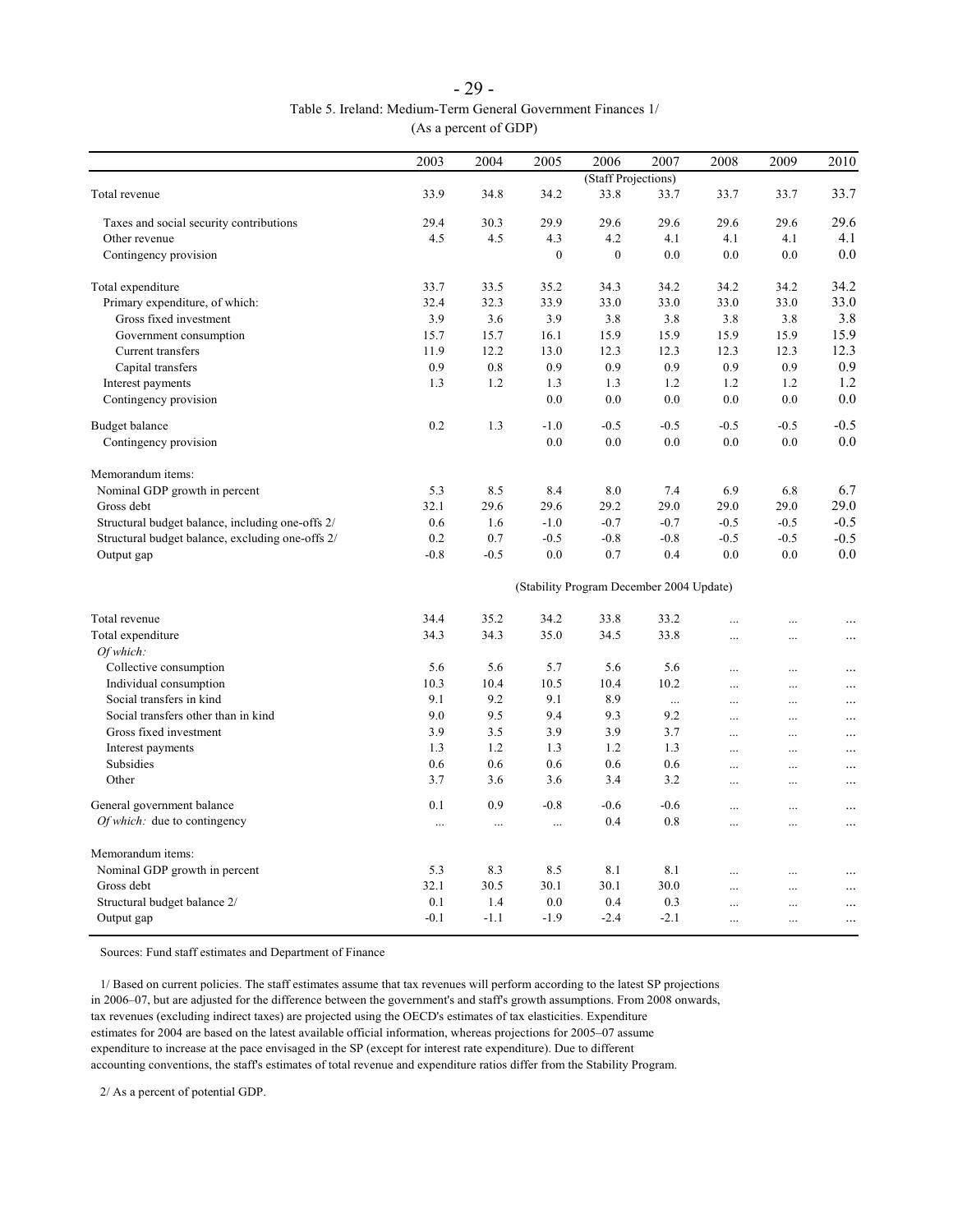| Table 6. Ireland: Indicators of External and Financial Vulnerability |
|----------------------------------------------------------------------|
| (In percent of GDP, unless otherwise indicated)                      |

|                                                                             | 1999        | 2000        | 2001        | 2002        | 2003   | 2004         |
|-----------------------------------------------------------------------------|-------------|-------------|-------------|-------------|--------|--------------|
| <b>External</b> indicators                                                  |             |             |             |             |        |              |
| Exports (annual percent change, value in U.S. dollars)                      | 12.2        | 10.1        | 9.6         | 10.8        | 13.0   | 14.5         |
| Imports (annual percent change, value in U.S. dollars)                      | 9.3         | 12.7        | 7.4         | 7.6         | 12.0   | 13.2         |
| Terms of trade (goods, annual percent change)                               | $-2.5$      | $-3.1$      | 2.0         | 2.0         | $-0.5$ | $-3.9$       |
| Current account balance                                                     | 0.6         | $-0.1$      | $-0.6$      | $-1.3$      | $-1.4$ | $-0.4$       |
| Capital and financial account balance,                                      | $-1.8$      | 9.3         | 0.3         | 0.9         | 2.2    | 3.3          |
| Of which:                                                                   |             |             |             |             |        |              |
| Inward portfolio investment                                                 | 71.2        | 81.4        | 86.0        | 58.3        | 69.2   | 74.8         |
| Inward foreign direct investment                                            | 19.1        | 27.1        | 9.3         | 24.1        | 17.7   | 7.7          |
| Other investment liabilities (net)                                          | $-1.1$      | $-8.8$      | 16.5        | 14.7        | 21.7   | 15.0         |
| Total external debt 1/                                                      | 2.8         | 2.0         | 1.8         | 0.6         | 0.0    | 0.0          |
| Of which.                                                                   |             |             |             |             |        |              |
| External debt to exports ratio                                              | 4.0         | 2.6         | 2.4         | 0.8         | 0.0    | 0.0          |
| External interest payments to exports (in percent)                          | 0.3         | 0.2         | 0.1         | 0.2         | 0.0    | 0.0          |
| U.S. dollar per euro (period average)                                       | 1.1         | 0.9         | 0.9         | 0.9         | 1.1    | 1.2          |
| U.K. £ per euro (period average)                                            | 0.7         | 0.6         | 0.6         | 0.6         | 0.7    | 0.7          |
| Financial markets indicators                                                |             |             |             |             |        |              |
| General government debt                                                     | 48.7        | 38.3        | 35.9        | 32.7        | 32.1   | 29.6         |
| Government bond yield (10-year, end-period)                                 | 5.6         | 5.1         | 5.1         | 4.3         | 4.3    | 3.7          |
| Spread of government bond yield with Germany (end of period)                | 0.6         | 0.2         | 0.6         | 0.2         | 0.3    | 0.3          |
| Real government bond yield (10-year, period average, based on national CPI) | 3.1         | $-0.1$      | 0.1         | 0.3         | 0.6    | 1.9          |
| Annual change in ISEQ index (in percent, end of period)                     | 0.4         | 14.1        | $-0.3$      | $-30.0$     | 23.2   | 26.0         |
| Personal lending interest rate                                              | 10.5        | 11.8        | 10.6        | 10.4        | 9.9    | 9.9          |
| Variable mortgage interest rate                                             | 4.2         | 6.0         | 4.6         | 4.2         | 3.5    | 3.5          |
| Financial sector risk indicators                                            |             |             |             |             |        |              |
|                                                                             |             |             |             |             |        |              |
| Annual credit growth rates (to private sector)                              | 21.3        | 21.3        | 15.1        | 15.0        | 17.9   | 26.6         |
| Annual deposit growth rates                                                 | 8.1<br>53.7 | 15.6        | 15.6        | 9.6         | 11.9   | 14.1<br>55.8 |
| Personal lending as a share of total loans                                  |             | 52.1        | 52.2        | 55.3        | 55.6   |              |
| (excluding financial intermediation and government)                         |             |             |             |             |        |              |
| Of which:                                                                   |             |             |             |             | 44.4   |              |
| House mortgage finance<br>Other housing finance                             | 39.7<br>0.9 | 39.0<br>1.0 | 38.8<br>0.9 | 42.4<br>0.8 | 0.4    | 44.9<br>0.3  |
| Other personal lending                                                      | 13.0        | 12.2        | 12.5        | 12.0        | 10.8   | 10.6         |
| Annual mortgage credit growth rates                                         | 22.4        | 24.3        | 17.8        | 23.1        | 25.5   | 26.5         |
| Commercial property lending as a percent of total loans                     |             |             |             |             |        |              |
| (excluding financial intermediation) 2/                                     | 12.4        | 15.0        | 16.4        | 17.0        | 19.7   | 21.2         |
| Foreign-currency denominated assets (in percent of total assets)            | 41.0        | 41.5        | 44.6        | 40.1        | 32.5   | 29.4         |
| Foreign-currency denominated liabilities (in percent of total liabilities)  | 42.8        | 44.4        | 47.4        | 42.9        | 34.2   | 32.2         |
| Contingent and off-balance sheet accounts (in percent of total assets) 3/   | 400.5       | 465.1       | 591.8       | 505.2       | 537.7  | 662.0        |
| Non-performing loans (in percent of total loans) 4/                         | 1.0         | 1.0         | 1.0         | 1.0         | 0.9    | 0.8          |
| Total provisions for loan losses (in percent of total loans)                | 1.1         | 1.1         | 1.1         | 1.1         | 0.9    | 0.7          |
| Risk-weighted capital/asset ratios of domestic banks (in percent)           | 10.8        | 10.7        | 10.6        | 12.3        | 13.9   | 12.6         |
| Bank return on assets                                                       | 1.3         | 1.2         | 0.9         | 1.0         | 0.9    |              |
| Bank return on equity                                                       | 23.0        | 22.0        | 16.0        | 18.0        | 17.8   |              |
| Liquid assets of all banks to total assets (liquid asset ratio)             | 32.0        | 32.0        | 30.0        | 30.0        | 33.6   | 33.0         |
| Liquid assets of all banks to short-term liabilities (in percent)           | 39.0        | 44.0        | 37.0        | 34.0        | 41.2   | 40.0         |
| Deposits to M3 ratio 5/6/                                                   | 1.0         | 1.0         | 1.0         | 1.0         | 1.5    | 1.4          |
| Loan-to-deposit ratio vis-à-vis Irish residents 2/7/                        | 1.3         | 1.4         | 1.4         | 1.4         | 1.5    | 1.6          |
| vis-à-vis total $2/7/$                                                      | 1.5         | 1.5         | 1.6         | 1.5         | 1.6    | 1.7          |
| Concentration ratios in the banking sector                                  |             |             |             |             |        |              |
| No. of banks accounting for 25 percent of total assets                      | 3.0         | 3.0         | 3.0         | 3.0         | 2.0    | 2.0          |
| No. of banks accounting for 75 percent of total assets                      | 23.0        | 23.0        | 21.0        | 19.0        | 18.0   | 17.0         |
| Share of state-owned banks in total assets                                  | 3.0         | 2.0         | 1.0         | 0.0         | 0.0    | 0.0          |
| Share of foreign-owned banks in total assets                                | 37.0        | 39.0        | 42.0        | 29.0        | 31.0   | 34.0         |
|                                                                             |             |             |             |             |        |              |

Sources: Data provided by the authorities; Central Bank of Ireland; International Financial Statistics; Bloomberg; and Fund staff estimates.

1/ Represents non-euro debt of the government sector.

2/ Includes lending for construction and real estate activities.

3/ Credit equivalent values.

4/ Owing to differences in classification, international comparisons of nonperforming loans are indicative only.

5/ Non-government deposits vis-à-vis Irish and nonresidents to M3 ratio.

6/ The methodology used to compile M3 has been amended in line with Eurosystem requirements. Therefore, there is a break in the series.

7/ Nongovernment loans/nongovernment deposits ratio.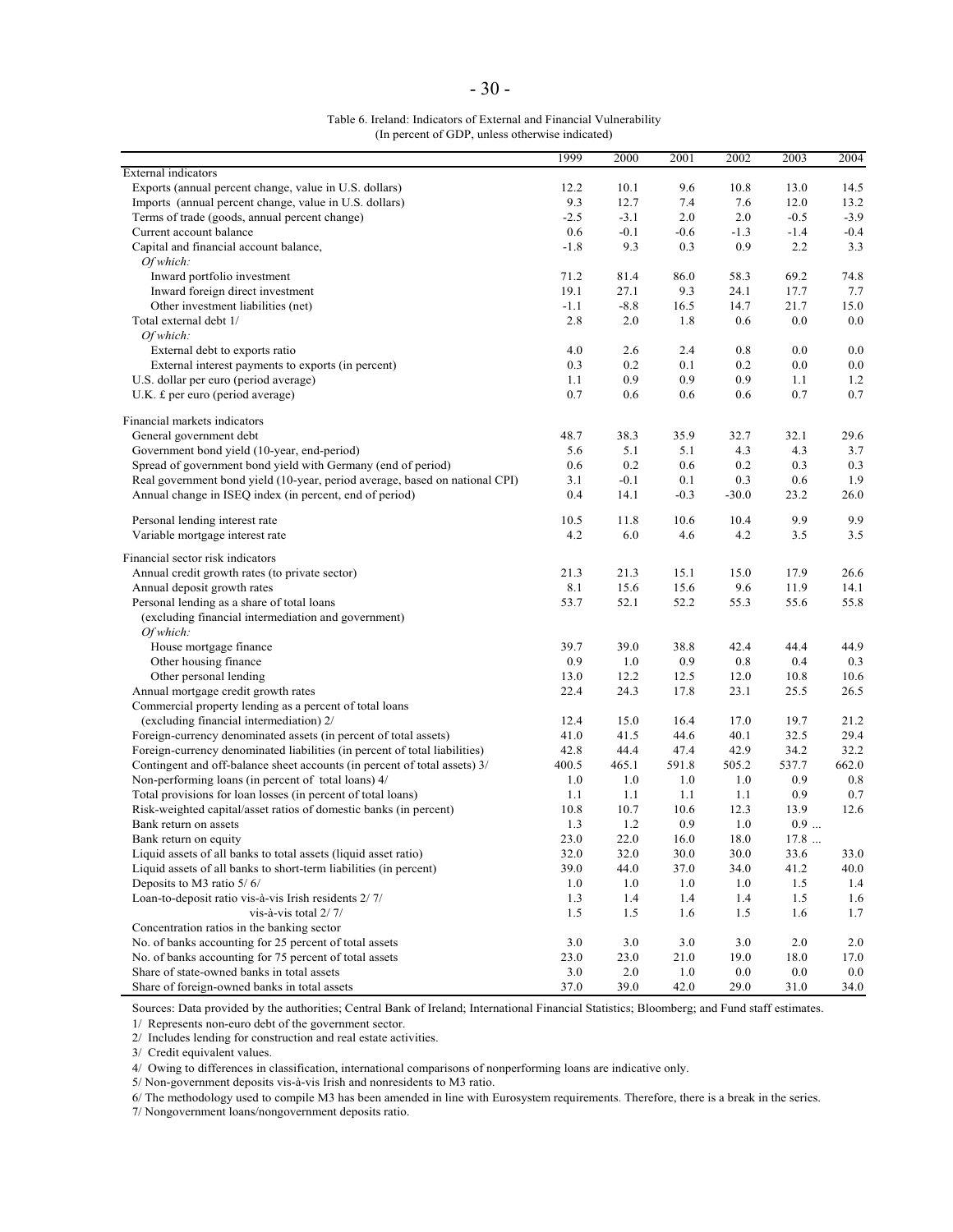### **Ireland: Fund Relations**

(As of April 30, 2005)

### I. **Membership Status**: Joined 8/08/57; Article VIII

| Π. | <b>General Resources Account:</b> | <b>SDR Million</b> | % Quota      |
|----|-----------------------------------|--------------------|--------------|
|    | Quota                             | 838.40             | 100.00       |
|    | Fund holdings of currency         | 578.05             | 68.95        |
|    | Reserve position in Fund          | 260.36             | 31.05        |
|    | Holdings Exchange Rate            |                    |              |
| Ш. | <b>SDR</b> Department:            | <b>SDR Million</b> | % Allocation |
|    | Net cumulative allocation         | 87.26              | 100.00       |
|    | Holdings                          | 58.45              | 66.99        |

### IV. **Outstanding Purchases and Loans:** None

### V. **Financial Arrangements:** None

### VI. **Projected Payments to the Fund**

(SDR Million; based on existing use of resources and present holdings of SDRs):

|                  |             |      | Forthcoming |      |  |
|------------------|-------------|------|-------------|------|--|
|                  | 2005        | 2006 | 2007        | 2008 |  |
| Principal        |             |      |             |      |  |
| Charges/Interest | <u>0.53</u> |      | 72          |      |  |
| <b>Total</b>     |             |      | 70          |      |  |

### VII. **Exchange Arrangement**

As of January 1, 1999, the euro became the currency of Ireland and the irrevocably fixed conversion rate between the euro and the Irish pound is 0.787564. Ireland maintains an exchange system free of restrictions, other than those in accordance with UN Security Council resolutions and EU regulations. Those restrictions have been notified to the Fund under Decision 144—(52/51).

### VIII. **Article IV Consultations**

The discussions for the last Article IV consultation were conducted in Dublin during July 8–20, 2004. The staff report (Country Report No. 04/348) was considered by the Executive Board on October 29, 2004 (EBM/04/102). Article IV consultations with Ireland are currently on the standard 12–month cycle.

- IX. **Technical Assistance:** None
- X. **Resident Representative:** None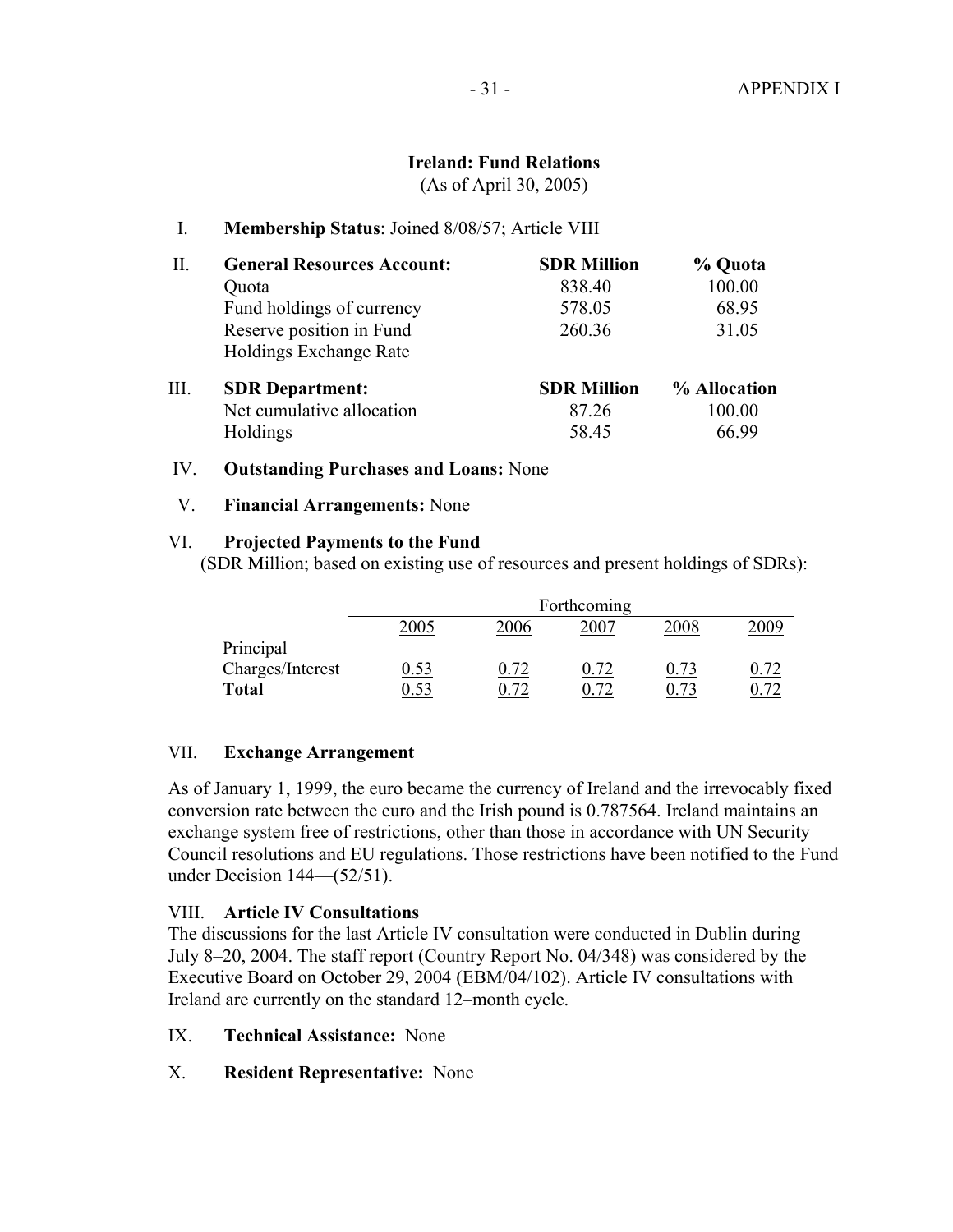### **Ireland: Statistical Issues**

Data provision is adequate for surveillance. Ireland is subject to the statistical requirements and timeliness and reporting standards of Eurostat and the European Central Bank. It has also subscribed to the Fund's Special Data Dissemination Standard (SDDS).

1. The consumer price index is published monthly. The weights of the current index, December 2001=100, are based on the 1999–2000 Household Budget Survey and prices updated to December 2001. The weights are updated every 5 years. National accounts are based on constant 1995 prices, though there are plans to introduce chain-linking in 2005. Quarterly national accounts are currently published within 3 months of the reference period. Data on employment, earnings, unit wage costs, and national income and expenditure are available with a 3–7 month lag, but some non-SDDS series—such as household disposable income—are published with longer lags. There are plans to introduce sectoral balance sheet data in 2005. Ireland does not have an overall earnings index, but there are plans to extend the scope and consistency of earnings data.

2. There are plans to start publishing a quarterly general government balance in 2005.

3. Quarterly balance of payments data are in line with the *Balance of Payments Manual*, 5<sup>th</sup> edition (BPM5), although the historical data start only in 1998. Some discrepancies exist between exports and imports data from the national accounts and the balance of payments. Data are compiled by the Central Statistics Office and are based on statistical surveys combined with administrative data. These data are closely integrated with the compilation of national accounts. An integrated computer data processing system was introduced in late 2001. The system provides a powerful prepublication analytical tool.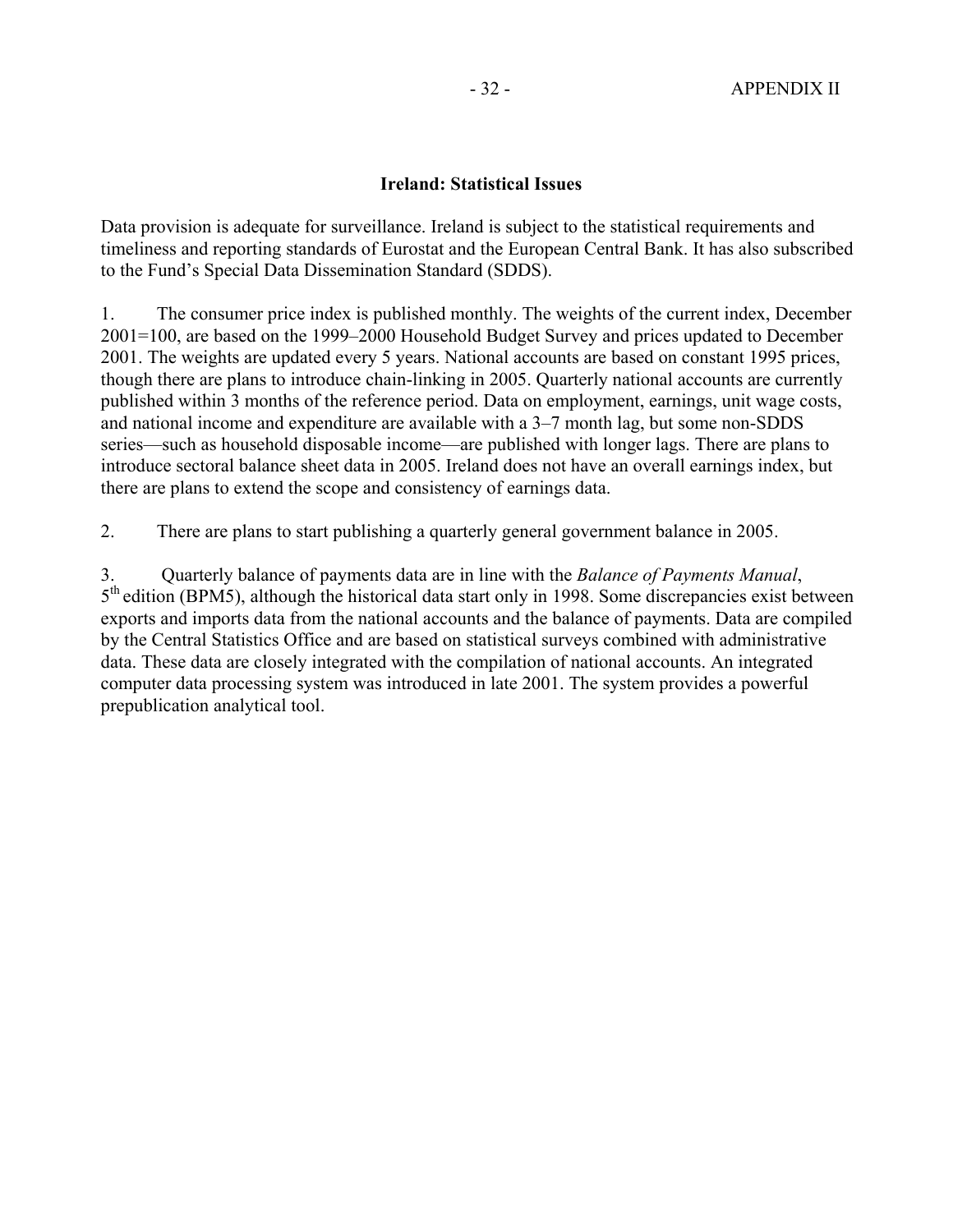|                                                          | $\mu$ of $\mu$ and $\mu$ , $\mu$ over |                  |                   |                        |                          |
|----------------------------------------------------------|---------------------------------------|------------------|-------------------|------------------------|--------------------------|
|                                                          | Date of<br>latest                     | Date<br>received | Frequency<br>of   | Frequency<br>of        | Frequency<br>of          |
|                                                          | observation                           |                  | Data <sup>6</sup> | Reporting <sup>6</sup> | publication <sup>6</sup> |
| <b>Exchange Rates</b>                                    | 6/6/05                                | 6/6/05           | D                 | D                      | D                        |
| International Reserve Assets and Reserve Liabilities     | Apr 2005                              | 5/31/05          | M                 | M                      | M                        |
| of the Monetary Authorities <sup>1</sup>                 |                                       |                  |                   |                        |                          |
| Reserve/Base Money                                       | Apr 2005                              | 5/31/05          | M                 | M                      | M                        |
| <b>Broad Money</b>                                       | Apr 2005                              | 5/31/05          | M                 | M                      | M                        |
| Central Bank Balance Sheet                               | Apr 2005                              | 5/31/05          | M                 | M                      | M                        |
| Consolidated Balance Sheet of the Banking System         | Apr 2005                              | 5/31/05          | M                 | M                      | M                        |
| Interest Rates <sup>4</sup>                              | 6/6/05                                | 6/6/05           | D                 | D                      | D                        |
| Consumer Price Index                                     | Apr 2005                              | 5/12/05          | M                 | M                      | M                        |
| Revenue, Expenditure, Balance and Composition of         | 2004                                  | 3/3/2005         | A                 | A                      | A                        |
| Financing <sup>3</sup> – General Government <sup>4</sup> |                                       |                  |                   |                        |                          |
| Revenue, Expenditure, Balance and Composition of         | May 2005                              | 6/2/2005         | M                 | M                      | M                        |
| Financing <sup>3</sup> – Central Government              |                                       |                  |                   |                        |                          |
| Stocks of Central Government and Central                 | 2005 O1                               | 5/4/2005         | $\mathbf Q$       | $\mathbf Q$            | $\mathbf Q$              |
| Government-Guaranteed Debt <sup>3</sup>                  |                                       |                  |                   |                        |                          |
| <b>External Current Account Balance</b>                  | O <sub>4</sub> , 2004                 | 3/24/05          | Q                 | Q                      | $\mathbf{O}$             |
| Exports and Imports of Goods and Services                | O <sub>4</sub> , 2004                 | 3/24/05          | $\mathcal{O}$     | $\mathcal{O}$          | $\Omega$                 |
| GDP/GNP                                                  | O <sub>4</sub> , 2004                 | 3/31/05          | Q                 | Q                      | O                        |
| Gross External Debt                                      | O <sub>4</sub> 2004                   | 3/31/05          | $\mathcal{O}$     | $\mathbf Q$            | O                        |

#### Ireland: Table of Common Indicators Required for Surveillance (as of June 6, 2005)

<sup>1</sup>Includes reserve assets pledged or otherwise encumbered as well as net derivative positions.

<sup>2</sup> Both market-based and officially-determined, including discount rates, money market rates, rates on treasury bills, notes and bonds.<br><sup>3</sup> Foreign, domestic bank, and domestic nonbank financing.<br><sup>4</sup> The general governmen governments.

<sup>5</sup> Including currency and maturity composition.

 $6$  Daily (D), Weekly (W), Monthly (M), Quarterly (Q), Annually (A); Not Available (NA).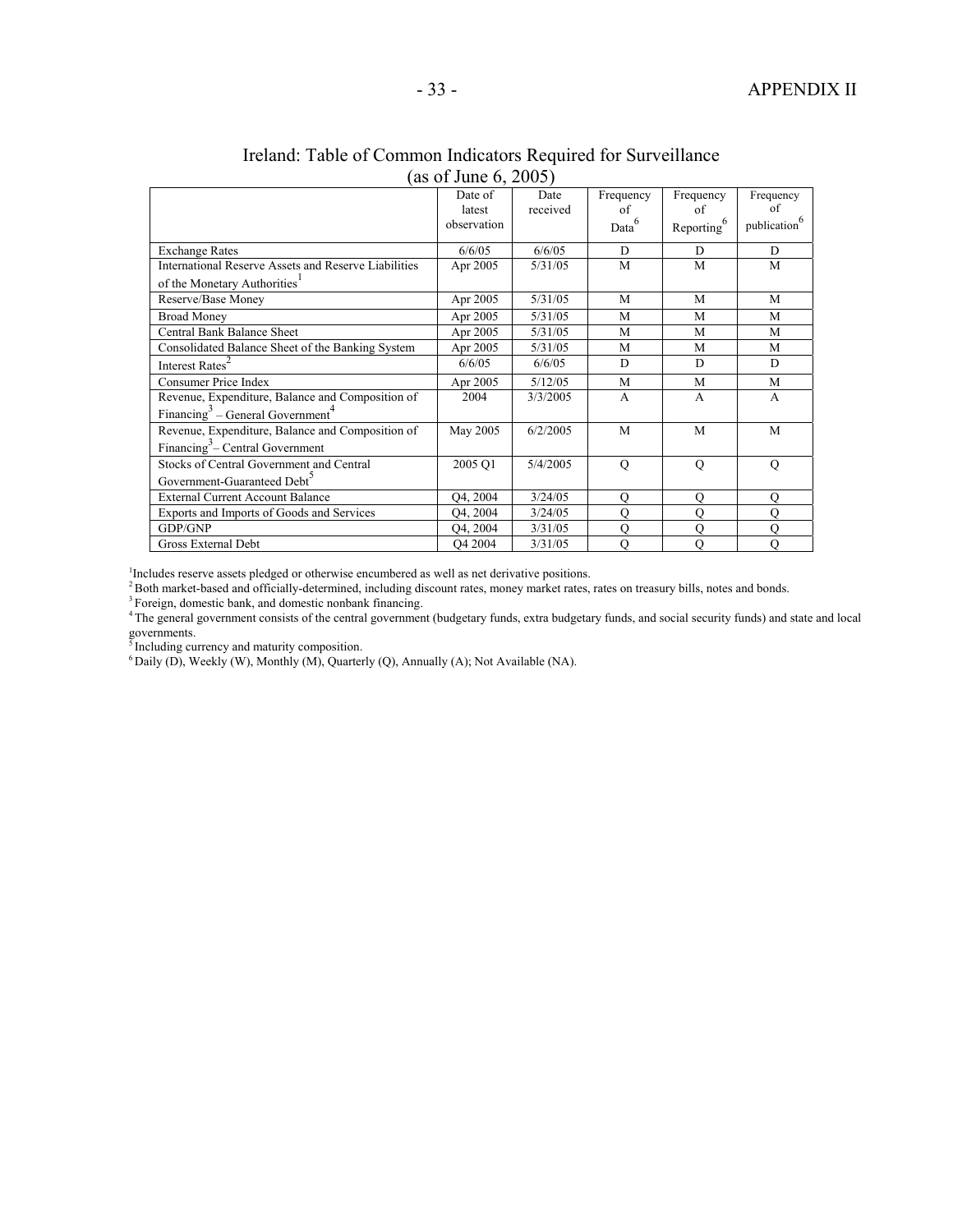### INTERNATIONAL MONETARY FUND

### IRELAND

### **Staff Report for the 2005 Article IV Consultation**

### **Supplementary Information**

Prepared by the European Department

Approved by Alessandro Leipold and Michael Hadjimichael

September 30, 2005

1. This supplement reports on recent developments since the staff report was issued.<sup>1</sup> These developments support the thrust of the staff appraisal. In particular, with the economy now in the neighborhood of full employment, continued rapid growth of domestic demand could give rise to wage pressures and further erode competitiveness. Against this background, the key policy priorities remain fiscal restraint, to help relieve potential overheating and to build a cushion in the event that downside risks materialize; wage moderation, to keep wage growth in line with productivity growth; and continued efforts to maintain financial stability.

2. **Revisions to national accounts data for 1995–2004 do not alter the general pattern of economic growth in recent years**. The new data incorporate two methodological improvements: chain-linked deflators and a better measure of financial intermediation services. Average annual real GDP and real GNP growth rates over the period as a whole are virtually unchanged, though growth was slightly weaker during the late 1990s boom and slightly stronger during the downturn of 2001–03. Real GDP growth in 2004 was revised down to 4½ percent, reflecting a lower contribution from net exports, and a reduction in net factor income cut real GNP growth to 4 percent.

3. **Domestic demand growth was very strong in the first half of 2005, as anticipated in the staff report**. Private consumption grew by about 5 percent year-on-year, supported by rapid employment and income growth, and machinery and equipment investment increased by over 25 percent, reflecting in part purchases of aircraft. However, net exports subtracted about 2 percentage points from GDP growth, reflecting in part a slowdown in partnercountry growth. House price increases continued to slow, consistent with a soft landing for the housing market, though private sector credit growth remained very high. Employment and the labor force grew by about 5 percent year-on-year in the second quarter, reflecting

1

 $<sup>1</sup>$  The attachment contains updated staff report tables and background section of the PIN.</sup>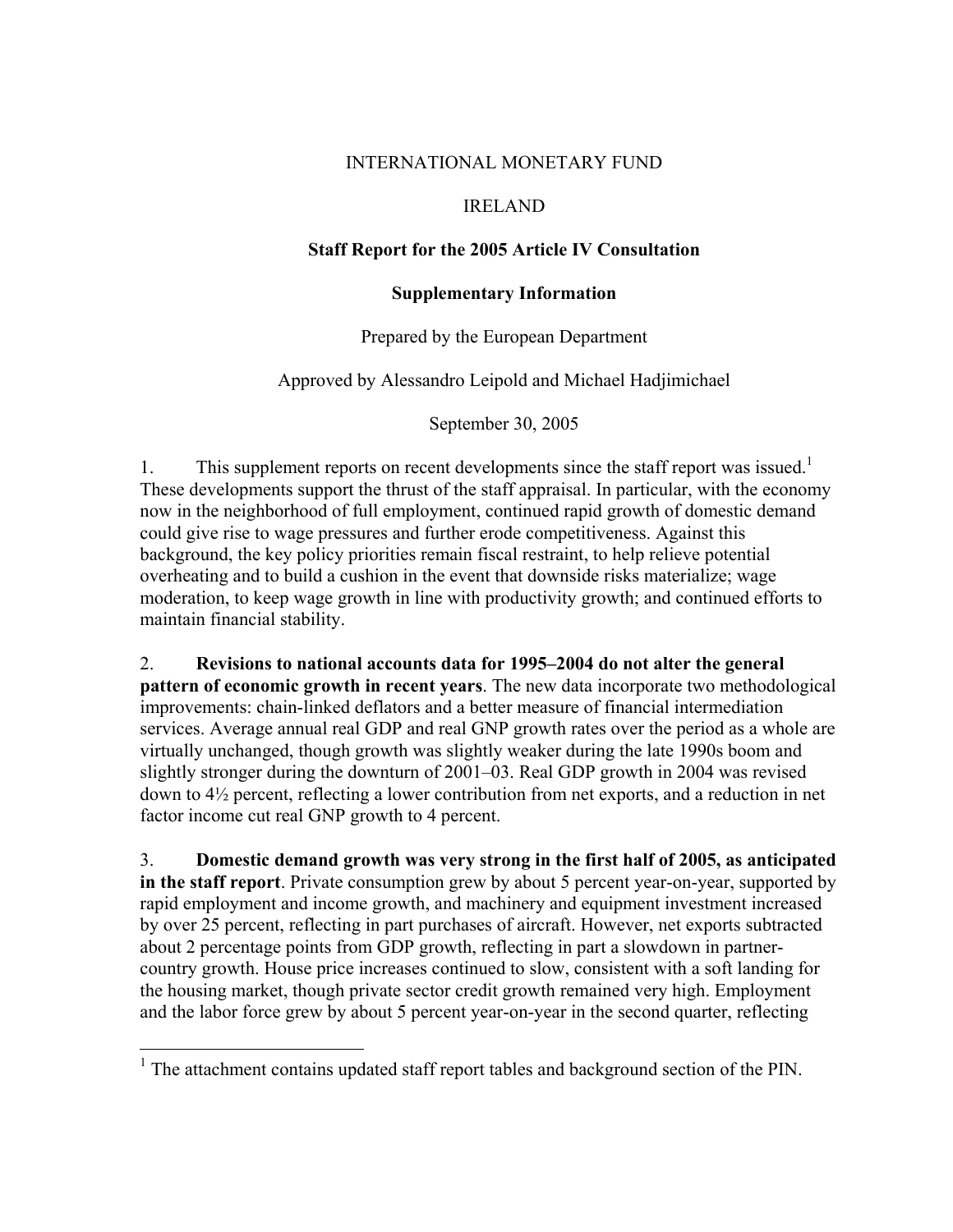increases in the working age population—due in part to large net immigration—and in labor force participation, and the unemployment rate fell slightly over the year to 4¼ percent. Despite higher oil prices, HICP inflation was steady at about 2 percent, in line with the euro area average.

4. **While the short-term growth forecast has been revised down, the economic outlook remains strong.** The real GNP growth projection for 2005 has been marked down by 0.6 percentage points to 4½ percent, reflecting mainly the soft patch in exports in the first half. Going forward, higher oil prices are expected to dampen household disposable incomes and corporate profitability, though the strength of consumption and business investment in the first half of the year have resulted in an upward revision to domestic demand for the year as a whole. The staff's new forecast is somewhat below the Department of Finance's projection of 5 percent. In 2006, domestic demand is expected to ease slightly, reflecting in part higher oil prices, and the contribution from net exports to rise slightly, as export growth returns to trend.

5. **Recent fiscal developments are consistent with a projected general government deficit of about 1 percent of GDP in 2005.** As expected, revenue has continued to exceed the budget profile, reflecting in particular VAT and excise receipts, stamp duties, and collections from revenue investigations. Though expenditure has been slightly lower than projected, staff assume that it will be in line with the budget for the year as a whole. Staff's projection is similar to the Department of Finance's revised forecast, published in September.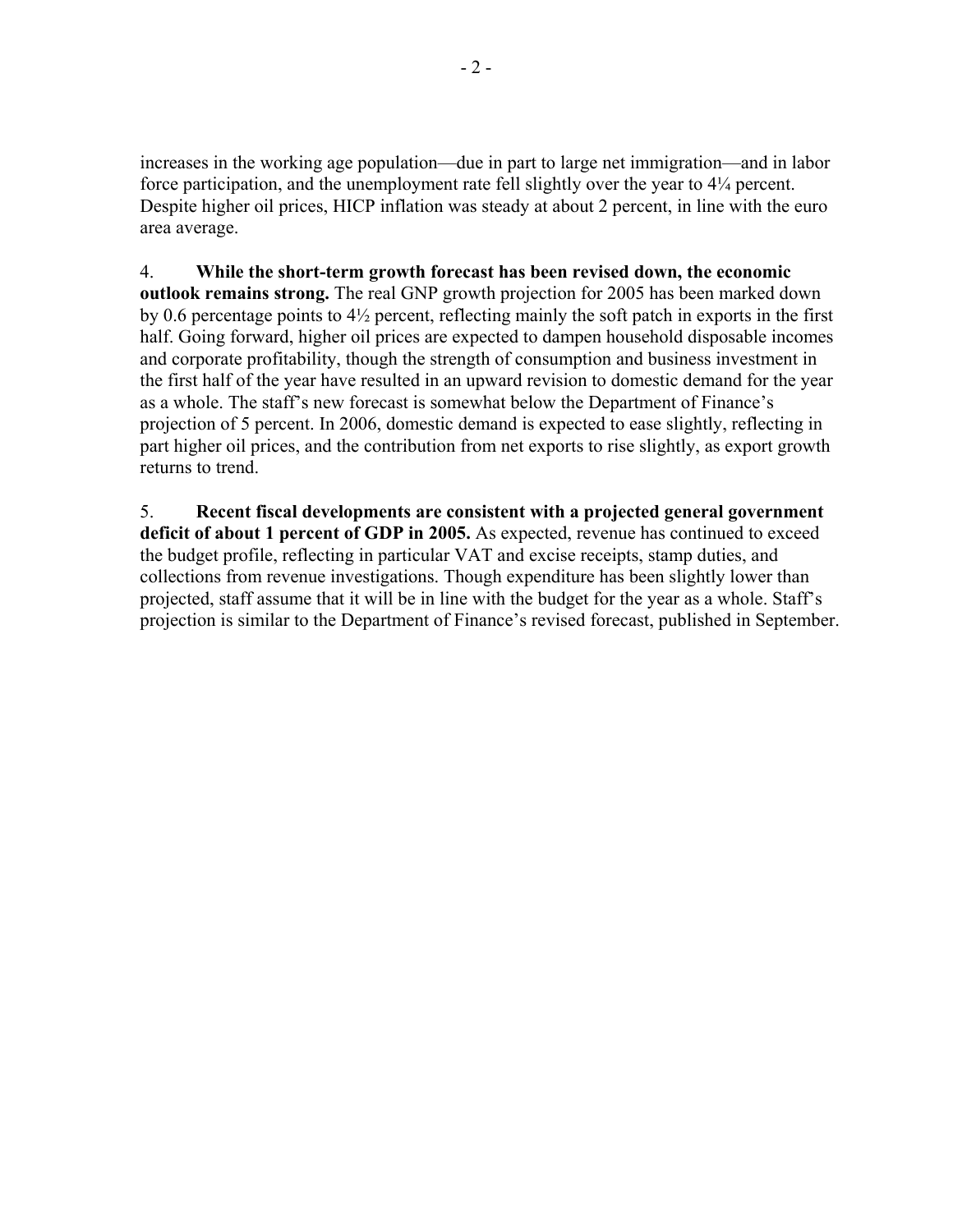#### Table 1. Ireland: Selected Economic Indicators (Annual change unless otherwise stated)

|                                                         |        |                                 |          |        | Proj.     |           |  |
|---------------------------------------------------------|--------|---------------------------------|----------|--------|-----------|-----------|--|
|                                                         | 2001   | 2002                            | 2003     | 2004   | 2005      | 2006      |  |
| National accounts (constant prices) 1/                  |        |                                 |          |        |           |           |  |
| <b>GNP</b>                                              | 3.9    | 2.7                             | 5.1      | 4.0    | 4.5       | 4.9       |  |
| <b>GDP</b>                                              | 6.2    | 6.1                             | 4.4      | 4.5    | 4.5       | 4.9       |  |
| Domestic demand                                         | 3.9    | 4.3                             | 4.6      | 4.3    | 5.7       | 4.7       |  |
| Private consumption                                     | 5.6    | 3.5                             | 3.4      | 3.8    | 4.8       | 5.6       |  |
| Public consumption                                      | 10.6   | 7.4                             | 3.5      | 2.4    | 4.1       | 2.9       |  |
| Gross fixed investment                                  | $-0.2$ | 3.7                             | 5.6      | 8.0    | 8.4       | 3.7       |  |
| Net exports (contribution to GDP growth)                | 2.6    | 2.2                             | 1.7      | 0.8    | $-0.3$    | 0.8       |  |
| Exports of goods and services                           | 9.3    | 4.0                             | 0.8      | 7.0    | 2.5       | 5.1       |  |
| Imports of goods and services                           | 7.3    | 1.8                             | $-1.4$   | 7.6    | 3.5       | 5.0       |  |
| Prices, wages and employment                            |        |                                 |          |        |           |           |  |
| Harmonized Index of Consumer Prices (annual average)    | 4.0    | 4.7                             | 4.0      | 2.3    | 2.3       | 2.5       |  |
| Average hourly earnings, manufacturing                  | 10.3   | 8.6                             | 4.7      | 4.5    | $\ddotsc$ | $\ddotsc$ |  |
| Output, manufacturing 2/                                | 10.0   | 7.6                             | 4.6      | 0.4    |           | $\cdots$  |  |
| Unit wage costs (manufacturing) 2/                      | $-2.6$ | $-8.2$                          | $-4.1$   | 0.2    | $\ldots$  | $\ldots$  |  |
| GNP/employment                                          | 0.8    | 0.9                             | 3.2      | 1.0    | 1.8       | 3.2       |  |
| Employment                                              | 3.1    | 1.8                             | 1.9      | 3.0    | 2.6       | 1.7       |  |
| Unemployment rate (in percent)                          | 3.9    | 4.4                             | 4.7      | 4.5    | 4.2       | 4.0       |  |
| Money and credit (end-period)                           |        |                                 |          |        |           |           |  |
| M3 3/4/                                                 | 17.2   | 9.3                             | $\cdots$ | 22.5   | 17.7      | $\ddotsc$ |  |
| Private sector credit 4/5/                              | 15.1   | 15.0                            | 17.9     | 26.6   | 26.7      |           |  |
| Financial and asset markets (end-period)                |        |                                 |          |        |           |           |  |
| Three-month treasury bill 4/                            | 3.3    | 2.9                             | 2.1      | 2.2    | 2.1       | $\ddotsc$ |  |
| 10-year government bond 4/                              | 5.1    | 4.3                             | 4.3      | 3.7    | 3.2       | $\ddotsc$ |  |
| ISEQ index 4/                                           | $-0.3$ | $-30.0$                         | 23.2     | 26.0   | 26.3      |           |  |
| House prices (permanent tsb index/ESRI) 4/              | 4.4    | 13.3                            | 13.7     | 8.6    | 6.2       | $\cdots$  |  |
| Public finance (In percent of GDP)                      |        |                                 |          |        |           |           |  |
| General government balance 6/                           | 0.8    | $-0.4$                          | 0.2      | 1.4    | $-1.1$    | $-0.7$    |  |
| Primary balance 6/                                      | 2.3    | 0.9                             | 1.4      | 2.6    | 0.1       | 0.6       |  |
| General government debt                                 | 35.4   | 32.1                            | 31.1     | 29.0   | 29.4      | 29.3      |  |
| External trade and balance of payments                  |        |                                 |          |        |           |           |  |
| Balance of goods and services (Percent of GDP)          | 14.7   | 16.6                            | 15.5     | 14.9   | 13.5      | 13.2      |  |
| Current account (Percent of GDP)                        | $-0.6$ | $-1.0$                          | 0.0      | $-0.8$ | $-1.9$    | $-2.2$    |  |
| Official reserves (In billions of SDRs, end-period.) 4/ | 4.5    | 4.0                             | 2.8      | 1.9    | 1.8       | $\cdots$  |  |
| Effective exchange rates (1995=100, annual average)     |        |                                 |          |        |           |           |  |
| Nominal 7/                                              | 89.2   | 90.7                            | 96.7     | 99.7   | 96.8      | $\ddotsc$ |  |
| Real (CPI based) 7/                                     | 94.4   | 98.9                            | 106.8    | 110.2  | 106.8     |           |  |
| Memorandum items for 2004:                              |        |                                 |          |        |           |           |  |
| Area                                                    |        | 70.3 thousand square kilometers |          |        |           |           |  |
| Population (in million)                                 | 4.0    |                                 |          |        |           |           |  |
| GDP per capita (in SDRs)                                | 31,728 |                                 |          |        |           |           |  |

Sources: Department of Finance; Central Bank of Ireland; IMF, International Financial Statistics; and Fund staff calculations.

1/ Based on National Income and Expenditure, compiled in accordance with the new European System of National Accounts (ESA 95).

 2/ Underlying productivity growth data may be overstated because of problems related to the measurement of output produced by multinational companies operating in Ireland.

3/ The methodology used to compile M3 has been amended in line with Eurosystem requirements. Therefore, there is a break in the series.

 5/ Adjusted change, which includes the effects of transactions between credit institutions and non-bank international financial companies and valuation effects arising from exchange rate movements.

6/ Excludes allocations for financing of future pensions liabilities and one-off expenditures.

7/ As of June 2005.

 <sup>4/</sup> As of July 2005.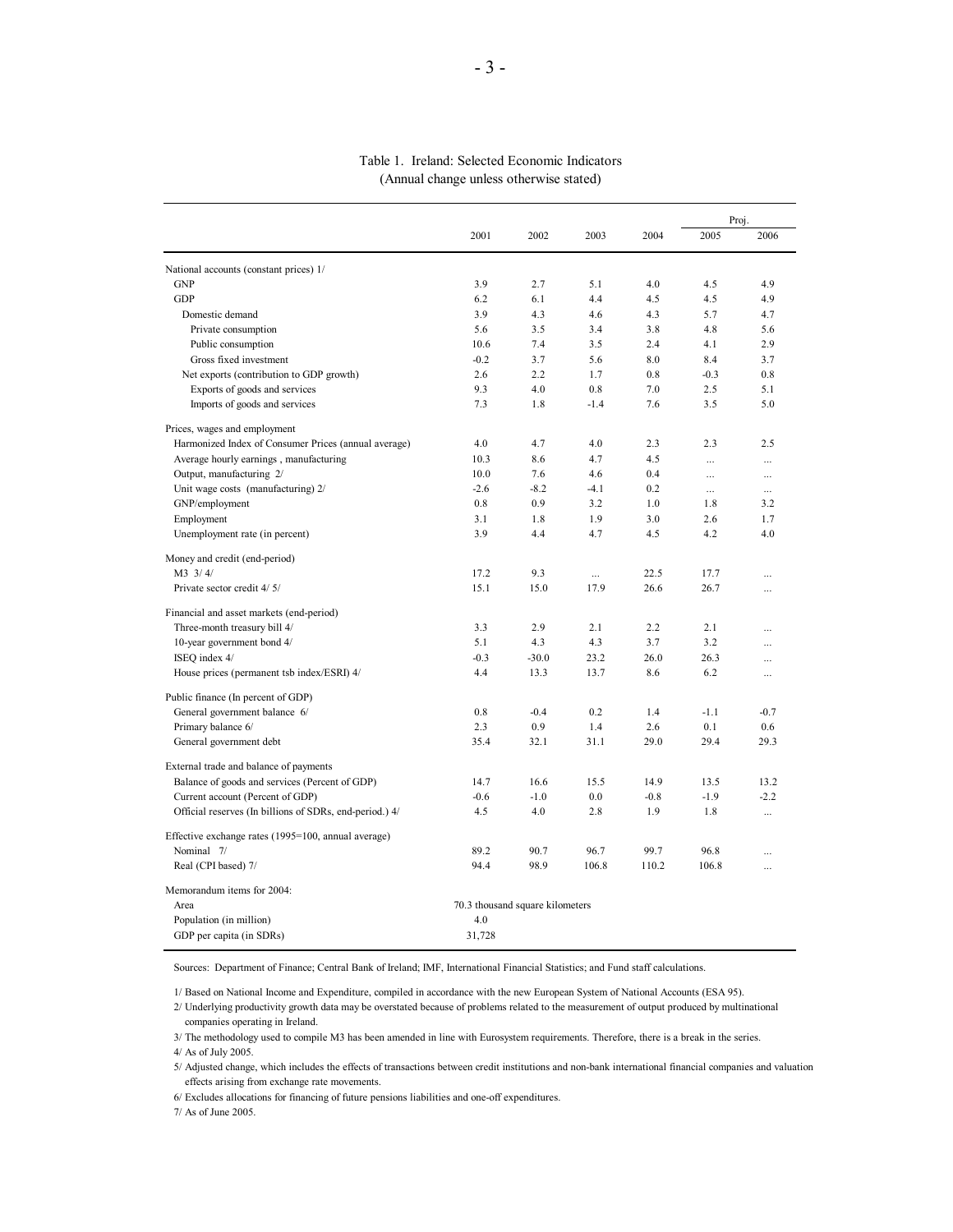| 2001   | 2002   | 2003   | 2004   | 2005   | 2006   |
|--------|--------|--------|--------|--------|--------|
| 3.4    | 3.7    | 3.9    | 3.6    | 4.8    | 4.0    |
| 2.7    | 1.7    | 1.6    | 1.8    | 2.2    | 2.6    |
| 1.4    | 1.0    | 0.5    | 0.3    | 0.5    | 0.4    |
| $-0.1$ | 0.9    | 1.3    | 1.8    | 2.0    | 0.9    |
| 0.8    | 0.9    | 1.3    | 1.5    | 0.9    | 0.2    |
| 0.6    | 0.5    | 1.3    | 1.3    | 0.3    | $-0.2$ |
| $-0.6$ | 0.1    | 0.1    | 0.3    | 11     | 0.7    |
| $-0.6$ | 0.1    | 0.5    | $-0.3$ | 0.0    | 0.1    |
| 2.6    | 2.2    | 1.7    | 0.8    | $-0.3$ | 0.8    |
| 8.0    | 3.6    | 0.7    | 5.9    | 2.2    | 4.3    |
| $-5.4$ | $-1.4$ | 1.0    | $-5.1$ | $-2.4$ | $-3.4$ |
| 0.2    | 0.2    | $-1.1$ | 0.1    | 0.0    | 0.0    |
| 6.2    | 6.1    | 4.4    | 4.5    | 4.5    | 4.9    |
| 3.9    | 2.7    | 5.1    | 4.0    | 4.5    | 4.9    |
| $-0.6$ | $-1.0$ | 0.0    | $-0.8$ | $-1.9$ | $-2.2$ |
|        |        |        |        |        | Proj.  |

### Table 2. Ireland: Contributions to GDP Growth, 2001-06 (In percent) 1/

Source: Fund staff estimates.

1/ Rounding may effect totals.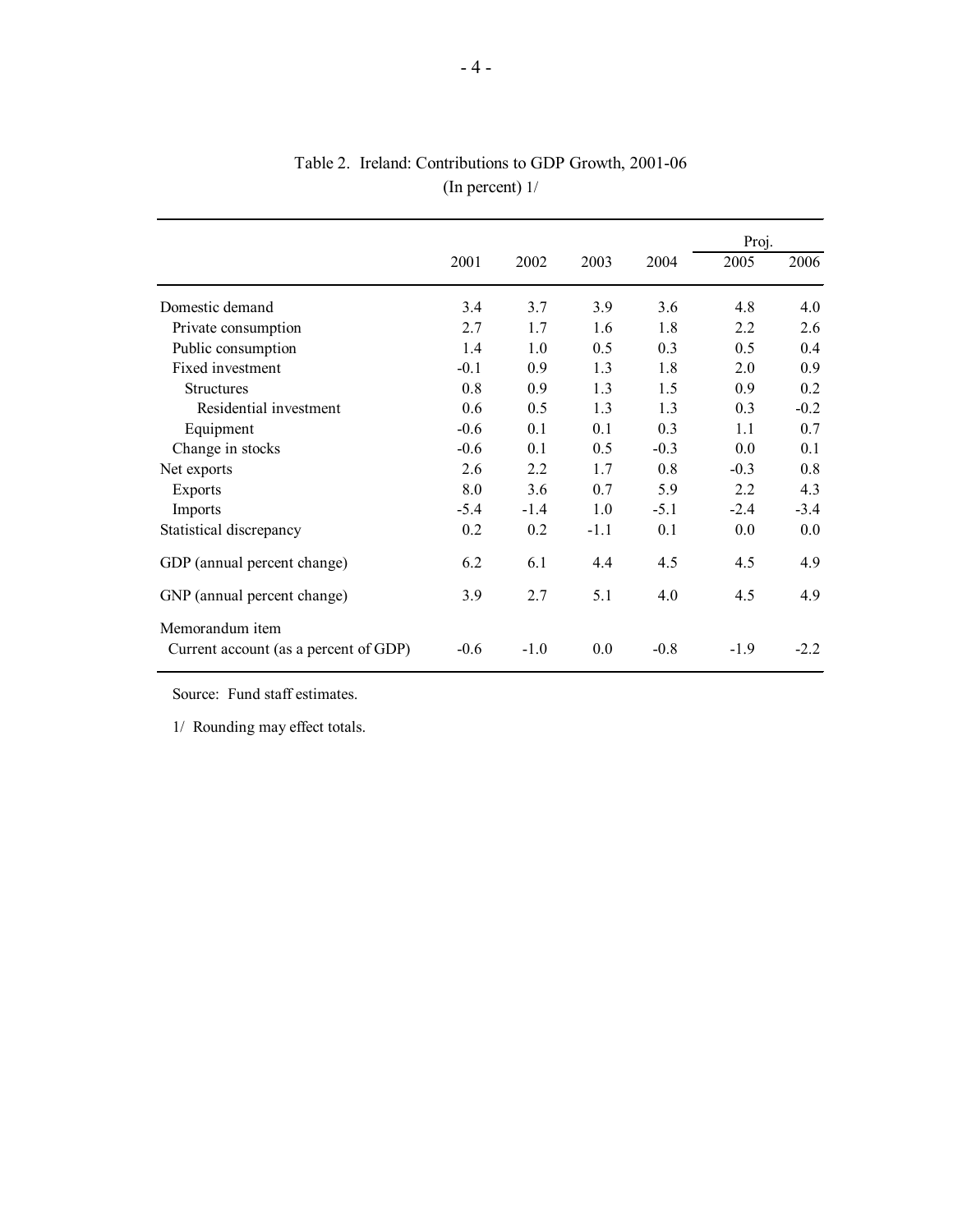|                                                    |         |         |                       |         | Proj.    |          |
|----------------------------------------------------|---------|---------|-----------------------|---------|----------|----------|
|                                                    | 2001    | 2002    | 2003                  | 2004    | 2005     | 2006     |
|                                                    |         |         | (In billions of euro) |         |          |          |
| Current account balance                            | $-0.8$  | $-1.3$  | 0.0                   | $-1.2$  | $-3.1$   | $-3.7$   |
| Balance of goods and services                      | 17.2    | 21.7    | 21.5                  | 22.1    | 21.6     | 22.8     |
| Goods balance                                      | 30.5    | 35.4    | 32.6                  | 31.8    | 32.2     | 34.6     |
| Exports of goods                                   | 86.7    | 89.5    | 78.3                  | 80.2    | 85.7     | 92.1     |
| Imports of goods                                   | $-56.2$ | $-54.1$ | $-45.7$               | $-48.4$ | $-53.5$  | $-57.4$  |
| Services balance                                   | $-13.3$ | $-13.8$ | $-11.1$               | $-9.7$  | $-10.6$  | $-11.8$  |
| Credit                                             | 28.6    | 31.6    | 37.1                  | 42.2    | 45.1     | 48.0     |
| Debit                                              | $-41.8$ | $-45.4$ | $-48.2$               | $-51.9$ | $-55.7$  | $-59.8$  |
| Of which: Royalties                                |         |         |                       |         |          |          |
| Credit                                             | 0.2     | 0.3     | 0.2                   | 0.2     | .        |          |
| Debit                                              | $-10.6$ | $-11.7$ | $-14.3$               | $-14.3$ | $\cdots$ |          |
| Income balance                                     | $-18.3$ | $-23.7$ | $-21.9$               | $-23.6$ | $-25.2$  | $-27.1$  |
| Credit                                             | 32.2    | 28.8    | 30.1                  | 33.8    | .        | .        |
| Debit                                              | $-50.5$ | $-52.4$ | $-52.1$               | $-57.4$ | $\cdots$ | $\cdots$ |
| Current transfers (net)                            | 0.3     | 0.7     | 0.4                   | 0.3     | 0.6      | 0.6      |
| Capital and financial account balance              | 0.4     | 1.6     | $-1.3$                | 4.7     | .        | $\cdots$ |
| Capital account balance                            | 0.7     | 0.5     | 0.1                   | 0.4     | .        |          |
| Financial account                                  | $-0.3$  | 1.1     | $-1.4$                | 4.3     | .        |          |
| Direct investment                                  | 6.2     | 19.4    | 15.3                  | $-3.6$  | .        |          |
| Portfolio investment                               | $-25.2$ | $-38.0$ | $-40.0$               | $-7.0$  | .        | .        |
| Other investment                                   | 19.0    | 19.3    | 21.6                  | 13.7    | .        | .        |
| Reserve assets                                     | $-0.4$  | 0.3     | 1.8                   | 1.2     | .        |          |
| Net errors and omissions                           | $-0.4$  | 0.3     | $-1.3$                | 3.5     | .        | .        |
|                                                    |         |         | (In percent of GDP)   |         |          |          |
| Memorandum items                                   |         |         |                       |         |          |          |
| Current account balance                            | $-0.6$  | $-1.0$  | 0.0                   | $-0.8$  | $-1.9$   | $-2.2$   |
| Balance on goods and services                      | 14.7    | 16.6    | 15.5                  | 14.9    | 13.5     | 13.2     |
| Goods balance                                      | 26.0    | 27.2    | 23.4                  | 21.4    | 20.2     | 20.1     |
| Services balance                                   | $-11.3$ | $-10.6$ | $-8.0$                | $-6.5$  | $-6.7$   | $-6.9$   |
| Income balance                                     | $-15.6$ | $-18.1$ | $-15.8$               | $-15.9$ | $-15.8$  | $-15.8$  |
| Current transfers                                  | 0.3     | 0.5     | 0.3                   | 0.2     | 0.4      | 0.4      |
| Capital and financial account balance<br>Of which: | 0.3     | 1.2     | $-0.9$                | 3.2     | .        | $\cdots$ |
| Direct Investment                                  |         |         |                       |         |          |          |
| Portfolio Investment                               | 5.3     | 14.9    | 11.0                  | $-2.4$  |          |          |
|                                                    | $-21.5$ | $-29.1$ | $-28.7$               | $-4.7$  | .        |          |
| Other Investment                                   | 16.3    | 14.8    | 15.5                  | 9.2     | .        | $\cdots$ |

| Table 3. Ireland: Summary of Balance of Payments 2001-06 |
|----------------------------------------------------------|
|----------------------------------------------------------|

Sources: The Central Statistics Office; and Fund staff estimates.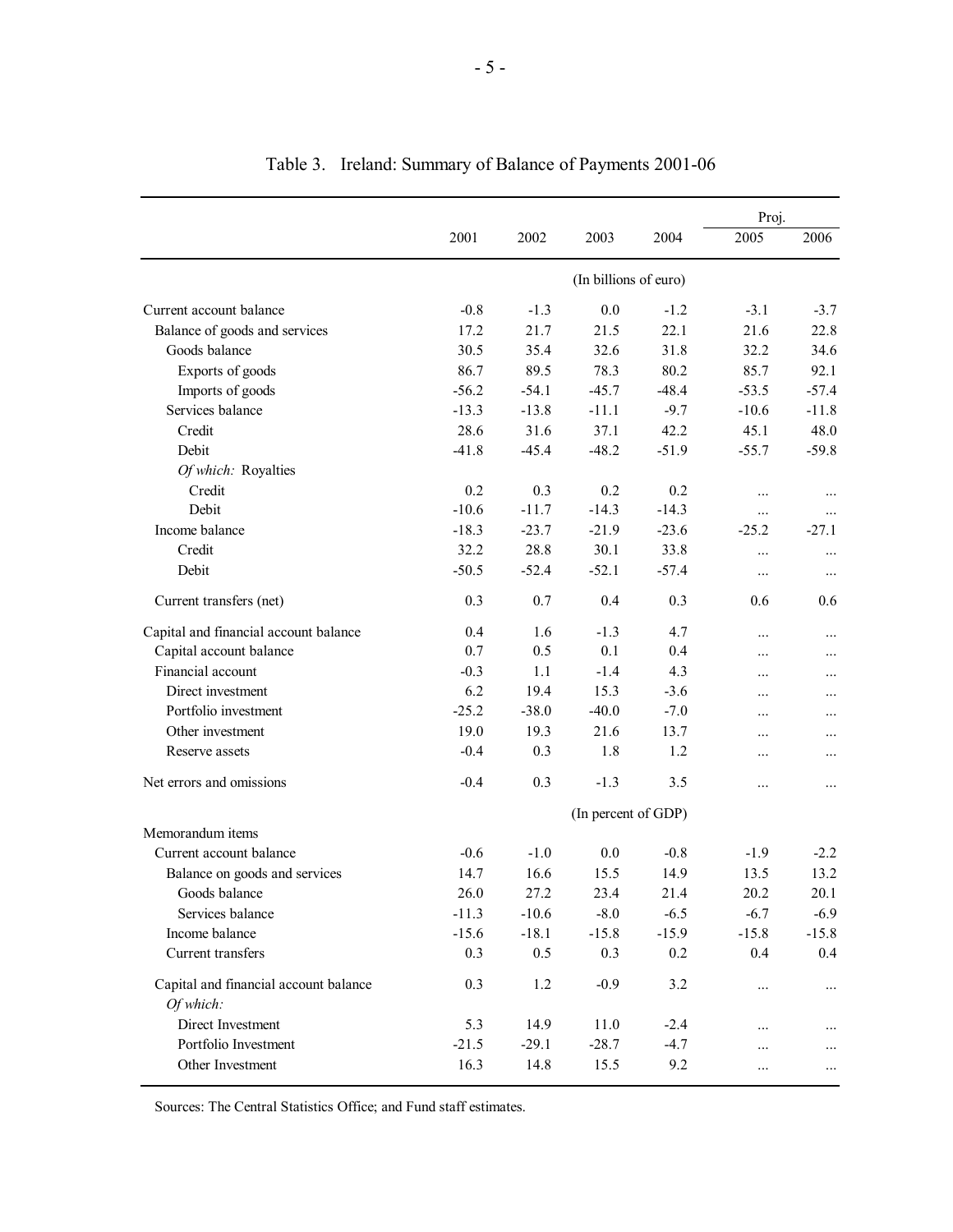|                                                                | 2000   | 2001   | 2002   | 2003   | 2004   | 2005<br>Proj. |
|----------------------------------------------------------------|--------|--------|--------|--------|--------|---------------|
| Current balance                                                | 7.9    | 5.1    | 3.4    | 3.7    | 4.7    | 2.8           |
| Current revenue, of which:                                     | 34.2   | 32.3   | 31.1   | 31.7   | 33.1   | 32.9          |
| Tax revenue (including taxes on capital)                       | 26.6   | 24.6   | 23.6   | 24.2   | 25.4   | 25.2          |
| Social security receipts                                       | 4.2    | 4.3    | 4.2    | 4.2    | 4.4    | 4.4           |
| Miscellaneous                                                  | 3.4    | 3.4    | 3.3    | 3.3    | 3.3    | 3.3           |
| Current expenditure, of which:                                 | 26.3   | 27.2   | 27.7   | 28.0   | 28.5   | 30.1          |
| Interest payments                                              | 2.0    | 1.5    | 1.3    | 1.2    | 1.2    | 1.3           |
| Goods and services                                             | 5.1    | 5.2    | 5.4    | 5.3    | 5.9    | 5.9           |
| Compensation of employees                                      | 7.9    | 8.4    | 8.6    | 9.0    | 8.7    | 9.1           |
| Current transfers                                              | 10.6   | 11.3   | 11.6   | 11.8   | 12.0   | 12.9          |
| Depreciation                                                   | 0.7    | 0.7    | 0.8    | 0.8    | 0.8    | 0.9           |
| Current expenditure, excluding interest                        | 24.3   | 25.7   | 26.4   | 26.8   | 27.3   | 28.8          |
| Capital balance                                                | $-3.6$ | $-4.4$ | $-3.8$ | $-3.6$ | $-3.2$ | $-3.9$        |
| Capital receipts (excluding taxes on capital)                  | 1.1    | 1.0    | 1.1    | 1.1    | 1.1    | 1.1           |
| Gross capital formation                                        | 3.6    | 4.2    | 4.2    | 3.8    | 3.6    | 3.9           |
| Capital transfers                                              | 1.1    | 1.2    | 0.8    | 0.9    | 0.8    | 1.1           |
| General government balance                                     | 4.3    | 0.8    | $-0.4$ | 0.2    | 1.4    | $-1.1$        |
| Primary balance                                                | 6.3    | 2.3    | 0.9    | 1.4    | 2.6    | 0.1           |
| Memorandum items<br>Structural (as a percent of potential GDP) |        |        |        |        |        |               |
| Government balance (including one-off factors)                 | 2.6    | $-0.5$ | $-1.2$ | 0.4    | 1.7    | $-1.1$        |
| Revenue 1/                                                     | 35.2   | 33.2   | 32.2   | 32.9   | 34.3   | 34.0          |
| Expenditure                                                    | 32.6   | 33.7   | 33.4   | 32.5   | 32.6   | 35.1          |
| Government balance (excluding one-off factors)                 | 2.6    | $-0.5$ | $-1.2$ | 0.0    | 0.8    | $-0.6$        |
| Primary balance                                                | 4.6    | 1.0    | 0.2    | 1.6    | 2.9    | 0.2           |
| General government gross debt (as percent of GDP)              | 37.8   | 35.4   | 32.1   | 31.1   | 29.0   | 29.4          |
| Growth in nominal GDP                                          | 15.2   | 12.2   | 11.4   | 6.6    | 6.8    | 7.5           |

### (In percent of GDP) Table 4. Ireland: General Government Finances

Sources: Department of Finance and staff estimates.

1/ Revenues in 2002 exclude UMTS receipts of 0.2 percent of GDP.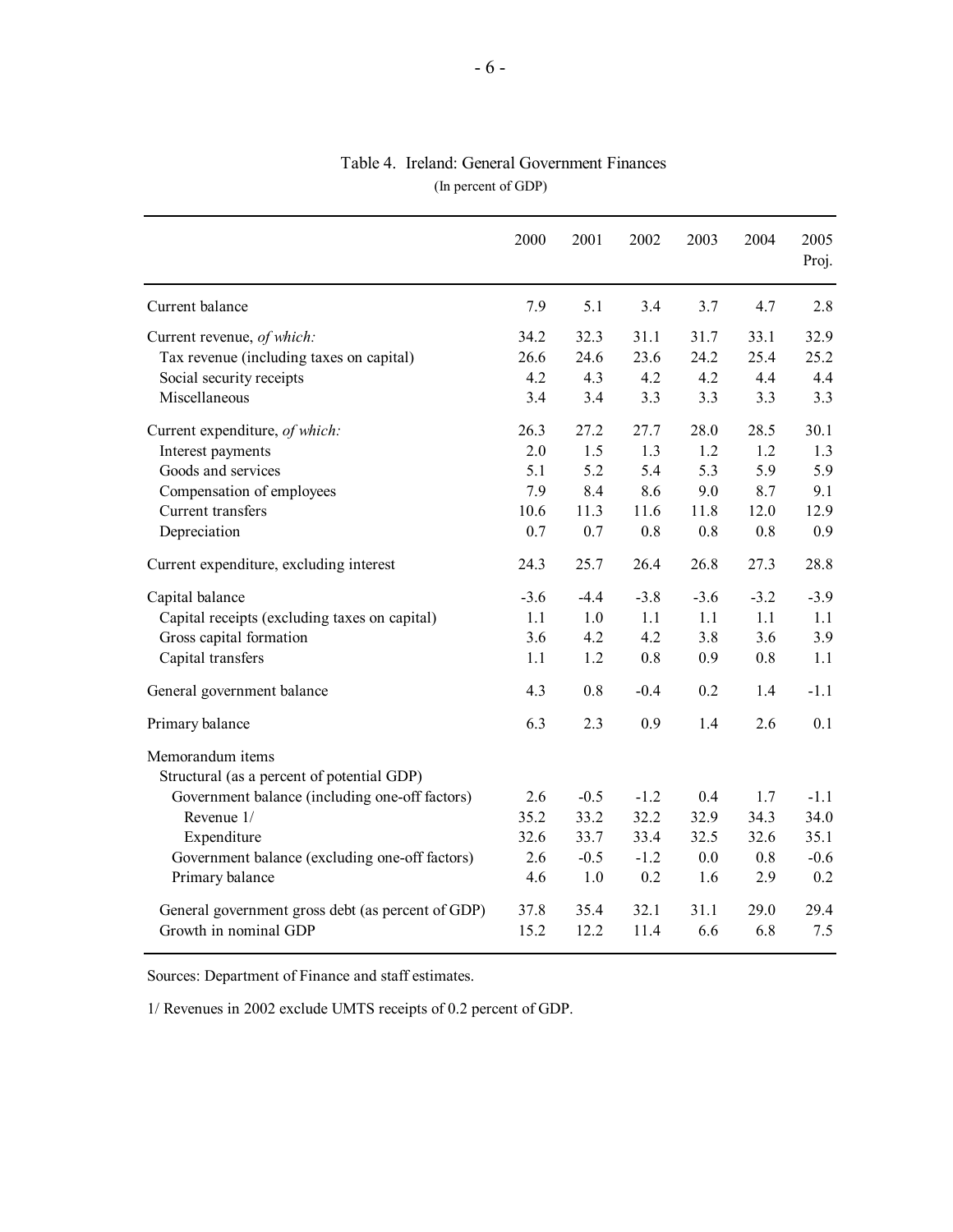|                                                  | 2003   | 2004     | 2005   | 2006                                     | 2007   | 2008      | 2009      | 2010      |
|--------------------------------------------------|--------|----------|--------|------------------------------------------|--------|-----------|-----------|-----------|
|                                                  |        |          |        | (Staff Projections)                      |        |           |           |           |
| Total revenue                                    | 32.9   | 34.3     | 34.0   | 33.6                                     | 33.4   | 33.4      | 33.4      | 33.4      |
| Taxes and social security contributions          | 28.5   | 29.8     | 29.6   | 29.4                                     | 29.3   | 29.3      | 29.3      | 29.4      |
| Other revenue                                    | 4.4    | 4.5      | 4.3    | 4.2                                      | 4.0    | 4.0       | 4.0       | 4.0       |
| Contingency provision                            |        |          | 0.0    | 0.0                                      | 0.0    | 0.0       | 0.0       | 0.0       |
| Total expenditure                                | 32.7   | 32.9     | 35.1   | 34.3                                     | 34.2   | 34.2      | 34.2      | 34.2      |
| Primary expenditure, of which:                   | 31.5   | 31.7     | 33.8   | 33.0                                     | 33.0   | 33.0      | 33.0      | 33.0      |
| Gross fixed investment                           | 3.8    | 3.6      | 3.9    | 3.8                                      | 3.8    | 3.8       | 3.8       | 3.8       |
| Government consumption                           | 15.0   | 15.3     | 15.9   | 15.8                                     | 15.8   | 15.8      | 15.8      | 15.8      |
| Current transfers                                | 11.8   | 12.0     | 12.9   | 12.3                                     | 12.2   | 12.2      | 12.2      | 12.2      |
| Capital transfers                                | 0.9    | 0.8      | 1.1    | 1.1                                      | 1.1    | 1.1       | 1.1       | 1.1       |
| Interest payments                                | 1.2    | 1.2      | 1.3    | 1.3                                      | 1.2    | 1.2       | 1.2       | 1.2       |
| Budget balance                                   | 0.2    | 1.4      | $-1.1$ | $-0.7$                                   | $-0.8$ | $-0.8$    | $-0.8$    | $-0.8$    |
| Memorandum items                                 |        |          |        |                                          |        |           |           |           |
| Nominal GDP growth in percent                    | 6.6    | 6.8      | 7.5    | 7.7                                      | 7.4    | 7.2       | 7.0       | 6.9       |
| Gross debt                                       | 31.1   | 29.0     | 29.4   | 29.3                                     | 29.4   | 29.6      | 29.7      | 29.9      |
| Structural budget balance, including one-offs 2/ | 0.4    | 1.7      | $-1.1$ | $-0.8$                                   | $-0.9$ | $-0.8$    | $-0.8$    | $-0.8$    |
| Structural budget balance, excluding one-offs 2/ | 0.0    | 0.8      | $-0.6$ | $-0.9$                                   | $-1.0$ | $-0.8$    | $-0.8$    | $-0.8$    |
| Output gap                                       | $-0.3$ | $-0.5$   | 0.0    | 0.4                                      | 0.2    | 0.0       | 0.0       | 0.0       |
|                                                  |        |          |        | (Stability Program December 2004 Update) |        |           |           |           |
| Total revenue                                    | 34.4   | 35.2     | 34.2   | 33.8                                     | 33.2   |           |           | $\cdots$  |
| Total expenditure                                | 34.3   | 34.3     | 35.0   | 34.5                                     | 33.8   | $\ddotsc$ | $\ddotsc$ | $\ddotsc$ |
| of which:                                        |        |          |        |                                          |        |           |           |           |
| Collective consumption                           | 5.6    | 5.6      | 5.7    | 5.6                                      | 5.6    |           | $\cdots$  | $\ddots$  |
| Individual consumption                           | 10.3   | 10.4     | 10.5   | 10.4                                     | 10.2   | $\cdots$  |           | $\ddotsc$ |
| Social transfers other than in kind              | 9.0    | 9.5      | 9.4    | 9.3                                      | 9.2    |           |           | $\ldots$  |
| Gross fixed investment                           | 3.9    | 3.5      | 3.9    | 3.9                                      | 3.7    | $\cdots$  | $\cdots$  | $\ddotsc$ |
| Interest payments                                | 1.3    | 1.2      | 1.3    | 1.2                                      | 1.3    | $\cdots$  | $\cdots$  | $\ddotsc$ |
| Subsidies                                        | 0.6    | 0.6      | 0.6    | 0.6                                      | 0.6    | $\cdots$  | $\cdots$  | $\ddotsc$ |
| Other                                            | 3.7    | 3.6      | 3.6    | 3.4                                      | 3.2    | $\cdots$  | $\cdots$  | $\ddotsc$ |
| General government balance                       | 0.1    | 0.9      | $-0.8$ | $-0.6$                                   | $-0.6$ |           | .         | $\cdots$  |
| of which due to contingency                      |        | $\ddots$ |        | 0.4                                      | 0.8    | .         | $\cdots$  | $\ddotsc$ |
| Memorandum:                                      |        |          |        |                                          |        |           |           |           |
| Nominal GDP growth in percent                    | 5.3    | 8.3      | 8.5    | 8.1                                      | 8.1    | $\ddotsc$ | $\ddotsc$ | $\ddots$  |
| Gross debt                                       | 32.1   | 30.5     | 30.1   | 30.1                                     | 30.0   | $\ddotsc$ | $\ddotsc$ | $\ddotsc$ |
| Structural budget balance 2/                     | 0.1    | 1.4      | 0.0    | 0.4                                      | 0.3    |           | $\cdots$  |           |
| Output gap                                       | $-0.1$ | $-1.1$   | $-1.9$ | $-2.4$                                   | $-2.1$ | .         | .         | .         |

#### Table 5. Ireland: Medium-Term General Government Finances 1/ (As a percent of GDP)

Sources: Staff estimates and Department of Finance

1/ Based on current policies. The staff estimates assume that tax revenues will perform according to the latest SP projections in 2006–07, but are adjusted for the difference between the government's and staff's growth assumptions. From 2008 onwards, tax revenues (excluding indirect taxes) are projected using the OECD's estimates of tax elasticities. Expenditure estimates for 2005 are based on the latest available official information, whereas projections for 2006–07 assume expenditure to increase at the pace envisaged in the SP (except for interest rate expenditure). Due to different accounting conventions, the staff's estimates of total revenue and expenditure ratios differ from the Stability Programme. 2/ As a percent of potential GDP.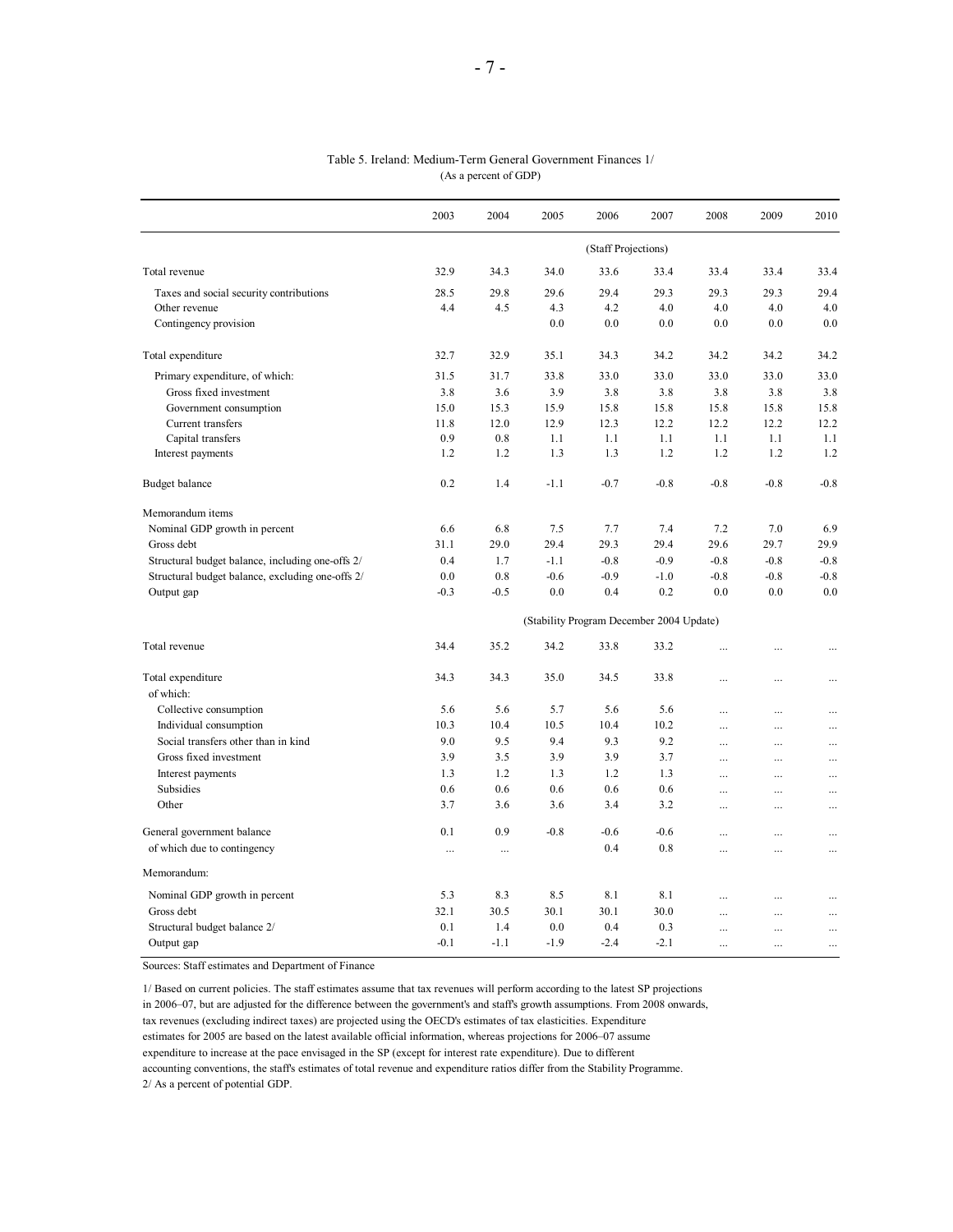| Table 6. Ireland: Indicators of External and Financial Vulnerability |
|----------------------------------------------------------------------|
| (In percent of GDP, unless otherwise indicated)                      |

|                                                                                                                                             | 1999        | 2000           | 2001         | 2002         | 2003           | 2004             |
|---------------------------------------------------------------------------------------------------------------------------------------------|-------------|----------------|--------------|--------------|----------------|------------------|
| <b>External indicators</b>                                                                                                                  |             |                |              |              |                |                  |
| Exports (annual percent change, value in U.S. dollars)                                                                                      | 12.5        | 10.5           | 10.1         | 10.5         | 14.3           | 16.7             |
| Imports (annual percent change, value in U.S. dollars)                                                                                      | 9.7         | 13.0           | 7.9          | 6.7          | 13.3           | 17.5             |
| Terms of trade (goods, annual percent change)                                                                                               | $-2.5$      | $-3.1$         | 2.0          | 2.0          | $-0.5$         | $-1.4$           |
| Current account balance                                                                                                                     | 0.2         | $-0.4$         | $-0.6$       | $-1.0$       | 0.0            | $-0.8$           |
| Capital and financial account balance,                                                                                                      | $-1.8$      | 9.2            | 0.3          | 1.2          | $-0.9$         | 3.2              |
| Of which:                                                                                                                                   |             |                |              |              |                |                  |
| Inward portfolio investment                                                                                                                 | 70.3        | 80.4           | 84.8         | 57.6         | 75.3           | 85.6             |
| Inward foreign direct investment                                                                                                            | 18.9        | 26.8           | 9.2          | 23.9         | 14.5           | 6.2              |
| Other investment liabilities (net)                                                                                                          | $-1.1$      | $-8.7$         | 16.3         | 14.8         | 15.5           | 9.2              |
| Total external debt 1/                                                                                                                      | 2.8         | 2.0            | 1.8          | 0.6          | 0.0            | 0.0              |
| Of which:<br>External debt to exports ratio                                                                                                 | 4.0         | 2.6            | 2.4          | 0.8          | 0.0            | 0.0              |
| External interest payments to exports (in percent)                                                                                          | 0.3         | 0.2            | 0.1          | 0.2          | 0.0            | 0.0              |
| U.S. dollar per euro (period average)                                                                                                       | 1.07        | 0.92           | 0.89         | 0.94         | 1.13           | 1.24             |
| U.K. £ per euro (period average)                                                                                                            | 0.66        | 0.61           | 0.62         | 0.63         | 0.69           | 0.68             |
|                                                                                                                                             |             |                |              |              |                |                  |
| <b>Financial markets indicators</b>                                                                                                         |             |                |              |              |                |                  |
| General government debt                                                                                                                     | 48.1<br>5.6 | 37.8<br>5.1    | 35.4<br>5.1  | 32.1<br>4.3  | 31.1<br>4.3    | 29.0<br>3.7      |
| Government bond yield (10-year, end-period)                                                                                                 | 0.6         | 0.2            | 0.6          | 0.2          | 0.3            | 0.3              |
| Spread of government bond yield with Germany (end of period)<br>Real government bond yield (10-year, period average, based on national CPI) | 3.1         | $-0.1$         | 0.1          | 0.3          | 0.6            | 1.9              |
| Annual change in ISEQ index (in percent, end of period)                                                                                     | 0.4         | 14.1           | $-0.3$       | $-30.0$      | 23.2           | 26.0             |
|                                                                                                                                             |             |                |              |              |                |                  |
| Personal lending interest rate                                                                                                              | 10.5        | 11.8           | 10.6         | 10.4         | 9.9            | 9.9              |
| Variable mortgage interest rate                                                                                                             | 4.2         | 6.0            | 4.6          | 4.2          | 3.5            | 3.5              |
| <b>Financial sector risk indicators</b>                                                                                                     |             |                |              |              |                |                  |
| Annual credit growth rates (to private sector)                                                                                              | 21.3        | 21.3           | 15.1         | 15.0         | 17.9           | 26.6             |
| Annual deposit growth rates                                                                                                                 | 8.1         | 15.6           | 15.6         | 9.6          | 11.9           | 14.1             |
| Personal lending as a share of total loans                                                                                                  | 53.7        | 52.1           | 52.2         | 55.3         | 55.6           | 55.8             |
| (excluding financial intermediation and government)                                                                                         |             |                |              |              |                |                  |
| Of which:<br>House mortgage finance                                                                                                         | 39.7        | 39.0           | 38.8         | 42.4         | 44.4           | 44.9             |
| Other housing finance                                                                                                                       | 0.9         | 1.0            | 0.9          | 0.8          | 0.4            | 0.3              |
| Other personal lending                                                                                                                      | 13.0        | 12.2           | 12.5         | 12.0         | 10.8           | 10.6             |
| Annual mortgage credit growth rates                                                                                                         | 22.4        | 24.3           | 17.8         | 23.1         | 25.5           | 26.5             |
| Commercial property lending as a percent of total loans                                                                                     |             |                |              |              |                |                  |
| (excluding financial intermediation) 2/                                                                                                     | 12.4        | 15.0           | 16.4         | 17.0         | 19.7           | 21.2             |
| Foreign-currency denominated assets (in percent of total assets)                                                                            | 41.0        | 41.5           | 44.6         | 40.1         | 32.5           | 29.4             |
| Foreign-currency denominated liabilities (in percent of total liabilities)                                                                  | 42.8        | 44.4           | 47.4         | 42.9         | 34.2           | 32.2             |
| Contingent and off-balance sheet accounts (in percent of total assets) 3/                                                                   | 400.5       | 465.1          | 591.8        | 505.2        | 537.7          | 662              |
| Non-performing loans (in percent of total loans) 4/                                                                                         | 0.98        | 1.03           | 1.03         | 0.97         | 0.93           | 0.82             |
| Total provisions for loan losses (in percent of total loans)                                                                                | 1.1         | 1.1            | 1.1          | 1.1          | 0.9            | 0.7              |
| Risk-weighted capital/asset ratios of domestic banks (in percent)                                                                           | 10.8        | 10.7           | 10.6         | 12.3         | 13.9           | 12.6             |
| Bank return on assets                                                                                                                       | 1.3         | 1.2            | 0.9          | 1.0          | 0.9            | 1.0              |
| Bank return on equity                                                                                                                       | 23.0        | 22.0           | 16.0         | 18.0         | 17.8           | 20.7             |
| Liquid assets of all banks to total assets (liquid asset ratio)                                                                             | 32.0        | 32.0           | 30.0         | 30.0         | 33.6           | 33.0             |
| Liquid assets of all banks to short-term liabilities (in percent)                                                                           | 39.0        | 44.0           | 37.0         | 34.0         | 41.2           | 40.0             |
| Deposits to M3 ratio 5/6/                                                                                                                   | 1.03        | 1.03           | 1.02         | 1.02         | 1.46           | 1.36             |
| Loan-to-deposit ratio vis-à-vis Irish residents 2/7/                                                                                        | 1.29        | 1.36           | 1.44         | 1.43         | 1.46           | 1.61             |
| vis-à-vis total 2/7/                                                                                                                        | 1.47        | 1.54           | 1.59         | 1.51         | 1.56           | 1.70             |
| Concentration ratios in the banking sector                                                                                                  |             |                |              |              |                |                  |
| No. of banks accounting for 25 percent of total assets                                                                                      | 3           | 3              | 3            | 3            | $\overline{c}$ | $\overline{2}$   |
| No. of banks accounting for 75 percent of total assets                                                                                      | 23          | 23             | 21           | 19           | 18             | 17               |
| Share of state-owned banks in total assets                                                                                                  | 3           | $\overline{2}$ | $\mathbf{1}$ | $\mathbf{0}$ | $\mathbf{0}$   | $\boldsymbol{0}$ |
| Share of foreign-owned banks in total assets                                                                                                | 37          | 39             | 42           | 29           | 31             | 34               |

Sources: Data provided by the authorities; Central Bank of Ireland; International Financial Statistics; Bloomberg; and Fund staff estimates.

1/ Represents non-euro debt of the government sector.

2/ Includes lending for construction and real estate activities.

3/ Credit equivalent values.

4/ Owing to differences in classification, international comparisons of nonperforming loans are indicative only.

5/ Non-government deposits vis-à-vis Irish and nonresidents to M3 ratio.

6/ The methodology used to compile M3 has been amended in line with Eurosystem requirements. Therefore, there is a break in the series.

7/ Nongovernment loans/nongovernment deposits ratio.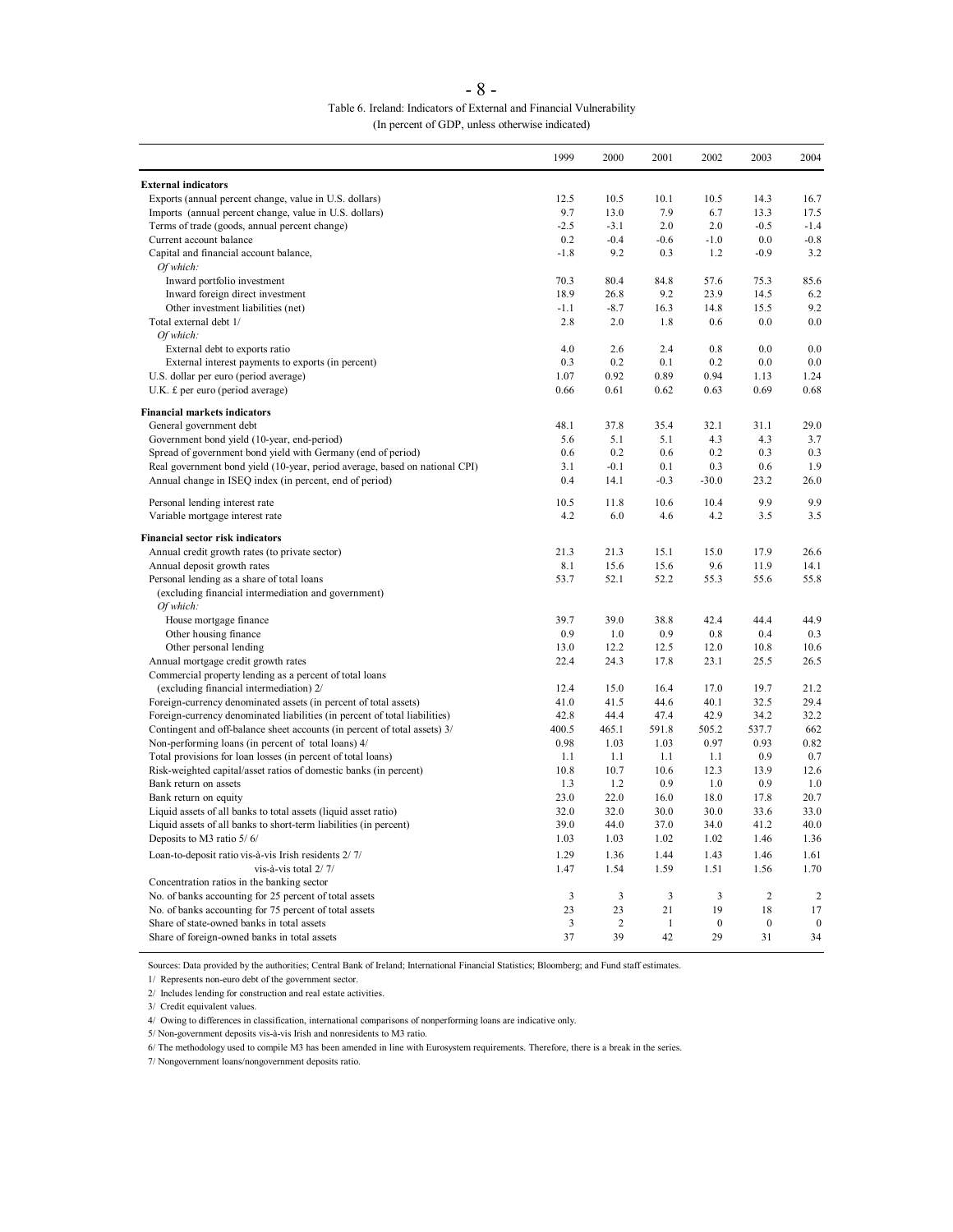

**EXTERNAL RELATIONS DEPARTMENT** 

Public Information Notice (PIN) No. 05/146 FOR IMMEDIATE RELEASE October 17, 2005

International Monetary Fund  $700$  19<sup>th</sup> Street, NW Washington, D. C. 20431 USA

# **IMF Executive Board Concludes 2005 Article IV Consultation with Ireland**

On October 5, 2005, the Executive Board of the International Monetary Fund (IMF) concluded the Article IV consultation with Ireland.<sup>1</sup>

### **Background**

 $\overline{a}$ 

Macroeconomic performance in Ireland was extraordinary during the 1990s and has remained impressive in recent years, due in significant measure to good policies. Real GNP growth averaged 4½ percent in 2003–04, reflecting strong domestic demand and healthy net exports. Rapid employment growth was supported by sizable immigration. With the appreciation of the euro since 2002, HICP inflation has fallen to about 2¼ percent. House price appreciation has continued to slow gradually, but house prices remain high on various measures.

Ireland's public finances are strong, but fiscal policy has been procyclical in recent years. Gross public debt is about 30 percent of GDP, among the lowest in the EU; taxes on labor and business income are relatively low; and the general government fiscal position has been either close to balance or in surplus since 1996. However, fiscal policy was expansionary during 2001–02, when economic activity was somewhat higher than potential, and contractionary during 2003–04, when the output gap was negative. The 2005 budget implies considerable fiscal stimulus, at a time when the economy is widely regarded as being close to full employment.

Labor market flexibility is Ireland is good, as reflected in rapid employment growth and low unemployment. This is largely due to reforms of the tax and benefit systems, which has produced one of the lowest tax wedges among industrial countries. However, labor costs are

 $1$  Under Article IV of the IMF's Articles of Agreement, the IMF holds bilateral discussions with members, usually every year. A staff team visits the country, collects economic and financial information, and discusses with officials the country's economic developments and policies. On return to headquarters, the staff prepares a report, which forms the basis for discussion by the Executive Board. At the conclusion of the discussion, the Managing Director, as Chairman of the Board, summarizes the views of Executive Directors, and this summary is transmitted to the country's authorities.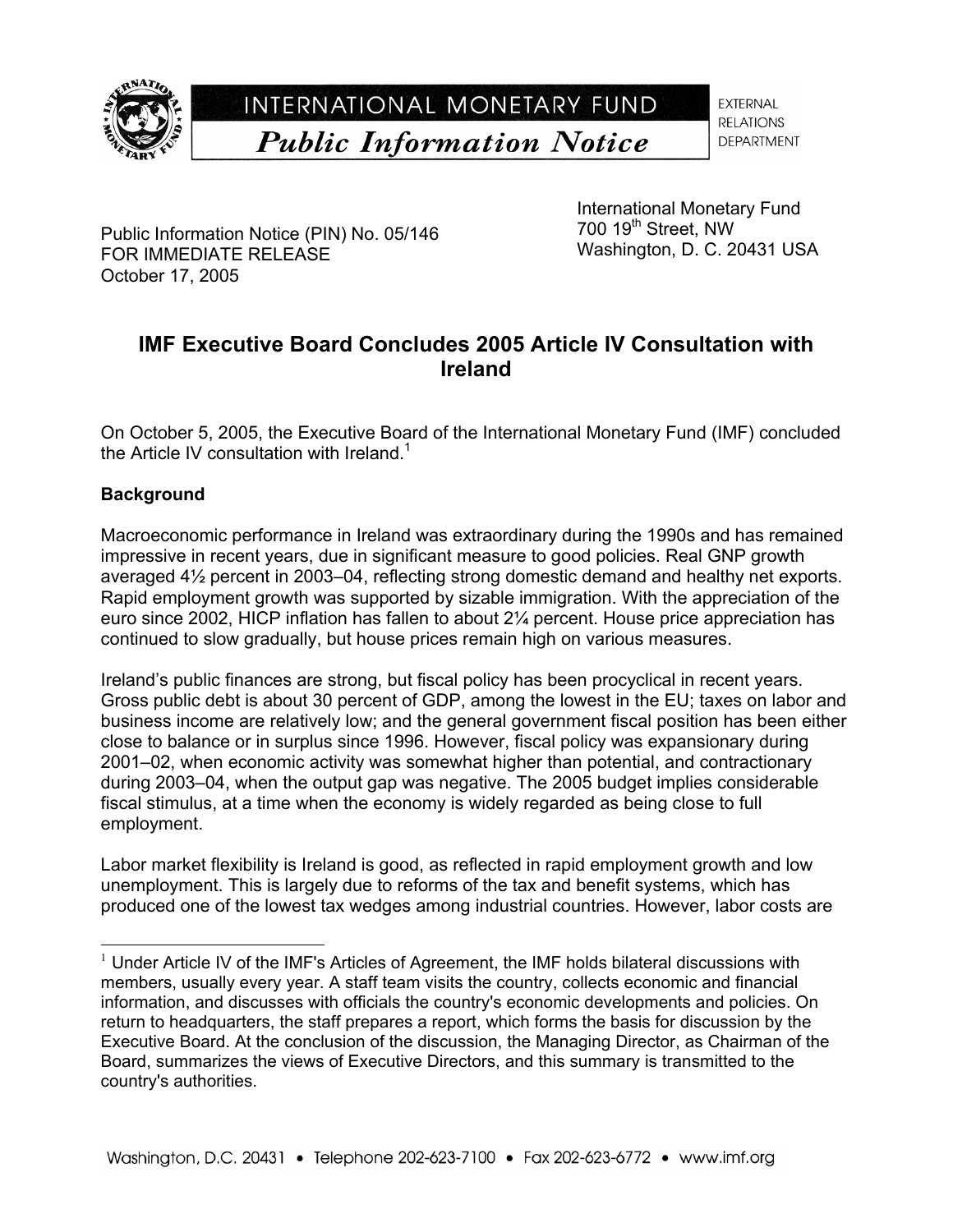high compared to euro area partners. National wage agreements and public sector benchmarking exercises play important roles in the wage setting process.

Banking system profitability and capitalization are strong, and nonperforming loans are low. However, vulnerabilities exist: credit growth—while slowing—remains high, property-related lending accounts for more than half of the stock of bank lending, and net interest margins have declined as reliance on more expensive wholesale funding has increased. Household debt has risen sharply and amounted to 120 percent of disposable income at end-2004.

The elderly dependency ratio in Ireland will rise considerably over the coming half century, though the increase is back-loaded compared to the rest of the euro area. Incentives to keep older people in the workforce are relatively strong, so that the effective retirement age is one of the highest among industrial countries. The state-funded old-age pension provides a flat share of average earnings, which helps the elderly avoid poverty but provides only a low replacement rate for the majority of workers.

### **Executive Board Assessment**

The Executive Directors commended Ireland's continued impressive economic performance, the result of sound economic policies, including prudent fiscal policy, low taxes on labor and business income, and wage moderation. Directors welcomed the authorities' intention to keep these policies in place, allowing Ireland to maintain its competitiveness and sustain its remarkable performance going forward.

Directors expected economic growth to be strong in the short term, driven by an acceleration of consumption and continued robust business investment, though—with the gradual cooling of the housing market—residential investment will likely decline modestly starting next year. The main risks to the outlook are a further rise in oil prices, an abrupt slowdown in global growth, and a sharp decline in the housing market. While acknowledging uncertainties about supply potential, Directors viewed the economy as now being close to full employment. With inflation projected to rise next year, rapid growth of aggregate demand could give rise to wage pressures, which would undermine external competitiveness, especially as labor costs are already high.

Directors welcomed Ireland's low level of public debt and generally prudent fiscal policy. However, they noted that the 2005 budget is imparting considerable fiscal stimulus, adding to cyclical pressures. With euro area monetary policy very accommodative from Ireland's perspective, fiscal policy needs to help relieve potential overheating. Directors called for prudent budget execution and saving any revenue windfalls in the remainder of 2005, and for underlying fiscal tightening in 2006, in line with the authorities' medium-term fiscal objective of close to balance or surplus. In addition, Directors underscored the importance of building a fiscal cushion in good times, such as now, in the event that downside risks materialize. If aggregate demand were to weaken abruptly, Directors agreed that automatic stabilizers should be allowed to operate fully and that specific measures to prop up the housing market should be avoided.

Regarding the composition of fiscal adjustment, Directors recommended that the growth of current spending be restrained and that the tax base be broadened. Moderating the steep escalation in current spending would limit the risk of inefficiencies. The tax base could be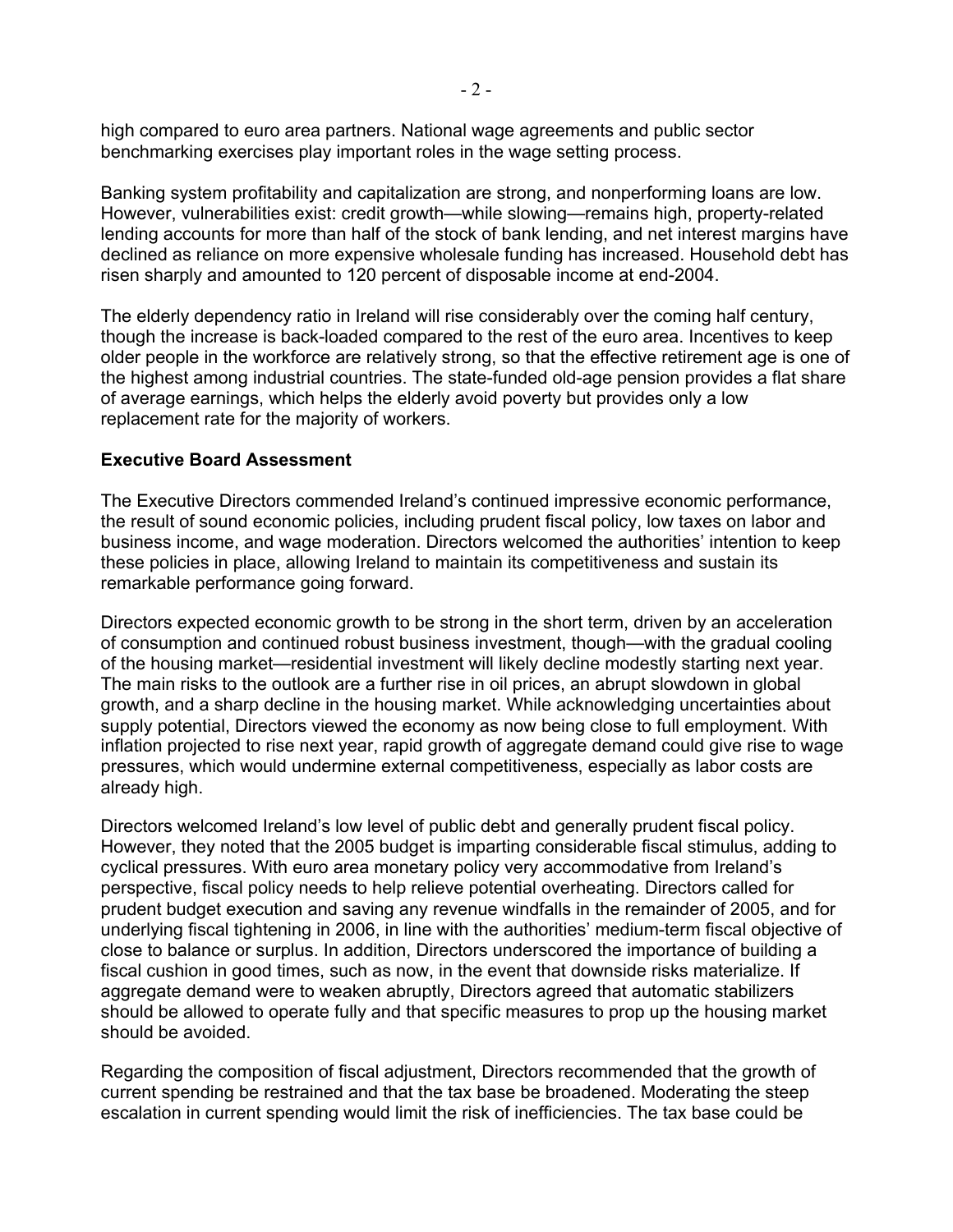broadened by limiting property-related capital allowances, preserving the nominal ceiling on mortgage interest tax relief, and introducing a property tax.

Directors supported the authorities' objective of improving value for money in the delivery of public services. They suggested that five-year envelopes could be introduced for current spending, that fiscal projections could be extended to five years, that government procurement practices could be strengthened further, and that a focus on quantified performance targets could help motivate efficiency gains. Separately, Directors noted that—to improve fiscal neutrality and reduce the risk of procyclical fiscal policy—it could be desirable to introduce automatic indexation of tax credits and bands, excise duties, and social welfare payments to developments in consumer prices.

While the conduct of fiscal policy in Ireland has been laudable over the years, Directors shared the authorities' view that it would be useful to deepen public understanding of fiscal issues. As pressures to raise spending are longstanding and could increase, an enhanced public debate could help clarify both short- and longer term constraints and requirements. However, many Directors did not see a case in Ireland's circumstances for the creation of a fiscal council to provide third-party assessments.

Directors commended the openness and flexibility of Ireland's labor market, and the low labor tax wedge, which have enabled Ireland to benefit from enhanced intra-EU labor mobility and contributed to faster growth and low unemployment. They underscored that keeping wages in line with productivity is essential to maintaining competitiveness, noting that wages are high relative to those in the euro area. With the slowdown in productivity growth and the entrenchment of low and stable inflation, Directors recommended that wage increases under the forthcoming national wage agreement and the next public sector benchmarking exercise be moderate. In addition, Directors noted that the wage agreement needs to preserve flexibility, given differential productivity developments across firms, and that the next benchmarking exercise should be as transparent as possible, continue to promote verifiable modernization in the public sector, and avoid putting upward pressure on wages elsewhere in the economy.

While recognizing the banking system's strong profitability and capitalization, Directors noted that vulnerabilities exist and therefore welcomed the authorities' efforts to increase awareness of risks. They highlighted, in particular, the need to monitor carefully trends in the housing market, given the high exposure of banks to this market. Directors underscored that continued supervisory efforts are essential to limit excessive risk-taking by lenders and borrowers: stresstesting could be enhanced and conducted more frequently, credit standards could be strengthened, and interim updates to the *Financial Stability Report* could be prepared. Directors welcomed the FSAP update planned for 2006.

Directors considered Ireland well placed to cope with the fiscal impact of population ageing, given the low debt ratio and the accumulation of reserves in the National Pensions Reserve Fund. Nevertheless, they shared the concern that households are on the whole not saving enough for retirement, and welcomed the authorities' consideration of further policy responses. Directors noted that Ireland's effective retirement age is one of the highest among industrialized countries, and concurred that encouraging longer active participation in the labor force is important. Beyond that, the appropriate role of government in addressing inadequate household saving depends crucially on the tradeoff between the risk of forcing some people to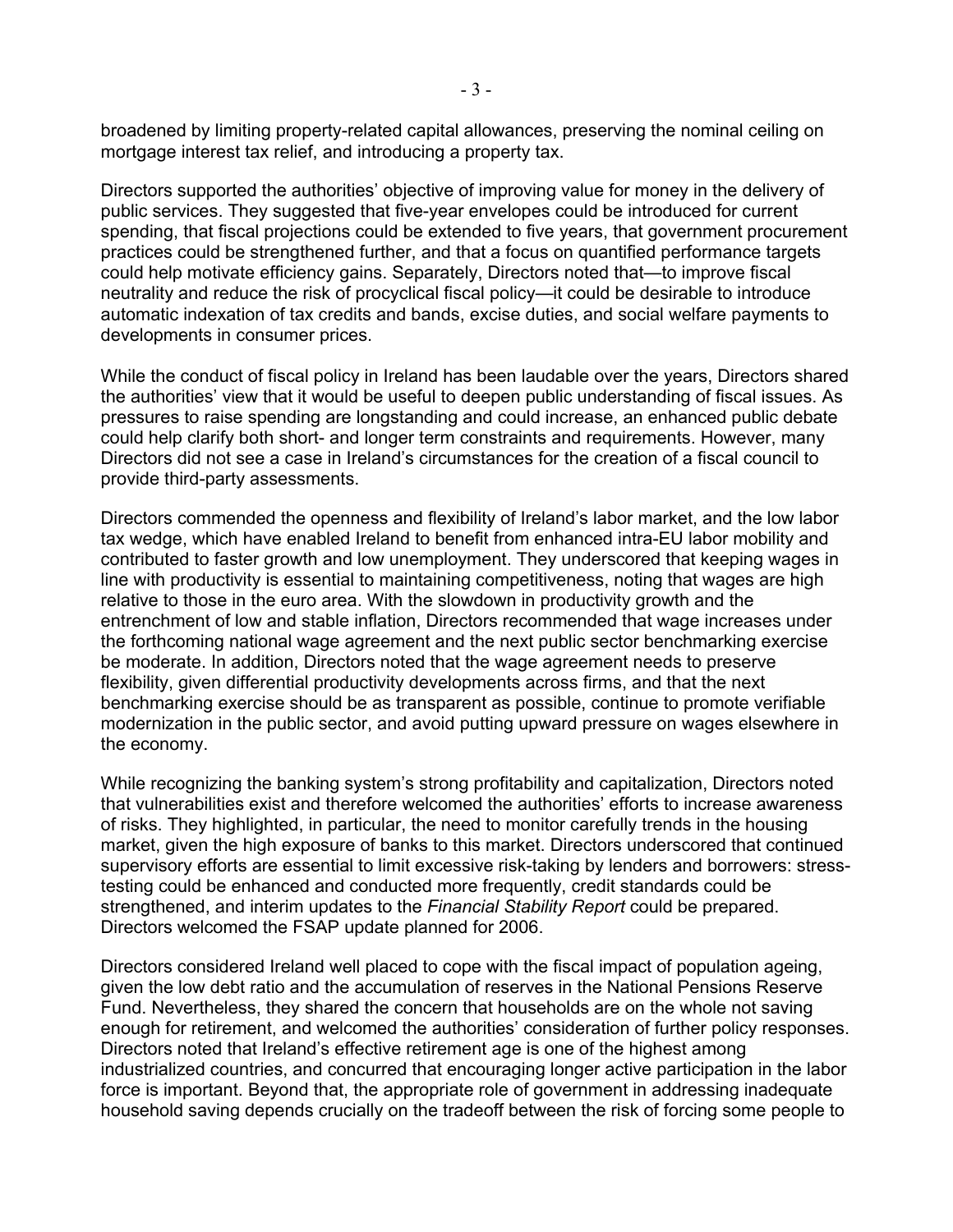save more than they wish and the risk of some people not saving enough and falling back on the government in the future. In general terms, the solution should be clearly sustainable over the long run and provide the right incentives to work and save.

Directors agreed that strengthening competition in the domestic economy is crucial to maintaining strong productivity growth and external competitiveness. In the banking system, codes of conduct to promote competition could usefully be extended, with the eventual objective of removing the regulation of certain fees. In the non-life insurance sector, greater disclosure of aggregate information on claims histories would be desirable. Better regulation is also needed in retail and professional services to stimulate competition and reduce prices.

Directors encouraged the authorities to continue their efforts to improve the timeliness and reliability of statistics.

*Public Information Notices (PINs)* form part of the IMF's efforts to promote transparency of the IMF's views and analysis of economic developments and policies. With the consent of the country (or countries) concerned, PINs are issued after Executive Board discussions of Article IV consultations with member countries, of its surveillance of developments at the regional level, of post-program monitoring, and of ex post assessments of member countries with longer-term program engagements. PINs are also issued after Executive Board discussions of general policy matters, unless otherwise decided by the Executive Board in a particular case.